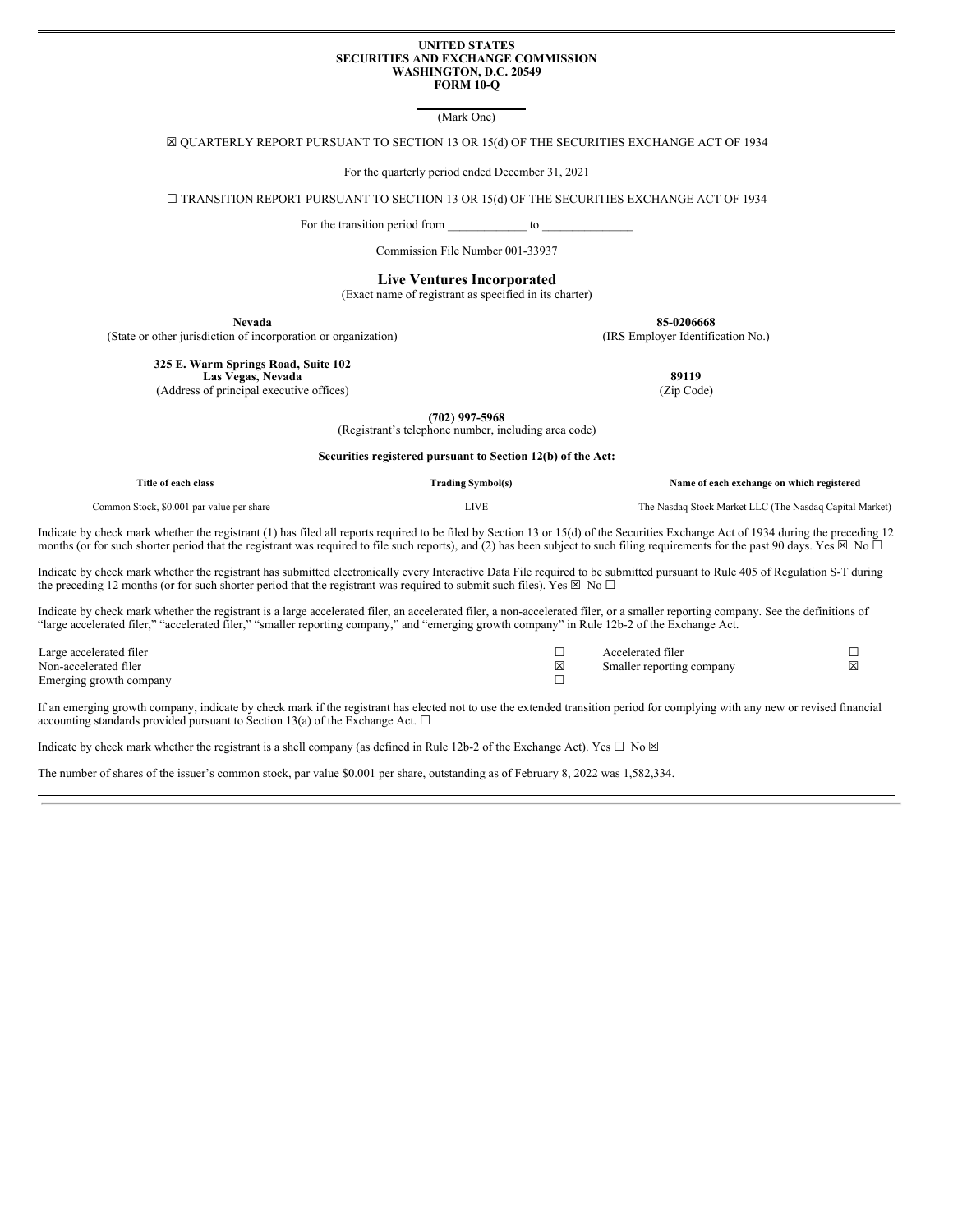# **INDEX TO FORM 10-Q FILING**

# **FOR THE THREE MONTHS ENDED DECEMBER 31, 2021**

# **TABLE OF CONTENTS**

|                   |                                                                                                                             | Page           |
|-------------------|-----------------------------------------------------------------------------------------------------------------------------|----------------|
|                   | <b>PART I</b>                                                                                                               |                |
|                   | <b>FINANCIAL INFORMATION</b>                                                                                                | 3              |
| Item 1.           | <b>Financial Statements</b>                                                                                                 | 3              |
|                   | Condensed Consolidated Balance Sheets as of December 31, 2021 (Unaudited) and September 30, 2021                            | 3              |
|                   | Condensed Consolidated Statements of Income (Unaudited) for the Three Months Ended December 31, 2021 and 2020               | 4              |
|                   | Condensed Consolidated Statements of Cash Flows (Unaudited) for the Three Months Ended December 31, 2021 and 2020           | 5              |
|                   | Condensed Consolidated Statements of Stockholders' Equity (Unaudited) for the Three Months Ended December 31, 2021 and 2020 | 6              |
|                   | Notes to the Condensed Consolidated Financial Statements (Unaudited)                                                        | $\overline{7}$ |
| Item 2.           | Management's Discussion and Analysis of Financial Condition and Results of Operations                                       | 21             |
| Item 3.           | <b>Quantitative and Qualitative Disclosures about Market Risk</b>                                                           | 29             |
| Item 4.           | <b>Controls and Procedures</b>                                                                                              | 29             |
|                   | <b>PART II</b>                                                                                                              |                |
|                   | <b>OTHER INFORMATION</b>                                                                                                    | 31             |
| Item 1.           | <b>Legal Proceedings</b>                                                                                                    | 31             |
| Item 1A.          | <b>Risk Factors</b>                                                                                                         | 31             |
| Item 2.           | Unregistered Sales of Equity Securities and Use of Proceeds                                                                 | 31             |
| Item 3.           | <b>Defaults upon Senior Securities</b>                                                                                      | 31             |
| Item 4.           | <b>Mine Safety Disclosures</b>                                                                                              | 32             |
| Item 5.           | Other Information                                                                                                           | 32             |
| Item 6.           | <b>Exhibits</b>                                                                                                             | 33             |
| <b>SIGNATURES</b> |                                                                                                                             | 34             |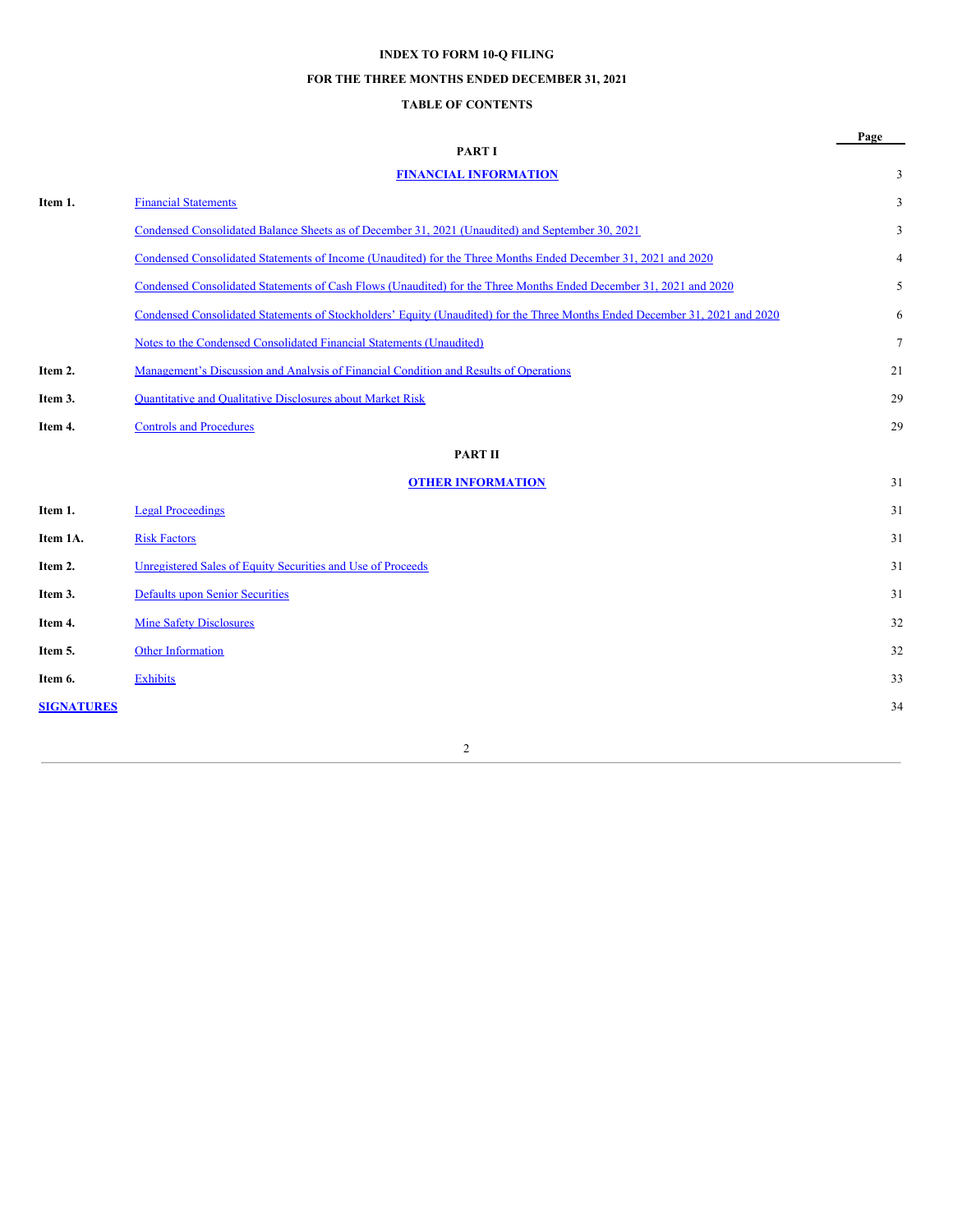## **PART I - FINANCIAL INFORMATION**

#### **LIVE VENTURES INCORPORATED CONDENSED CONSOLIDATED BALANCE SHEETS** (dollars in thousands, except per share amounts)

<span id="page-2-2"></span><span id="page-2-1"></span><span id="page-2-0"></span>

|                                                                                                                                                                                                                                                         |   | December 31, 2021<br>(Unaudited) |   | September 30, 2021 |  |
|---------------------------------------------------------------------------------------------------------------------------------------------------------------------------------------------------------------------------------------------------------|---|----------------------------------|---|--------------------|--|
| <b>Assets</b>                                                                                                                                                                                                                                           |   |                                  |   |                    |  |
| Cash                                                                                                                                                                                                                                                    | S | 10,031                           | S | 4,664              |  |
| Trade receivables, net of allowance for doubtful accounts of \$61 at December 31, 2021 and September 30, 2021                                                                                                                                           |   | 19.117                           |   | 21,559             |  |
| Inventories, net of reserves of approximately \$1.9 million at December 31, 2021, and approximately \$1.8 million at September 30, 2021                                                                                                                 |   | 73,898                           |   | 70,747             |  |
| Prepaid expenses and other current assets                                                                                                                                                                                                               |   | 2,042                            |   | 1.640              |  |
| Debtor in possession assets                                                                                                                                                                                                                             |   | 143                              |   | 180                |  |
| Total current assets                                                                                                                                                                                                                                    |   | 105,231                          |   | 98,790             |  |
| Property and equipment, net of accumulated depreciation of approximately \$21.8 million at December 31, 2021, and approximately \$20.6 million at<br>September 30, 2021                                                                                 |   | 37.440                           |   | 35.632             |  |
| Right of use asset - operating leases                                                                                                                                                                                                                   |   | 29,090                           |   | 30,466             |  |
| Deposits and other assets                                                                                                                                                                                                                               |   | 1,345                            |   | 682                |  |
| Intangible assets, net of accumulated amortization of approximately \$2.5 million at December 31, 2021 and approximately \$2.2 million at September 30,<br>2021                                                                                         |   | 4,410                            |   | 4,697              |  |
| Goodwill                                                                                                                                                                                                                                                |   | 41,471                           |   | 41,471             |  |
| <b>Total</b> assets                                                                                                                                                                                                                                     |   | 218,987                          |   | 211,738            |  |
| <b>Liabilities and Stockholders' Equity</b>                                                                                                                                                                                                             |   |                                  |   |                    |  |
| Liabilities:                                                                                                                                                                                                                                            |   |                                  |   |                    |  |
| Accounts payable                                                                                                                                                                                                                                        | S | 9,713                            | S | 10,644             |  |
| Accrued liabilities                                                                                                                                                                                                                                     |   | 14,304                           |   | 17,048             |  |
| Income taxes payable                                                                                                                                                                                                                                    |   | 734                              |   | 876                |  |
| Current portion of lease obligations - operating leases                                                                                                                                                                                                 |   | 7.196                            |   | 7.202              |  |
| Current portion of long-term debt                                                                                                                                                                                                                       |   | 17,553                           |   | 16,055             |  |
| Current portion of notes payable related parties                                                                                                                                                                                                        |   | 2,000                            |   | 2,000              |  |
| Debtor-in-possession liabilities                                                                                                                                                                                                                        |   | 11.184                           |   | 11.135             |  |
| Total current liabilities                                                                                                                                                                                                                               |   | 62,684                           |   | 64.960             |  |
| Long-term debt, net of current portion                                                                                                                                                                                                                  |   | 40,305                           |   | 37,559             |  |
| Lease obligation long term - operating leases                                                                                                                                                                                                           |   | 28,008                           |   | 29.343             |  |
| Notes payable related parties, net of current portion                                                                                                                                                                                                   |   | 2,000                            |   | 2.000              |  |
| Deferred taxes                                                                                                                                                                                                                                          |   | 4,346                            |   | 2,796              |  |
| <b>Total liabilities</b>                                                                                                                                                                                                                                |   | 137,343                          |   | 136,658            |  |
| Commitments and contingencies                                                                                                                                                                                                                           |   |                                  |   |                    |  |
| Stockholders' equity:                                                                                                                                                                                                                                   |   |                                  |   |                    |  |
| Series B convertible preferred stock, \$0.001 par value, 1,000,000 shares authorized,<br>315,790 shares issued and outstanding at December 31, 2021 and September 30, 2021, respectively                                                                |   |                                  |   |                    |  |
| Series E convertible preferred stock, \$0.001 par value, 200,000 shares authorized, 47,840<br>shares issued and outstanding at December 31, 2021 and September 30, 2021, respectively, with a<br>liquidation preference of \$0.30 per share outstanding |   |                                  |   |                    |  |
| Common stock, \$0.001 par value, 10,000,000 shares authorized, 1,582,334 and 1,582,334 shares issued<br>and outstanding at December 31, 2021 and September 30, 2021, respectively                                                                       |   |                                  |   |                    |  |
|                                                                                                                                                                                                                                                         |   | 2                                |   | $\overline{2}$     |  |
| Paid in capital                                                                                                                                                                                                                                         |   | 65,302                           |   | 65,284             |  |
| Treasury stock common 534,520 shares as of December 31, 2021 and September 30, 2021, respectively                                                                                                                                                       |   | (4,519)                          |   | (4,519)            |  |
| Treasury stock Series E preferred 50,000 shares as of December 31, 2021 and<br>of September 30, 2021, respectively                                                                                                                                      |   | (7)                              |   | (7)                |  |
| Retained earnings                                                                                                                                                                                                                                       |   | 21,314                           |   | 14,768             |  |
| Equity attributable to Live stockholders                                                                                                                                                                                                                |   | 82,092                           |   | 75.528             |  |
| Non-controlling interest                                                                                                                                                                                                                                |   | (448)                            |   | (448)              |  |
| Total stockholders' equity                                                                                                                                                                                                                              |   | 81,644                           |   | 75,080             |  |
| Total liabilities and stockholders' equity                                                                                                                                                                                                              | S | 218,987                          | S | 211.738            |  |

The accompanying notes are an integral part of these condensed consolidated financial statements.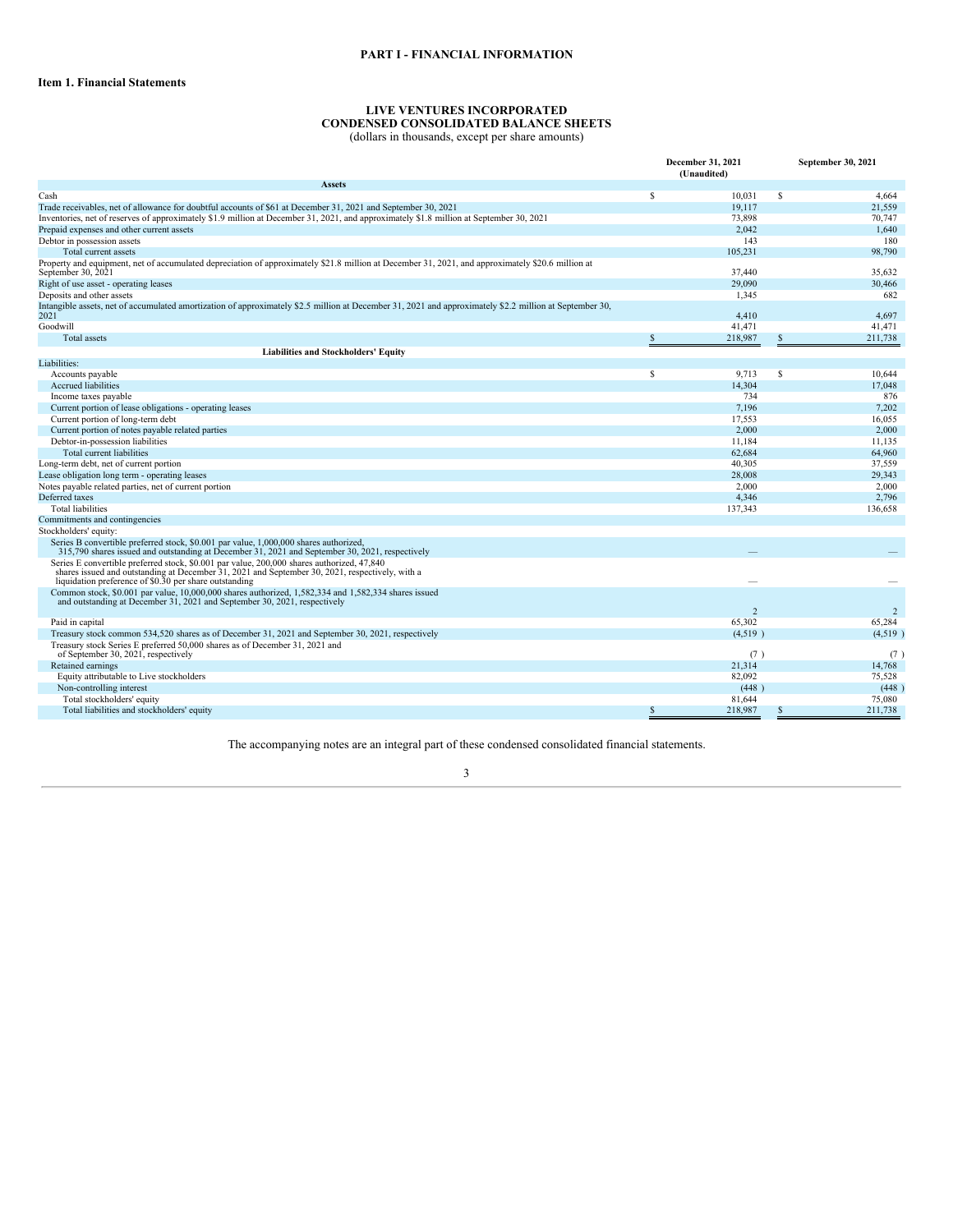## **LIVE VENTURES, INCORPORATED CONDENSED CONSOLIDATED STATEMENTS OF INCOME (UNAUDITED)**

(dollars in thousands, except per share)

<span id="page-3-0"></span>

| \$<br>$\mathbb{S}$<br>75,158<br>Revenues<br>Cost of revenues<br>47,542<br>27,616<br>Gross profit<br>Operating expenses:<br>General and administrative expenses<br>14,157 |                              | For the Three Months Ended December 31, |           |
|--------------------------------------------------------------------------------------------------------------------------------------------------------------------------|------------------------------|-----------------------------------------|-----------|
|                                                                                                                                                                          |                              | 2021                                    | 2020      |
|                                                                                                                                                                          |                              |                                         | 62,454    |
|                                                                                                                                                                          |                              |                                         | 40,185    |
|                                                                                                                                                                          |                              |                                         | 22,269    |
|                                                                                                                                                                          |                              |                                         |           |
|                                                                                                                                                                          |                              |                                         |           |
|                                                                                                                                                                          |                              |                                         | 12,279    |
|                                                                                                                                                                          | Sales and marketing expenses | 3,052                                   | 2,699     |
| Total operating expenses<br>17,209                                                                                                                                       |                              |                                         | 14,978    |
| Operating income<br>10,407                                                                                                                                               |                              |                                         | 7,291     |
| Other (expense) income:                                                                                                                                                  |                              |                                         |           |
| Interest expense, net<br>(1,017)                                                                                                                                         |                              |                                         | (1,470)   |
| Gain on disposal of fixed assets                                                                                                                                         |                              |                                         | 129       |
| Loss on bankruptcy settlement<br>(10)                                                                                                                                    |                              |                                         |           |
| Other income<br>126                                                                                                                                                      |                              |                                         | 779       |
| Total other expense, net<br>(901)                                                                                                                                        |                              |                                         | (562)     |
| Income before provision for income taxes<br>9,506                                                                                                                        |                              |                                         | 6,729     |
| Provision for income taxes<br>2,960                                                                                                                                      |                              |                                         | 1,450     |
| Net income<br>6,546                                                                                                                                                      |                              |                                         | 5,279     |
| Net income attributable to non-controlling interest                                                                                                                      |                              |                                         | 134       |
| Net income attributable to Live stockholders<br>6,546<br>\$<br>S                                                                                                         |                              |                                         | 5,413     |
|                                                                                                                                                                          |                              |                                         |           |
| Income per share:                                                                                                                                                        |                              |                                         |           |
| <b>Basic</b><br>4.14<br>\$<br>\$                                                                                                                                         |                              |                                         | 3.45      |
| \$<br>\$<br>Diluted<br>2.04                                                                                                                                              |                              |                                         | 1.63      |
|                                                                                                                                                                          |                              |                                         |           |
| Weighted average common shares outstanding:                                                                                                                              |                              |                                         |           |
| <b>Basic</b><br>1,582,334                                                                                                                                                |                              |                                         | 1,568,213 |
| Diluted<br>3,202,057                                                                                                                                                     |                              |                                         | 3,319,088 |
|                                                                                                                                                                          |                              |                                         |           |
| Dividends declared - series B convertible preferred stock<br>\$<br>\$                                                                                                    |                              |                                         |           |
| Dividends declared - series E convertible preferred stock<br>\$<br>\$                                                                                                    |                              |                                         |           |
| \$<br>\$<br>Dividends declared - common stock                                                                                                                            |                              |                                         |           |

The accompanying notes are an integral part of these condensed consolidated financial statements.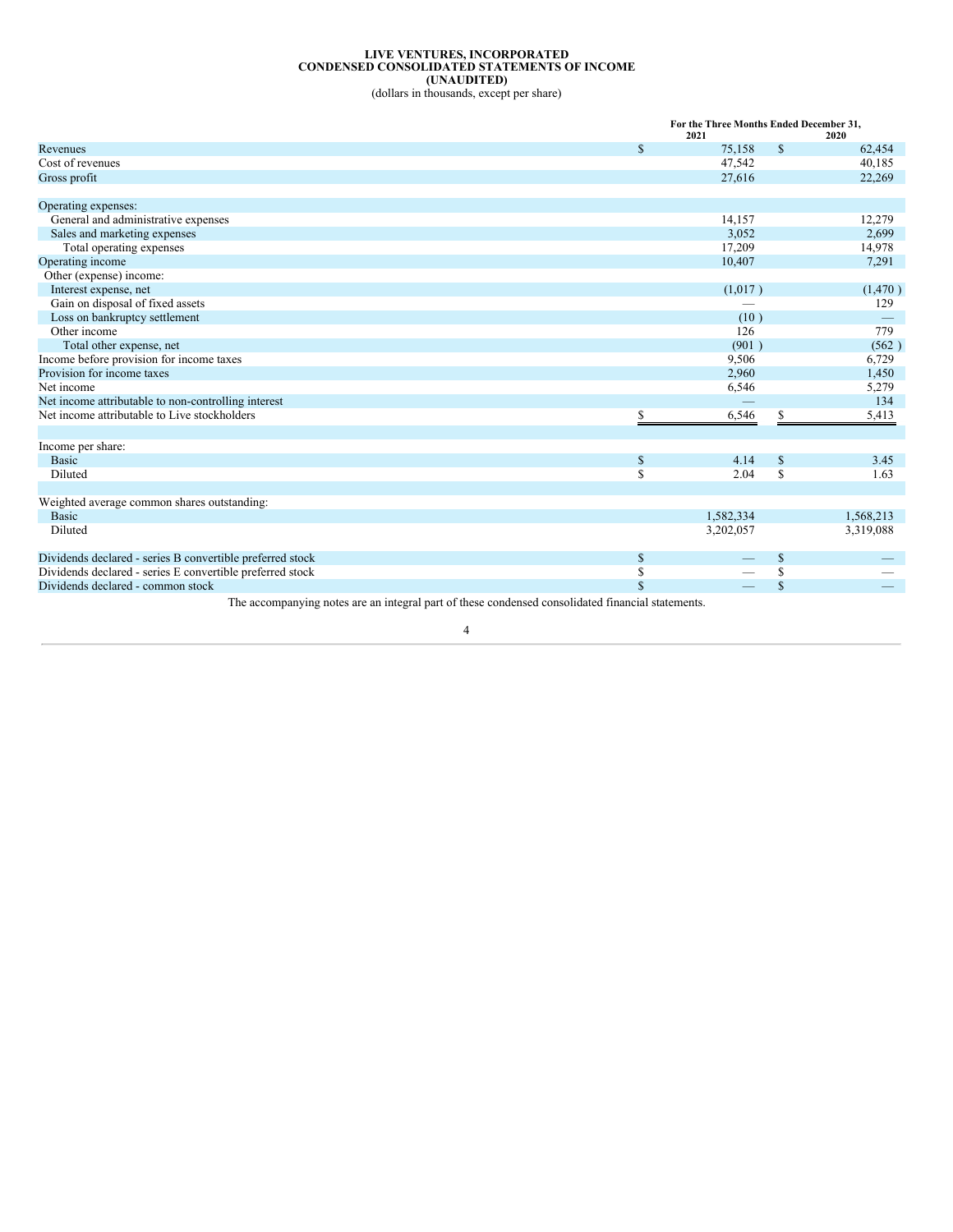## **LIVE VENTURES INCORPORATED CONDENSED CONSOLIDATED STATEMENTS OF CASH FLOWS (UNAUDITED)**

(dollars in thousands)

<span id="page-4-0"></span>

|                                                                                                       |              | For the Three Months Ended December 31,<br>2021 |              | 2020                     |
|-------------------------------------------------------------------------------------------------------|--------------|-------------------------------------------------|--------------|--------------------------|
| <b>Operating Activities:</b>                                                                          |              |                                                 |              |                          |
| Net income                                                                                            | $\mathbb{S}$ | 6,546                                           | $\mathbb{S}$ | 5,279                    |
| Adjustments to reconcile net income to net cash provided by operating activities, net of acquisition: |              |                                                 |              |                          |
| Depreciation and amortization                                                                         |              | 1,549                                           |              | 1,714                    |
| Gain or loss on disposal of property and equipment                                                    |              | $\overline{\phantom{0}}$                        |              | (129)                    |
| Loss on bankruptcy settlement                                                                         |              | 10                                              |              |                          |
| Amortization of debt issuance cost                                                                    |              | 24                                              |              | 266                      |
| Stock based compensation expense                                                                      |              | 18                                              |              | 17                       |
| Amortization of right-of-use assets                                                                   |              | 68                                              |              |                          |
| Change in reserve for uncollectible accounts                                                          |              | $\overline{\phantom{0}}$                        |              | 106<br>658               |
| Change in reserve for obsolete inventory                                                              |              | (59)                                            |              | 590                      |
| Changes in assets and liabilities:                                                                    |              |                                                 |              |                          |
| Trade receivables                                                                                     |              | 2,413                                           |              | 1,909                    |
| Inventories                                                                                           |              | (3,016)                                         |              | (716)                    |
| Income taxes payable/receivable                                                                       |              | (142)                                           |              | 70                       |
| Prepaid expenses and other current assets                                                             |              | (431)                                           |              | 478                      |
| Change in deferred income taxes                                                                       |              | 1,550                                           |              | 1,290                    |
| Deposits and other assets                                                                             |              | (663)                                           |              | (366)                    |
| Accounts payable                                                                                      |              | (981)                                           |              | (898)                    |
| Accrued liabilities                                                                                   |              | (2,655)                                         |              | (2,256)                  |
| Change in other                                                                                       |              | 13                                              |              | (344)                    |
| Net cash provided by operating activities                                                             |              | 4,244                                           |              | 7,668                    |
|                                                                                                       |              |                                                 |              |                          |
| Investing Activities:                                                                                 |              |                                                 |              |                          |
| Purchase of property and equipment                                                                    |              | (3,070)                                         |              | (3,258)                  |
| Net cash used in investing activities                                                                 |              | (3,070)                                         |              | (3,258)                  |
|                                                                                                       |              |                                                 |              |                          |
| Financing Activities:                                                                                 |              |                                                 |              |                          |
| Net borrowings (payments) under revolver loans                                                        |              | 2,040                                           |              | (3,289)                  |
| Proceeds from issuance of notes payable                                                               |              | 5,500                                           |              | 2,130                    |
| Purchase of common treasury stock                                                                     |              | $\equiv$                                        |              | (383)                    |
| Debtor-in-possession cash                                                                             |              | 19                                              |              | 92                       |
| Payments on financing leases                                                                          |              | (33)                                            |              | $\overline{\phantom{m}}$ |
| Payments on notes payable                                                                             |              | (3,333)                                         |              | (4,712)                  |
| Net cash provided by (used in) financing activities                                                   |              | 4,193                                           |              | (6,162)                  |
| Increase (decrease) in cash                                                                           |              | 5,367                                           |              | (1,752)                  |
| Cash, beginning of period                                                                             |              | 4,664                                           |              | 8,984                    |
| Cash, end of period                                                                                   | $\mathbb{S}$ | 10,031                                          | S            | 7,232                    |
| Supplemental cash flow disclosures:                                                                   |              |                                                 |              |                          |
| Interest paid                                                                                         | $\mathbb{S}$ | 890                                             | $\mathbb{S}$ | 1,223                    |
| Income taxes paid                                                                                     | $\mathbf S$  | 1.538                                           | $\mathbb{S}$ | $\qquad \qquad -$        |
| Noncash financing and investing activities:                                                           |              |                                                 |              |                          |
|                                                                                                       |              |                                                 |              |                          |
| Settlement of debt in exchange for property and equipment                                             | $\mathbb{S}$ |                                                 | $\mathbb{S}$ | 1.000                    |

The accompanying notes are an integral part of these condensed consolidated financial statements.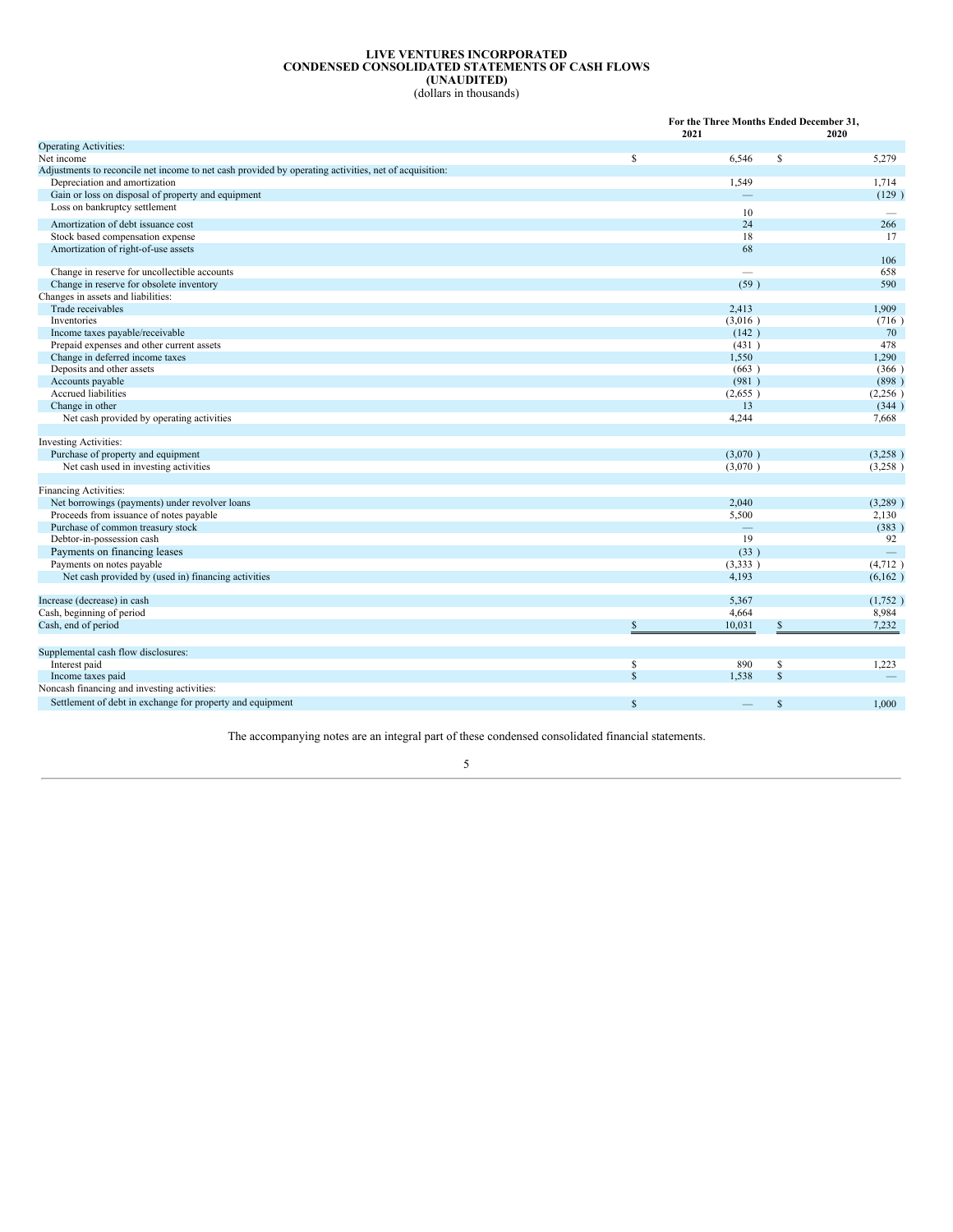#### **LIVE VENTURES INCORPORATED CONDENSED CONSOLIDATED STATEMENTS OF CHANGES IN STOCKHOLDERS' EQUITY (UNAUDITED)** (dollars in thousands)

<span id="page-5-0"></span>

|                                   | Series B<br><b>Preferred Stock</b> |        |               | <b>Series E</b><br><b>Preferred Stock</b> | <b>Common Stock</b> |        |                    | <b>Series E</b><br>Preferred<br><b>Stock</b> |                          | Common<br>Stock          |                             |                                        |                                         |
|-----------------------------------|------------------------------------|--------|---------------|-------------------------------------------|---------------------|--------|--------------------|----------------------------------------------|--------------------------|--------------------------|-----------------------------|----------------------------------------|-----------------------------------------|
|                                   | <b>Shares</b>                      | Amount | <b>Shares</b> | Amount                                    | <b>Shares</b>       | Amount | Paid-In<br>Capital | Treasury<br><b>Stock</b>                     |                          | Treasury<br><b>Stock</b> | Retained<br><b>Earnings</b> | Non-<br>controlling<br><b>Interest</b> | <b>Total</b><br><b>Equity</b>           |
| Balance, September 30, 2021       | 315,790                            | S      | 47,840        | $\mathcal{S}$                             | 1,582,334           | Э'n    | 65,284             | <sup>\$</sup>                                | (7)<br>-S                | $(4,519)$ \$             | 14,768                      | (448)<br><sup>\$</sup>                 | 75,080<br>- S                           |
| Stock based compensation          |                                    |        |               |                                           |                     |        | 18                 |                                              |                          |                          |                             |                                        | 18                                      |
| Net income                        |                                    |        |               |                                           |                     |        |                    |                                              |                          |                          | 6,546                       |                                        | 6,546                                   |
| Balance, December 31, 2021        | 315,790                            | - \$   | 47,840        | £.                                        | 1,582,334           | 2<br>ъ | 65,302             | Ж.                                           | (7)<br>Ъ.                | $(4,519)$ \$             | 21,314                      | (448)<br>-S                            | 81,644<br>- 5                           |
|                                   |                                    |        |               |                                           |                     |        |                    |                                              |                          |                          |                             |                                        |                                         |
|                                   | <b>Series B</b>                    |        |               | <b>Series E</b>                           |                     |        |                    | <b>Series E</b><br>Preferred                 | Common                   |                          |                             |                                        |                                         |
|                                   | <b>Preferred Stock</b>             |        |               | <b>Preferred Stock</b>                    | <b>Common Stock</b> |        |                    | <b>Stock</b>                                 | <b>Stock</b>             |                          |                             | Non-                                   |                                         |
|                                   | <b>Shares</b>                      | Amount | <b>Shares</b> | Amount                                    | <b>Shares</b>       | Amount | Paid-In<br>Capital | Treasury<br><b>Stock</b>                     | Treasury<br><b>Stock</b> |                          | Accumulated<br>Deficit      | controlling<br>Interest                | Total                                   |
| Balance, September 30, 2020       | 214,244                            |        | 47,840        |                                           | 1,589,101           |        | 64,472             | <b>S</b>                                     | (7)<br>D.                | (4,098)<br>-S            | $(16, 429)$ \$              | (268)                                  | <b>Equity</b><br>43,672<br><sup>S</sup> |
| Stock based compensation          |                                    |        |               |                                           |                     |        | 17                 | _                                            |                          |                          |                             |                                        | 17                                      |
| Purchase of common treasury stock |                                    |        |               |                                           | (33,926)            |        |                    |                                              |                          | (383)                    |                             |                                        | (383)                                   |
| Net income                        | --                                 | _      |               |                                           |                     | --     |                    | _                                            |                          |                          | 5,413                       | (134)                                  | 5,279                                   |

The accompanying notes are an integral part of these condensed consolidated financial statements.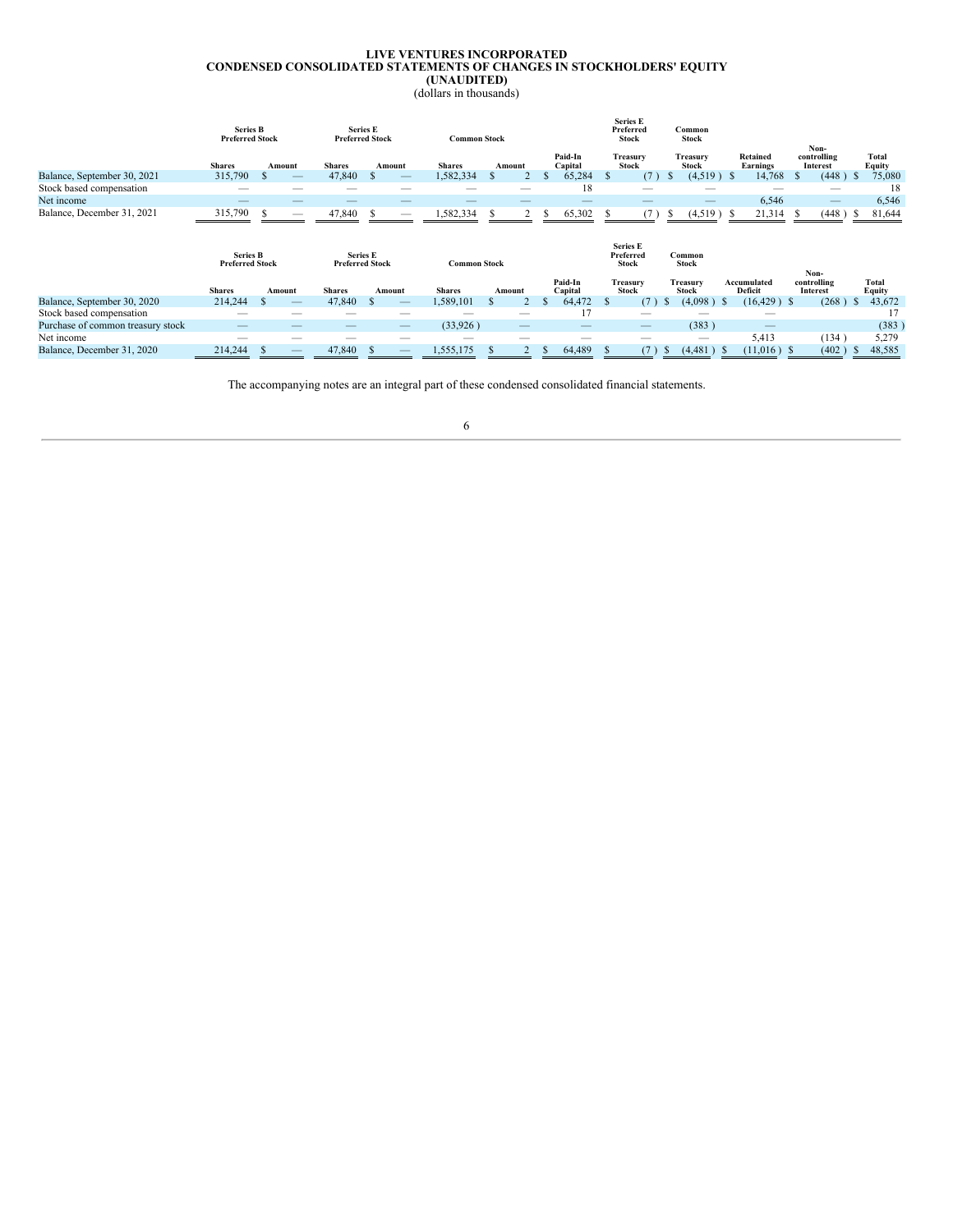## **LIVE VENTURES INCORPORATED NOTES TO CONDENSED CONSOLIDATED FINANCIAL STATEMENTS (UNAUDITED) FOR THE THREE MONTHS ENDED DECEMBER 31, 2021 AND 2020**

(dollars in thousands, except per share)

#### <span id="page-6-0"></span>**Note 1: Background and Basis of Presentation**

The accompanying unaudited condensed consolidated financial statements include the accounts of Live Ventures Incorporated, a Nevada corporation, and its subsidiaries (collectively, "Live Ventures" or the "Company"). Live Ventures is a diversified holding company with a strategic focus on value-oriented acquisitions of domestic middlemarket companies. The Company has three operating segments: Retail, Flooring Manufacturing, Steel Manufacturing, and Corporate and Other. The Retail segment includes (i) Vintage Stock, Inc. ("Vintage Stock"), which is engaged in the retail sale of new and used movies, music, collectibles, comics, books, games, game systems and components and (ii) ApplianceSmart, Inc. ("ApplianceSmart"), which is engaged in the sale of new major appliances through a retail store. The Flooring Manufacturing segment included Marquis Industries, Inc. ("Marquis"), which is engaged in the manufacture and sale of carpet and the sale of vinyl and wood floorcoverings. The Steel Manufacturing Segment includes Precision Industries, Inc. ("Precision Marshall"), which is engaged in the manufacture and sale of alloy and steel plates, ground flat stock and drill rods.

The unaudited condensed consolidated financial statements have been prepared in accordance with U.S. generally accepted accounting principles ("GAAP") for interim financial information. Accordingly, they do not include all of the information and footnotes required by GAAP for audited financial statements. In the opinion of the Company's management, this interim information includes all adjustments, consisting only of normal recurring adjustments, necessary for a fair presentation of the results for the interim periods. The results of operations for three months ended December 31, 2021 are not necessarily indicative of the results to be expected for the fiscal year ending September 30, 2022. This financial information should be read in conjunction with the consolidated financial statements and related notes thereto as of September 30, 2021 and for the fiscal year then ended included in the Company's Annual Report on Form 10-K, filed with the U.S. Securities and Exchange Commission (the "SEC") on December 28, 2021 (the "2021 10-K").

#### *Coronavirus*

The global outbreak of COVID-19 (Coronavirus) has resulted in changes in global supply of certain products. The outbreak or pandemic has continued to create significant uncertainties. The pandemic continues to have an unprecedented impact on the U.S. economy as federal, state, and local governments react to this public health crisis. These significant uncertainties and unprecedented impacts include, but are not limited to, an adverse effect on the economy; the Company's supply chain partners; its employees and customers; customer sentiment in general; and traffic within shopping centers, and, where applicable, malls, containing its stores. As the pandemic continues, consumer fear about becoming ill, as well as recommendations or mandates from federal, state, and local authorities to avoid large gatherings of people or self-quarantine, are continuing to increase; this has already affected, and may continue to affect, traffic to the stores. For example, by March 31, 2020, Vintage Stock had closed all of its retail locations in response to the crisis. Beginning May 1, 2020, Vintage Stock began to reopen certain locations in compliance with government regulations. Then, as of June 30, 2020, all Vintage Stock retail locations were reopened, while maintaining compliance with government mandates. The Company is unable to predict if additional periods of store closures will be needed or mandated. For the Company's other segments, during March and April 2020, Marquis conducted rolling layoffs for certain employees; however, by May 2020, most employees returned to their respective locations. Continued impacts of the pandemic materially adversely affect the near-term and long-term revenues, earnings, liquidity, and cash flows, and may require a variety of responsive actions, including but not limited to, employee furloughs, reduced store hours, store closings, expense reductions or discounting of pricing of products—all in an effort to mitigate such impacts. The extent of the uncertainties and impacts of the pandemic on the Company's business and financial results will depend largely on future developments, including the duration of the pandemic within the U.S., the impact on capital and financial markets and the related impact on consumer confidence and spending—all of which are highly uncertain and cannot be predicted. This situation is changing rapidly and additional impacts of which the Company is not aware may arise.

## **Note 2: Summary of Significant Accounting Policies**

#### **Principles of Consolidation**

The unaudited condensed consolidated financial statements include the accounts of the Company, its majority owned subsidiaries over which the Company exercises control and a variable interest entity. The Company records a non-controlling interest within stockholders' equity for the portion of the entity's equity attributed to the consolidated entities that are not wholly owned. All intercompany accounts and transactions have been eliminated in consolidation.

#### **Use of Estimates**

The preparation of the consolidated financial statements in conformity with U.S. GAAP requires the Company's management to make estimates and assumptions that affect the reported amounts of assets and liabilities and disclosure of contingent assets and liabilities at

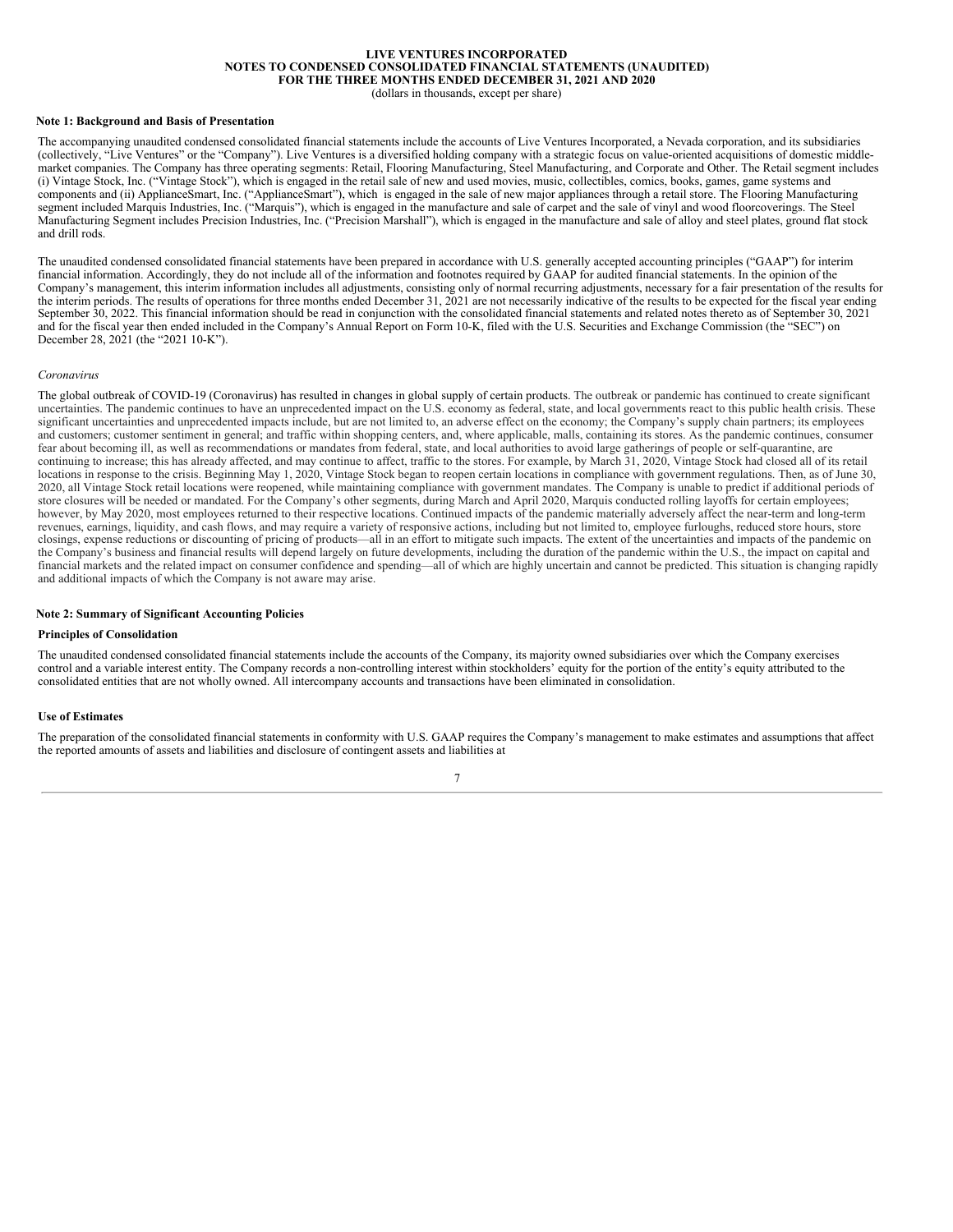the date of the consolidated financial statements, as well as the reported amounts of revenues and expenses during the reporting period. Actual results could differ from those estimates.

Significant estimates made in connection with the accompanying consolidated financial statements include the estimated reserve for doubtful accounts, the estimated reserve for excess and obsolete inventory, estimated warranty reserve, estimated fair value for stock-based compensation, fair values in connection with the analysis of goodwill, other intangibles and long-lived assets for impairment, valuation allowance against deferred tax assets, and estimated useful lives for intangible assets and property and equipment.

## **Recently Issued Accounting Pronouncements**

In June 2016, the Financial Accounting Standards Board ("FASB") issued ASU No. 2016-13, Measurement of Credit Losses on Financial Instruments, which introduces a new approach to estimate credit losses on certain types of financial instruments based on expected losses instead of incurred losses. It also modified the impairment model for available-for-sale debt securities and provided a simplified accounting model for purchased financial assets with credit deterioration since their origination. ASU No. 2016-13 is effective for smaller reporting companies for fiscal years beginning after December 15, 2022 and the interim periods within those fiscal years. Early adoption is permitted. The Company is currently assessing the impact of adopting this new accounting standard on its consolidated financial statements and related disclosures.

In December 2019, the FASB issued ASU No. 2019-12 - Income Taxes (Topic 740): Simplifying the Accounting for Income Taxes ("ASU 2019-12"). ASU 2019-12 is part of the FASB's overall simplification initiative and seeks to simplify the accounting for income taxes by updating certain guidance and removing certain exceptions. The updated guidance is effective for fiscal years beginning after December 15, 2020 and interim periods within those fiscal years. Early adoption is permitted. The Company has implemented this update in the current quarter. The adoption of this ASU had no material impact on the Company's consolidated financial statements.

In March 2020, the FASB issued ASU No. 2020-04 - Reference Rate Reform (Topic 848), codified as ASC 848 ("ASC 848"). The purpose of ASC 848 is to provide optional guidance to ease the potential effects on financial reporting of the market-wide migration away from Interbank Offered Rates to alternative reference rates. ASC 848 applies only to contracts, hedging relationships, and other transactions that reference a reference rate expected to be discontinued because of reference rate reform. The guidance may be applied upon issuance of ASC 848 through December 31, 2022. The Company is currently assessing the impact of adopting this new accounting standard on its consolidated financial statements and related disclosures.

In May 2021, the FASB issued ASU No. 2021-04, Earnings Per Share (Topic 260), Debt—Modifications and Extinguishments (Subtopic 470-50), Compensation—Stock Compensation (Topic 718), and Derivatives and Hedging—Contracts in Entity's Own Equity (Subtopic 815-40) Issuer's Accounting for Certain Modifications or Exchanges of Freestanding Equity-Classified Written Call Options. This update provides guidance for a modification or an exchange of a freestanding equity-classified written call option that is not within the scope of another Topic. This update is effective for the Company's fiscal years beginning after December 15, 2021. The Company is currently assessing the impact of adopting this new accounting standard on its Consolidated Financial Statements and related disclosures.

### **Note 3: Leases**

The Company leases retail stores, warehouse facilities, and office space. These assets and properties are generally leased under noncancelable agreements that expire at various dates through 2040 with various renewal options for additional periods. The agreements, which have been classified as operating leases, generally provide for minimum and, in some cases percentage rent, and require us to pay all insurance, taxes, and other maintenance costs. As a result, the Company recognizes assets and liabilities for all leases with lease terms greater than 12 months. The amounts recognized reflect the present value of remaining lease payments for all leases. The discount rate used is an estimate of the Company's blended incremental borrowing rate based on information available associated with each subsidiary's debt outstanding at lease commencement. In considering the lease asset value, the Company considers fixed and variable payment terms, prepayments and options to extend, terminate or purchase. Renewal, termination, or purchase options affect the lease term used for determining lease asset value only if the option is reasonably certain to be exercised.

As of December 31, 2021, the weighted average remaining lease term is 8.37 years and our weighted average discount rate is 6.44%. Total cash payments for the three months ended December 31, 2021 and 2020 were approximately \$2.5 million and \$2.2 million, respectively. Additionally, we obtained right-of-use assets in exchange for lease liabilities of approximately \$1.0 million upon commencement of operating leases during the three months ended December 31, 2021.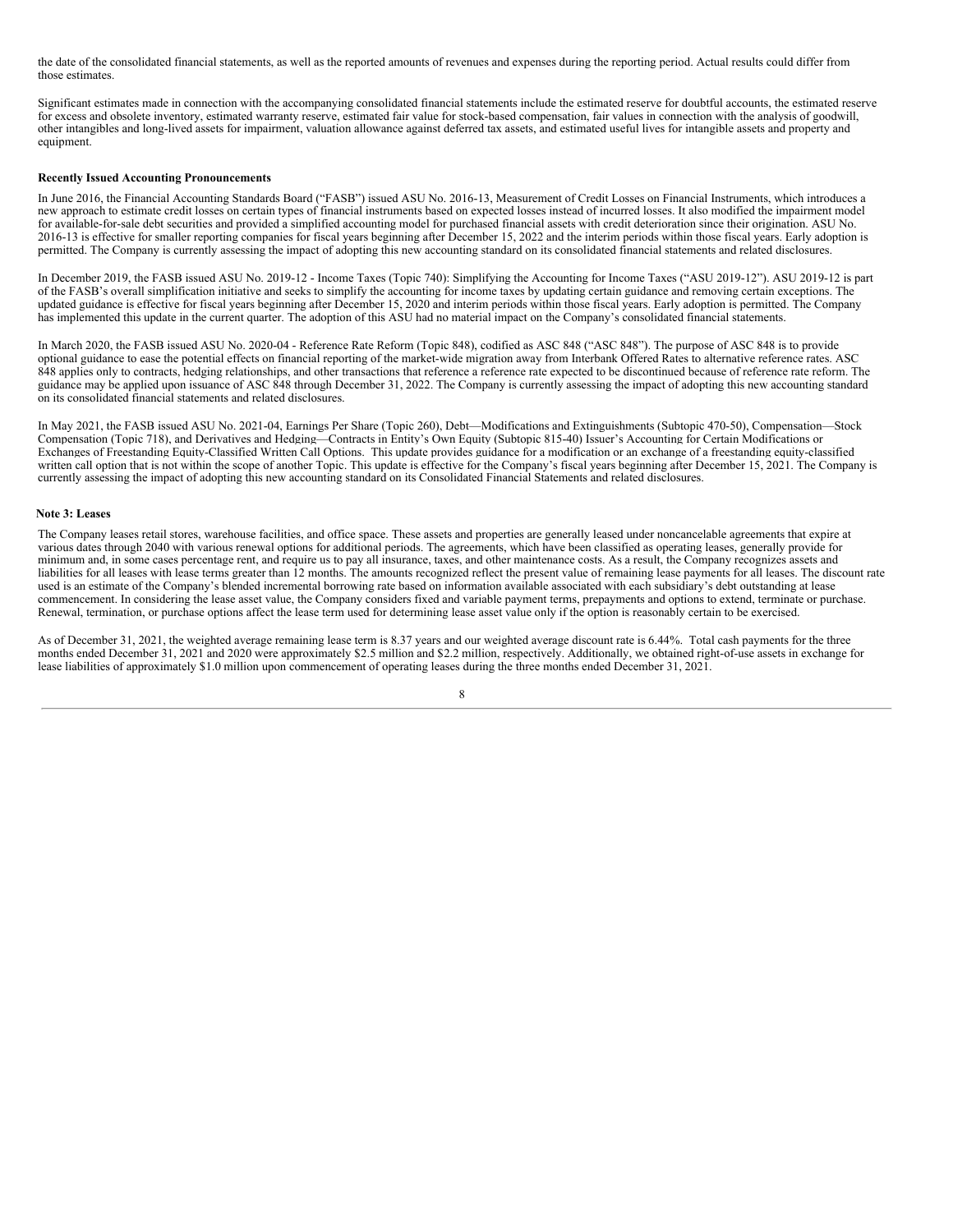The following table details our right of use assets and lease liabilities as of December 31, 2021 and September 30, 2021 (000's):

|                                       | December 31, 2021 | <b>September 30, 2021</b> |
|---------------------------------------|-------------------|---------------------------|
| Right of use asset - operating leases | 29,090 \$         | 30,466                    |
| Operating lease liabilities:          |                   |                           |
| Current                               | 7,196             | 7.202                     |
| Long term                             | 28,008            | 29,343                    |

Total present value of future lease payments as of December 31, 2021:

| Twelve months ended June 30, |         |
|------------------------------|---------|
| 2022                         | 9,194   |
| 2023                         | 7,466   |
| 2024                         | 5,773   |
| 2025                         | 4,263   |
| 2026                         | 2,885   |
| Thereafter                   | 12,511  |
| Total                        | 42,092  |
| Less implied interest        |         |
|                              | (6,888) |
| Present value of payments    | 35,204  |

During the three months ended December 31, 2021 and 2020, the Company recorded no gain or loss settlements, nor did it record impairment charges relating to any of its leases.

## **Note 4: Inventory**

The following table details the Company's inventory as of December 31, 2021 and September 30, 2021 (in 000's):

|                          | December 31, 2021 |   | September 30, 2021 |
|--------------------------|-------------------|---|--------------------|
| Inventory, net           |                   |   |                    |
| Raw materials            | 26,511            | D | 18,604             |
| Work in progress         | 4,598             |   | 12,404             |
| Finished goods           | 24,852            |   | 22,584             |
| Merchandise              | 19,789            |   | 18,948             |
|                          | 75,750            |   | 72,540             |
| Less: Inventory reserves | (1,852)           |   | (1,793)            |
| Total inventory, net     | 73,898            |   | 70,747             |

## **Note 5: Property, Plant & Equipment**

The following table details the Company's property, plant & equipment as of December 31, 2021 and September 30, 2021 (in 000's):

|                                      | December 31, 2021 |        | September 30, 2021 |
|--------------------------------------|-------------------|--------|--------------------|
| Property and equipment, net:         |                   |        |                    |
| Land                                 | 2,029             | Φ<br>D | 2,029              |
| Building and improvements            | 11.968            |        | 11.737             |
| Transportation equipment             | 450               |        | 450                |
| Machinery and equipment              | 37,879            |        | 35,284             |
| Furnishings and fixtures             | 4,072             |        | 3,907              |
| Office, computer equipment and other | 2.872             |        | 2,792              |
|                                      | 59,270            |        | 56,199             |
| Less: Accumulated depreciation       | (21, 830)         |        | (20, 567)          |
| Total property and equipment, net    | 37,440            |        | 35,632             |

Depreciation expense was \$1.3 million and \$1.6 million, respectively, for the three months ended December 31, 2021 and 2020.

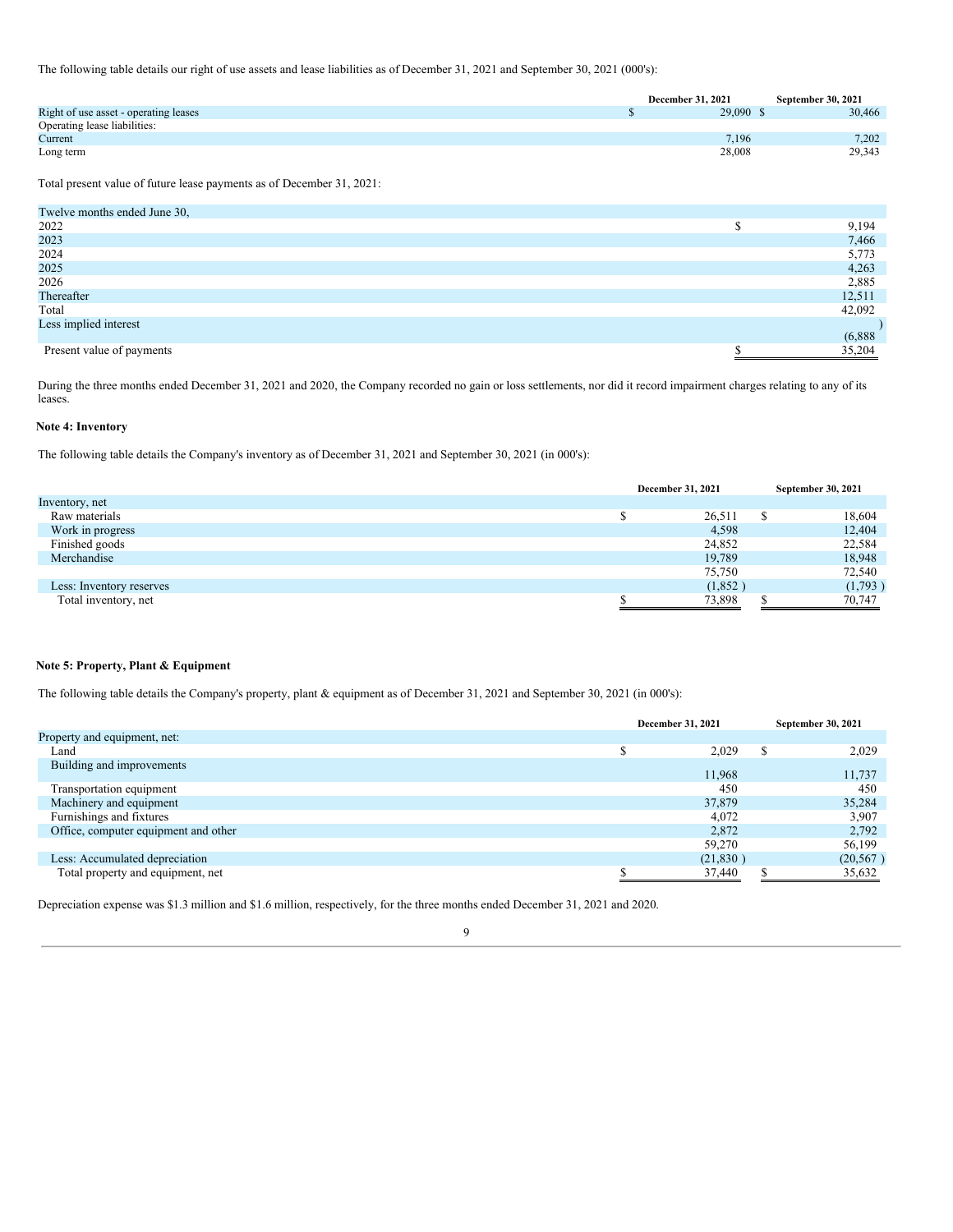## **Note 6: Goodwill**

The following table details the Company's goodwill as of December 31, 2021 (in 000's):

|                    |                          | <b>Flooring</b>          | <b>Steel</b>                    |                          |                          |
|--------------------|--------------------------|--------------------------|---------------------------------|--------------------------|--------------------------|
|                    | Retail                   | Manufacturing            | Manufacturing                   | Corporate                | Total                    |
| September 30, 2021 | 36,947                   | 807                      | $\hspace{0.1mm}-\hspace{0.1mm}$ | 3,717                    | 41,471                   |
| Additions          | $\overline{\phantom{a}}$ | $\sim$                   | $\overline{\phantom{a}}$        | $\overline{\phantom{a}}$ | $\overline{\phantom{a}}$ |
| Impairment         | $\overline{\phantom{a}}$ | $\overline{\phantom{a}}$ | $\overline{\phantom{a}}$        | $\overline{\phantom{a}}$ |                          |
| December 31, 2021  | 36,947                   | 807                      |                                 | . –                      | 41,471                   |
|                    |                          |                          |                                 |                          |                          |
|                    |                          |                          |                                 |                          |                          |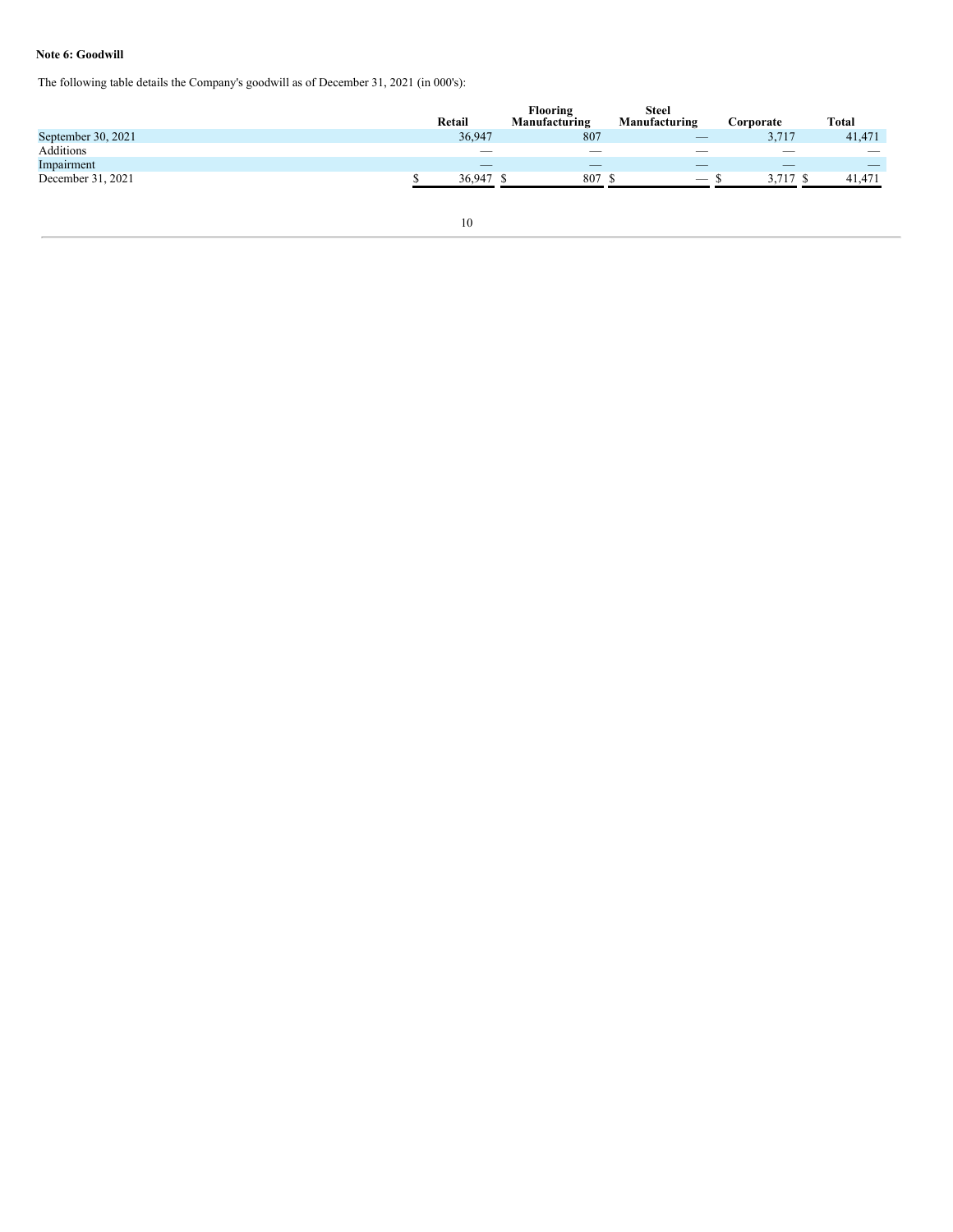## **Note 7: Accrued Liabilities**

The following table details the Company's accrued liabilities as of December 31, 2021 and September 30, 2021, respectively (in 000's):

|                                              | December 31, 2021 | September 30, 2021 |        |
|----------------------------------------------|-------------------|--------------------|--------|
| Accrued liabilities:                         |                   |                    |        |
| Accrued payroll                              | 3,522             | S                  | 4,765  |
| Accrued sales and use taxes                  | 2,152             |                    | 1,692  |
| Accrued property and other taxes             | 15                |                    | 293    |
| Accrued rent                                 | 65                |                    | 14     |
| Accrued gift card and escheatment liability  | 1,818             |                    | 1,593  |
| Accrued interest payable                     | 377               |                    | 372    |
| Accrued accounts payable and bank overdrafts | 488               |                    | 503    |
| Accrued professional fees                    | 3,243             |                    | 4,937  |
| Customer deposits                            | 796               |                    | 241    |
| Accrued expenses - other                     | 1.828             |                    | 2,638  |
| Total accrued liabilities                    | 14,304            |                    | 17,048 |

# **Note 8: Long Term Debt**

Long-term debt as of December 31, 2021 and September 30, 2021 consisted of the following (in 000's):

|                                                                                                             | December 31, 2021 | September 30, 2021 |
|-------------------------------------------------------------------------------------------------------------|-------------------|--------------------|
| Bank of America Revolver Loan                                                                               | \$<br>1,490       | \$                 |
| Encina Business Credit Revolver Loan                                                                        | 13,938            | 12,735             |
| Texas Capital Bank Revolver Loan                                                                            | 8,142             | 8,794              |
| Encina Business Credit Term Loan                                                                            | 1,233             | 1,319              |
| Note Payable to the Sellers of Vintage Stock                                                                | 2,000             | 4,200              |
| Note #3 Payable to Banc of America Leasing & Capital LLC                                                    | 1,180             | 1,320              |
| Note #4 Payable to Banc of America Leasing & Capital LLC                                                    | 363               | 406                |
| Note #5 Payable to Banc of America Leasing & Capital LLC                                                    | 1,843             | 1,985              |
| Note #6 Payable to Banc of America Leasing & Capital LLC                                                    | 582               | 618                |
| Note #7 Payable to Banc of America Leasing & Capital LLC                                                    | 3,978             | 4,121              |
| Note #8 Payable to Banc of America Leasing & Capital LLC                                                    |                   |                    |
|                                                                                                             | 2,834             | 2,943              |
| Note #9 Payable to Banc of America Leasing & Capital LLC                                                    | 5,500             |                    |
| Note Payable to Extruded Fibers                                                                             | 400               | 700                |
| Note Payable to the Sellers of Precision Marshall                                                           | 2,500             | 2,500              |
| Note Payable to Store Capital Acquisitions, LLC                                                             | 9,200             | 9,209              |
| Note payable to individuals, interest at 10-11% per annum, payable on a 90 day written notice,<br>unsecured | 207               | 207                |
| Note payable to individual, interest at 10% per annum, payable on a 90 day<br>written notice, unsecured     | 500               | 500                |
| Note payable to individual, noninterest bearing, monthly payments of \$19 through March 2023                | 391               | 472                |
| Note payable to individuals, interest at 7% per annum, unsecured                                            | 198               | 198                |
| Note payable RSSI/(VSSS)                                                                                    | 130               | 130                |
| Note Payable to JCM Holdings                                                                                | 1.790             | 1.833              |
| Total notes payable                                                                                         | 58,399            | 54,190             |
| Less unamortized debt issuance costs                                                                        | (541)             | (576)              |
| Net amount                                                                                                  | 57,858            | 53,614             |
| Less current portion                                                                                        | (17, 553)         | (16,055)           |
| Total long-term debt                                                                                        | \$<br>40,305      | 37,559             |

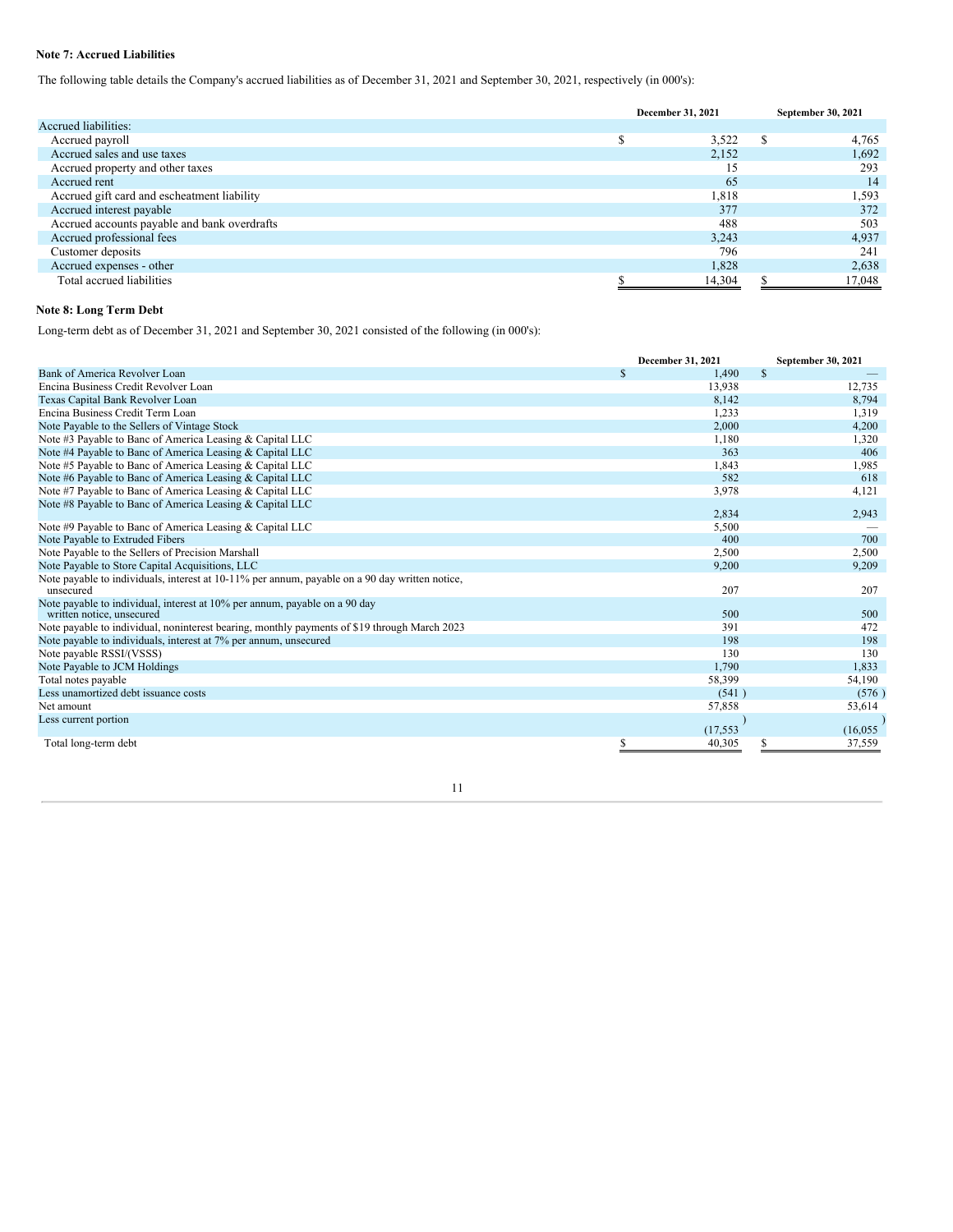Future maturities of long-term debt at December 31, 2021, are as follows which does not include related party debt separately stated:

| Twelve months ending December 31,         |        |
|-------------------------------------------|--------|
| 2022                                      | 17,553 |
| 2023                                      | 20,827 |
| 2024                                      | 3,264  |
| 2025                                      | 2,483  |
| 2026                                      | 3,087  |
| Thereafter                                | 11,185 |
| Total future maturities of long-term debt | 58,399 |
|                                           |        |

#### *Bank of America Revolver Loan*

On January 31, 2020, Marquis entered into an amended \$25.0 million revolving credit agreement ("BofA Revolver") with Bank of America Corporation ("BofA"). The BofA Revolver is a five-year, asset-based facility that is secured by substantially all of Marquis' assets. Availability under the BofA Revolver is subject to a monthly borrowing base calculation. Marquis' ability to borrow under the BofA Revolver is subject to the satisfaction of certain conditions, including meeting all loan covenants under the credit agreement with BofA. As of December 31, 2021, the outstanding balance was approximately \$1.5 million.

### *Loans with Encina Business Credit, LLC*

On July 14, 2020, Precision Marshall entered into a Loan and Security Agreement (the "Loan Agreement") with Encina Business Credit, LLC, as Agent (the "Agent"). The Loan Agreement provides for secured revolving loans (the "Encina Revolver Loans") in a principal amount not to exceed the lesser of (i) \$23.5 million and (ii) a borrowing base equal to the sum of (a) 85% of Precision's eligible accounts receivable, plus (b) 85% of Precision's eligible inventory, subject to an eligible inventory sublimit that begins at \$14.0 million and declines to \$12.0 million during the term of the Loan Agreement, minus (c) customary reserves. The Encina Revolver Loans mature on July 14, 2023. As of December 31, 2021 , the balance outstanding was approximately \$13.9 million. On January 20, 2022, the Company refinanced these loans, and the balance outstanding was repaid. The refinanced credit facility, totaling \$29 million, is comprised of \$23.0 million in revolving credit, \$3.5 million in machinery and equipment ("M&E") lending, and \$2.5 million for capital expenditure ("Capex") lending.

#### *Texas Capital Bank Revolver Loan*

On November 3, 2016, Vintage Stock entered into an amended \$12.0 million credit agreement with Texas Capital Bank ("TCB Revolver"). The TCB Revolver is a five-year, asset-based facility that is secured by substantially all of Vintage Stock's assets. Availability under the TCB Revolver is subject to a monthly borrowing base calculation. The TCB Revolver matures November 3, 2023. As of December 31, 2021, the balance outstanding was approximately \$8.1 million.

## *Note payable to JCM Holdings*

During October 2020, Marquis purchased a manufacturing facility for \$2.5 million. Marquis had previously been leasing this facility. Additionally, Marquis entered into a \$2.0 million note in favor of the seller of the facility for the balance of the purchase price, which note is secured by the facility. The note bears interest at 6%, and principal and interest payments are due monthly. The note is fully amortized and matures January 2030. As of December 31, 2021, the remaining principal balance was approximately \$1.8 million.

## *Equipment Loans*

On June 20, 2016 and August 5, 2016, Marquis entered into a transaction that provided for a master agreement and separate loan schedules (the "Equipment Loans") with Banc of America Leasing & Capital, LLC that provided for the following during the three months ended December 31, 2021:

Note #9 is for approximately \$5.5 million, secured by equipment, is due December 2026, and is payable in 60 monthly payments of \$92,000 beginning January 2022, bearing interest at 3.75%.

## *Loan Covenant Compliance*

As of December 31, 2021, the Company was in compliance with all covenants under its existing revolving and other loan agreements.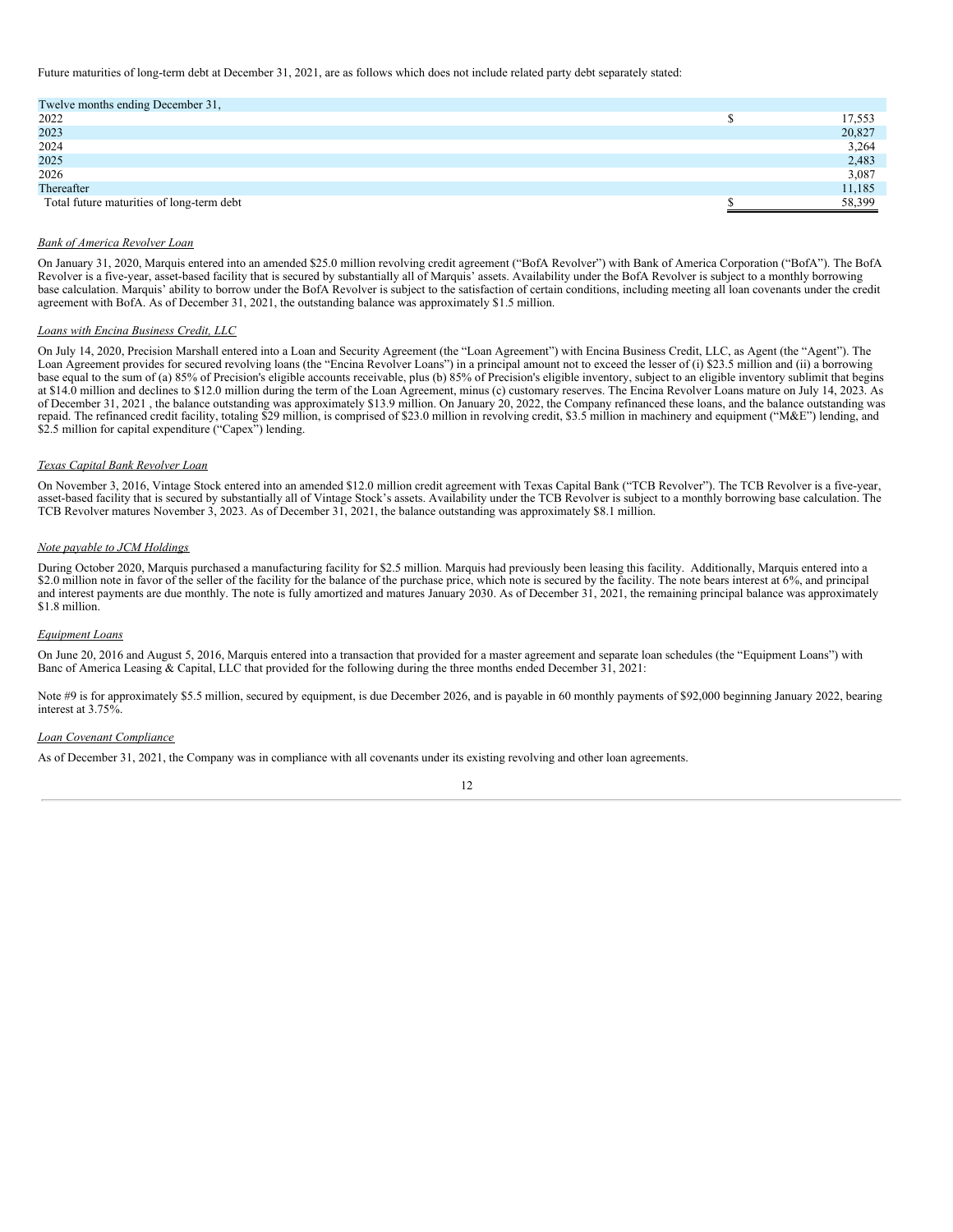## **Note 9: Notes Payable, Related Parties**

Long-term debt, related parties as of December 31, 2021 and September 30, 2021 consisted of the following (in 000's):

|                                          | December 31, 2021 | September 30, 2021 |  |
|------------------------------------------|-------------------|--------------------|--|
| Isaac Capital Group, LLC                 | 2,000             | 2,000              |  |
| Spriggs Investments, LLC                 | 2,000             | 2,000              |  |
| Total notes payable - related parties    | 4.000             | 4,000              |  |
| Less current portion                     | (2,000)           | (2,000)            |  |
| Total long-term portion, related parties | 2,000             | 2,000              |  |
|                                          |                   |                    |  |
|                                          |                   |                    |  |
| Twelve months ending December 31,        |                   |                    |  |
| 0.022                                    | $\triangle$       | 0.000              |  |

| 2022                                                       | 2,000                    |
|------------------------------------------------------------|--------------------------|
| 2023                                                       | $-$                      |
| 2024                                                       |                          |
| 2025                                                       | 2,000                    |
| 2026                                                       | $\overline{\phantom{a}}$ |
| Thereafter                                                 |                          |
| Total future maturities of long-term debt, related parties | 000.1                    |

## **Note 10: Stockholders' Equity**

### *Series B Convertible Preferred Stock*

As of December 31, 2021 and September 30, 2021, there were 315,790 and 315,790 shares of Series B Convertible Preferred Stock issued and outstanding, respectively.

#### *Series E Convertible Preferred Stock*

As of December 31, 2021, and September 30, 2021, respectively, there were 47,840 and 47,840 shares of Series E Convertible Preferred Stock, issued and outstanding.

## *Treasury Stock*

As of December 31, 2021 and September 30, 2021, the Company had 534,520 and 534,520 shares of Treasury Stock, respectively. During the three months ended December 31, 2020, the Company purchased 33,926 shares of its common stock on the open market for approximately \$383,000. No shares were acquired for the three months ended December 31, 2021.

## **Note 11: Stock-Based Compensation**

Our 2014 Omnibus Equity Incentive Plan (the "2014 Plan") authorizes the issuance of distribution equivalent rights, incentive stock options, non-qualified stock options, performance stock, performance units, restricted ordinary shares, restricted stock units, stock appreciation rights, tandem stock appreciation rights and unrestricted ordinary shares to our directors, officer, employees, consultants and advisors. The Company has reserved up to 300,000 shares of common stock for issuance under the 2014 Plan.

From time to time, the Company grants stock options to directors, officers, and employees. These awards are valued at the grant date by determining the fair value of the instruments. The value of each award is amortized on a straight-line basis over the requisite service period.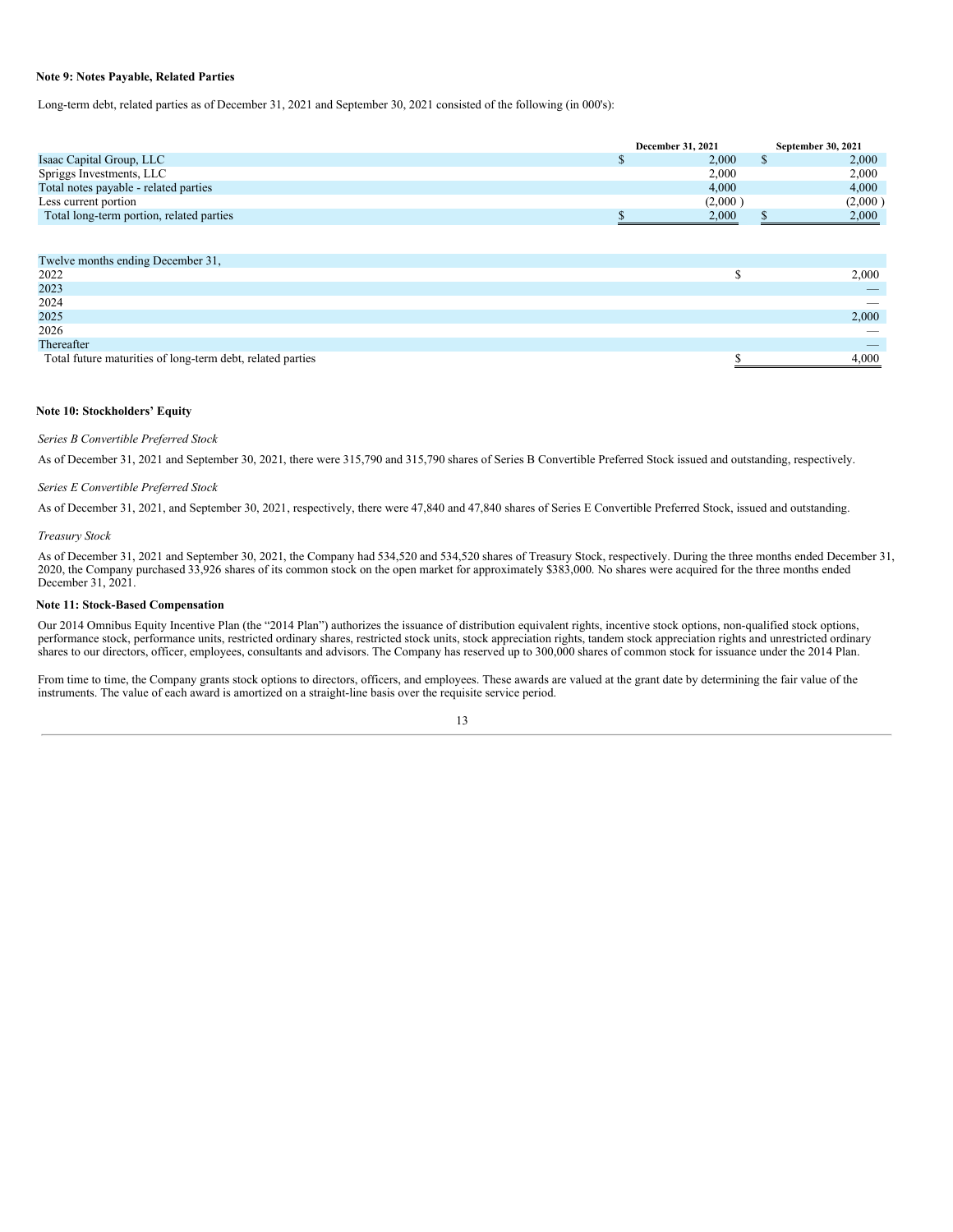The following table summarizes stock option activity for the fiscal year ended September 30, 2021 and the three months ended December 31, 2021:

|                                   |                            |    | Weighted<br>Average      | Weighted<br>Average                  |     |                    |
|-----------------------------------|----------------------------|----|--------------------------|--------------------------------------|-----|--------------------|
|                                   | Number of<br><b>Shares</b> |    | <b>Exercise</b><br>Price | Remaining<br><b>Contractual Life</b> |     | Intrinsic<br>Value |
| Outstanding at September 30, 2020 | 119.168                    | \$ | 15.76                    | 2.71                                 | S   |                    |
| Granted                           | 7,500                      |    | 40.92                    |                                      |     |                    |
| Exercised                         | (28,668)                   |    | 11.25                    |                                      |     |                    |
| Forfeited                         | (10,500)                   |    | 20.56                    |                                      |     |                    |
| Outstanding at September 30, 2021 | 87,500                     | \$ | 18.81                    | 1.78                                 | \$. | 1,626              |
| Exercisable at September 30, 2021 | 78,500                     | \$ | 16.29                    | 1.72                                 | S   | 1,626              |
|                                   |                            |    |                          |                                      |     |                    |
| Outstanding at September 30, 2021 | 87,500                     | \$ | 18.81                    | 1.78                                 | S   | 1,626              |
| Granted                           | $-$                        | J  | _                        |                                      |     |                    |
| Exercised                         | _                          | S  | _                        |                                      |     |                    |
| Outstanding at December 31, 2021  | 87,500                     | \$ | 18.81                    | 1.52                                 | \$  | 1,223              |
| Exercisable at December 31, 2021  | 82,500                     | S  | 17.53                    | 1.48                                 | ъ   | 1,223              |

The Company recognized compensation expense of \$18,791 and \$17,000 during the three months ended December 31, 2021 and 2020, respectively, related to stock option awards granted to certain employees and officers based on the grant date fair value of the awards, and the revaluation for existing options whereby the expiration date was extended.

At December 31, 2021, the Company had \$18,792 of unrecognized compensation expense associated with stock option awards which the Company expects to recognize as compensation expense through March 2022.

The following table summarizes information about the Company's non-vested shares outstanding as of December 31, 2021:

| <b>Non-vested Shares</b>         | Number of<br><b>Shares</b> |             | Average<br><b>Grant-Date</b><br><b>Fair Value</b> |
|----------------------------------|----------------------------|-------------|---------------------------------------------------|
| Non-vested at September 30, 2021 | 9.000                      | ш           | 17.57                                             |
| Granted                          | $\overline{\phantom{a}}$   |             | $\overline{\phantom{a}}$                          |
| Vested                           | (4.000)                    | ۰D          | 20.74                                             |
| Non-vested at December 31, 2021  | 5,000                      | $\triangle$ | 15.04                                             |

#### **Note 12: Earnings Per Share**

Net income (loss) per share is calculated using the weighted average number of shares of common stock outstanding during the applicable period. Basic weighted average common shares outstanding do not include shares of restricted stock that have not yet vested, although such shares are included as outstanding shares in the Company's Consolidated Balance Sheet. Diluted net income (loss) per share is computed using the weighted average number of common shares outstanding and if dilutive, potential common shares outstanding during the period. Potential common shares consist of the additional common shares issuable in respect of restricted share awards, stock options and convertible preferred stock. Preferred stock dividends are subtracted from net earnings to determine the amount available to common stockholders.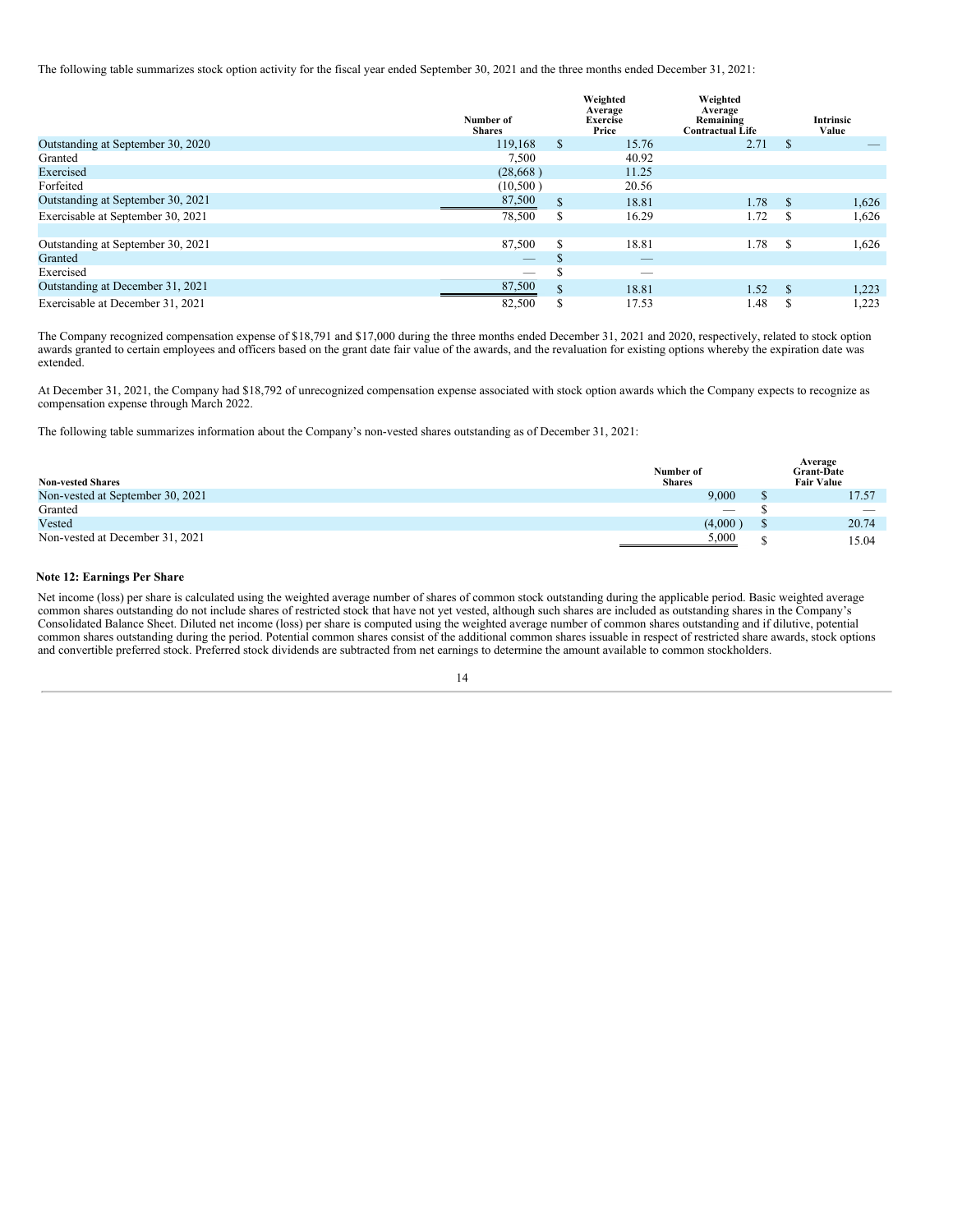The following table presents the computation of basic and diluted net earnings per share (in 000's):

|                                                      |   | Three Months Ended December 31,<br>2021<br>2020 |    |           |
|------------------------------------------------------|---|-------------------------------------------------|----|-----------|
| <b>Basic</b>                                         |   |                                                 |    |           |
| Net income                                           | S | 6,546                                           | \$ | 5,413     |
| Less: preferred stock dividends                      |   |                                                 |    |           |
| Net income applicable to common stock                | S | 6,546                                           | S  | 5,413     |
|                                                      |   |                                                 |    |           |
| Weighted average common shares outstanding           |   | 1,582,334                                       |    | 1,568,213 |
| Basic earnings per share                             | S | 4.14                                            | \$ | 3.45      |
|                                                      |   |                                                 |    |           |
| <b>Diluted</b>                                       |   |                                                 |    |           |
| Net income applicable to common stock                | S | 6,546                                           | \$ | 5,413     |
| Add: preferred stock dividends                       |   |                                                 |    |           |
| Net income applicable for diluted earnings per share |   | 6,546                                           |    | 5,413     |
|                                                      |   |                                                 |    |           |
| Weighted average common shares outstanding           |   | 1,582,334                                       |    | 1,568,213 |
| Add: Options                                         |   | 40,534                                          |    | 41,668    |
| Add: Series B Preferred Stock                        |   | 1,578,950                                       |    | 1,071,220 |
| Add: Series B Preferred Stock Warrants               |   |                                                 |    | 590,147   |
| Add: Series E Preferred Stock                        |   | 239                                             |    | 47,840    |
| Assumed weighted average common shares outstanding   |   | 3,202,057                                       |    | 3,319,088 |
| Diluted earnings per share                           | S | 2.04                                            |    | 1.63      |

There are 4,000 and 77,500 options to purchase shares of common stock that are anti-dilutive, and are not included in the three months ended December 31, 2021 and 2020, diluted earnings per share computations, respectively.

## **Note 13: Related Party Transactions**

## *Transactions with Isaac Capital Fund and Capital Group LLC*

As of December 31, 2021, Isaac Capital Group LLC ("ICG") owned 259,902 shares of Series B Preferred Stock that are convertible into 1,299,510 shares of common stock. Jon Isaac, the Company's President and Chief Executive Officer, is the President and sole member of ICG, and, accordingly, has sole voting and dispositive power with respect to these shares. ICG beneficially owns 47.5% of the Company's outstanding capital stock. Mr. Isaac also personally owns 217,177 shares of common stock, and holds options to purchase up to 25,000 shares of common stock at an exercise price of \$10.00 per share, all of which are currently exercisable.

#### ICG Term Loan

During 2015, Marquis entered into a mezzanine loan in the amount of up to \$7.0 million (the "ICF Loan") with Isaac Capital Fund I, LLC ("ICF"), a private lender whose managing member is Jon Isaac, the Company's President and Chief Executive Officer. On July 10, 2020, (i) ICF released and discharged Marquis from all obligations under the loan, (ii) ICF assigned all of its rights and obligations under the instruments, documents, and agreements with respect to the ICG Loan to ICG, of which Jon Isaac, the Company's President and Chief Executive Officer, is the sole member, and (iii) Live Ventures borrowed \$2.0 million (the "ICG Loan") from ICG essentially using the documentation from the ICF Loan. The ICG Loan matures on May 1, 2025 and bears interest at a rate of 12.5%. Interest is payable in arrears on the last day of each month, commencing July 31, 2020. As of December 31, 2021, and September 30, 2021, there was \$2.0 million outstanding on this loan.

#### ICG Revolving Promissory Note

On April 9, 2020, the Company entered into an unsecured revolving line of credit promissory note whereby ICG agreed to provide the Company with a \$1.0 million revolving credit facility (the "ICG Revolver"). The ICG Revolver bears interest at 10.0% per annum and provides for the payment of interest monthly in arrears and matures April 2023. As of December 31, 2021, the Company has not drawn on the revolving promissory note.

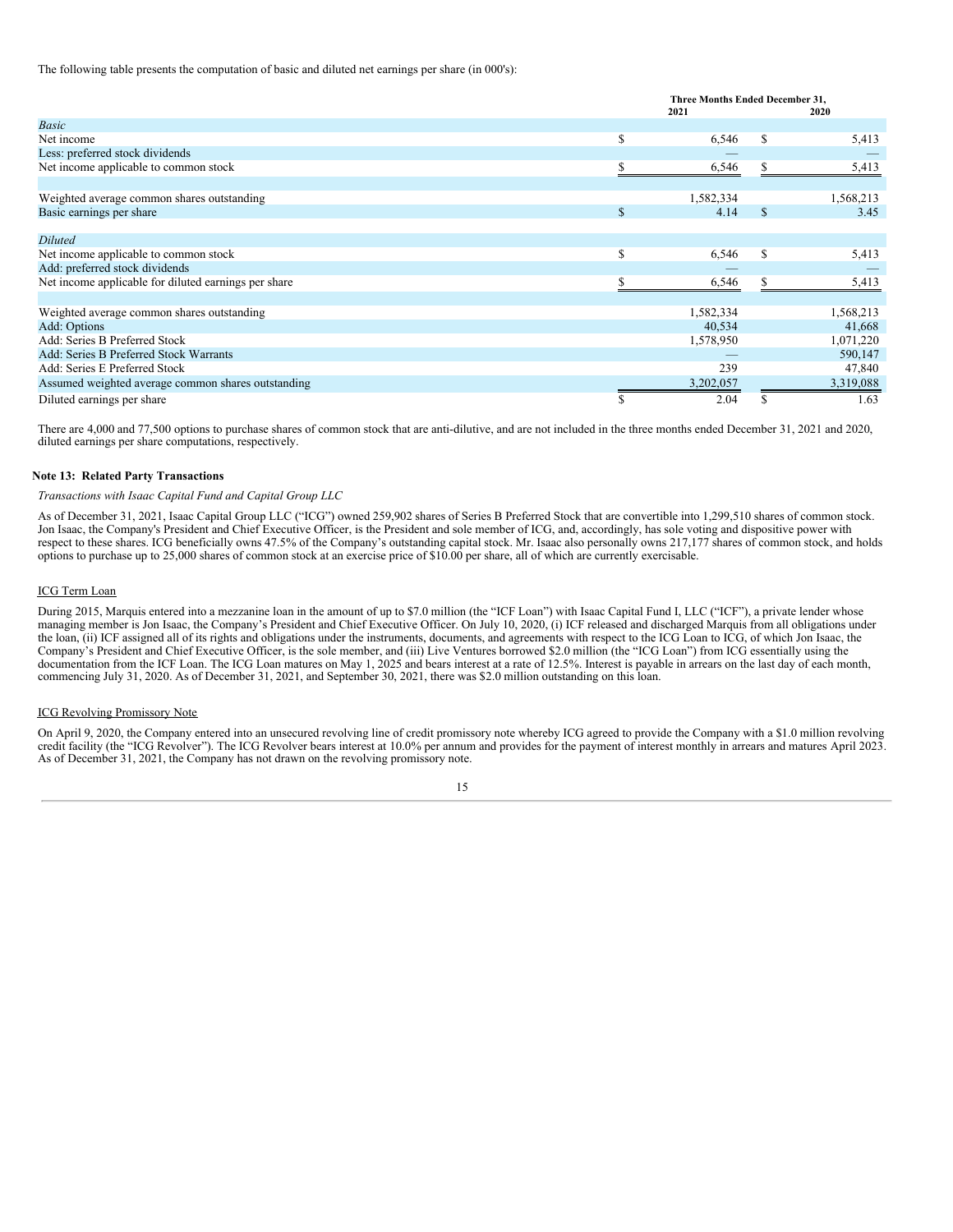## *Transactions with JanOne Inc.*

### Lease agreement

Customer Connexx LLC, a wholly-owned subsidiary of JanOne Inc. ("JanOne"), rents approximately 9,900 square feet of office space from the Company at its Las Vegas office which totals 16,500 square feet. JanOne paid the Company \$55,000 and \$35,000 in rent and other reimbursed expenses for the three months ended December 31, 2021 and 2020, respectively. Tony Isaac is the President and Board of Directors member, of JanOne.

### Note payable

On December 30, 2017, Appliance Smart Holdings ("ASH") entered into the Agreement with the Seller and ApplianceSmart, a subsidiary of the Seller. Pursuant to the Agreement, ASH purchased from the Seller all of the issued and outstanding shares of capital stock of ApplianceSmart in exchange for the Purchase Price. ASH was required to deliver the Purchase Price, and a portion of the Purchase Price was delivered, to the Seller prior to March 31, 2018. Between March 31, 2018 and April 24, 2018, ASH and the Seller negotiated in good faith the method of payment of the remaining outstanding balance of the Purchase Price.

On April 25, 2018, ASH delivered to the Seller the ApplianceSmart Note in the Original Principal Amount, as such amount may be adjusted per the terms of the ApplianceSmart Note. The ApplianceSmart Note is effective as of April 1, 2018 and matures on the Maturity Date. The ApplianceSmart Note bears interest at 5% per annum with interest payable monthly in arrears. Ten percent of the outstanding principal amount will be repaid annually on a quarterly basis, with the accrued and unpaid principal due on the Maturity Date. ApplianceSmart has agreed to guaranty repayment of the ApplianceSmart Note. The remaining approximately \$2.6 million of the Purchase Price was paid in cash by ASH to the Seller. ASH may reborrow funds, and pay interest on such re-borrowings, from the Seller up to the Original Principal Amount. As of December 31, 2021, there was approximately \$2.8 million outstanding on the ApplianceSmart Note, which is included within the debtor-in-possession liabilities in the accompanying condensed consolidated balance sheets.

On December 26, 2018, ASH and the Seller amended and restated the ApplianceSmart Note to, among other things, grant the Seller a security interest in the assets of ASH and ApplianceSmart in accordance with the terms of separate security agreements entered into between ASH and ApplianceSmart, respectively, and the Seller.

As stated in Note 14 below, on December 9, 2019, ApplianceSmart filed a voluntary petition in the United States Bankruptcy Court for the Southern District of New York seeking relief under Chapter 11 of Title 11 of the United States Code. See Note 11 for a complete discussion. As part of ApplianceSmart's reorganization plan, ApplianceSmart agreed to deliver to JanOne a payment of twenty-five thousand dollars as settlement of its debt. That payment was made to JanOne in January of 2022.

### *Transactions with Vintage Stock CEO*

### Note Payable to the Sellers of Vintage Stock

In connection with the purchase of Vintage Stock, on November 3, 2016, Vintage Stock Affiliated Holdings, LLC ("VSAH") and Vintage Stock entered into a seller financed mezzanine loan in the amount of \$10.0 million with the previous owners of Vintage Stock. The Company executed a promissory note (the "Sellers Subordinated Acquisition Note"), which bears interest at 8% per annum, with interest payable monthly in arrears. The Sellers Subordinated Acquisition Note, as amended, has a maturity date of September 23, 2023. As of December 31, 2021, the amount owed was \$2.0 million.

### Spriggs Promissory Note

On July 10, 2020, the Company executed a promissory note (the "Spriggs Promissory Note") in favor of Spriggs Investments LLC ("Spriggs Investments"), a limited liability company whose sole member is Rodney Spriggs, the President and Chief Executive Officer of Vintage Stock, Inc., a wholly-owned subsidiary of the Company, that memorializes a loan by Spriggs Investments to the Company in the initial principal amount of \$2.0 million (the "Spriggs Loan"). The Spriggs Loan matures on July 10, 2022 and bears simple interest at a rate of 10.0% per annum. As of December 31, 2021, the amount owed was \$2.0 million.

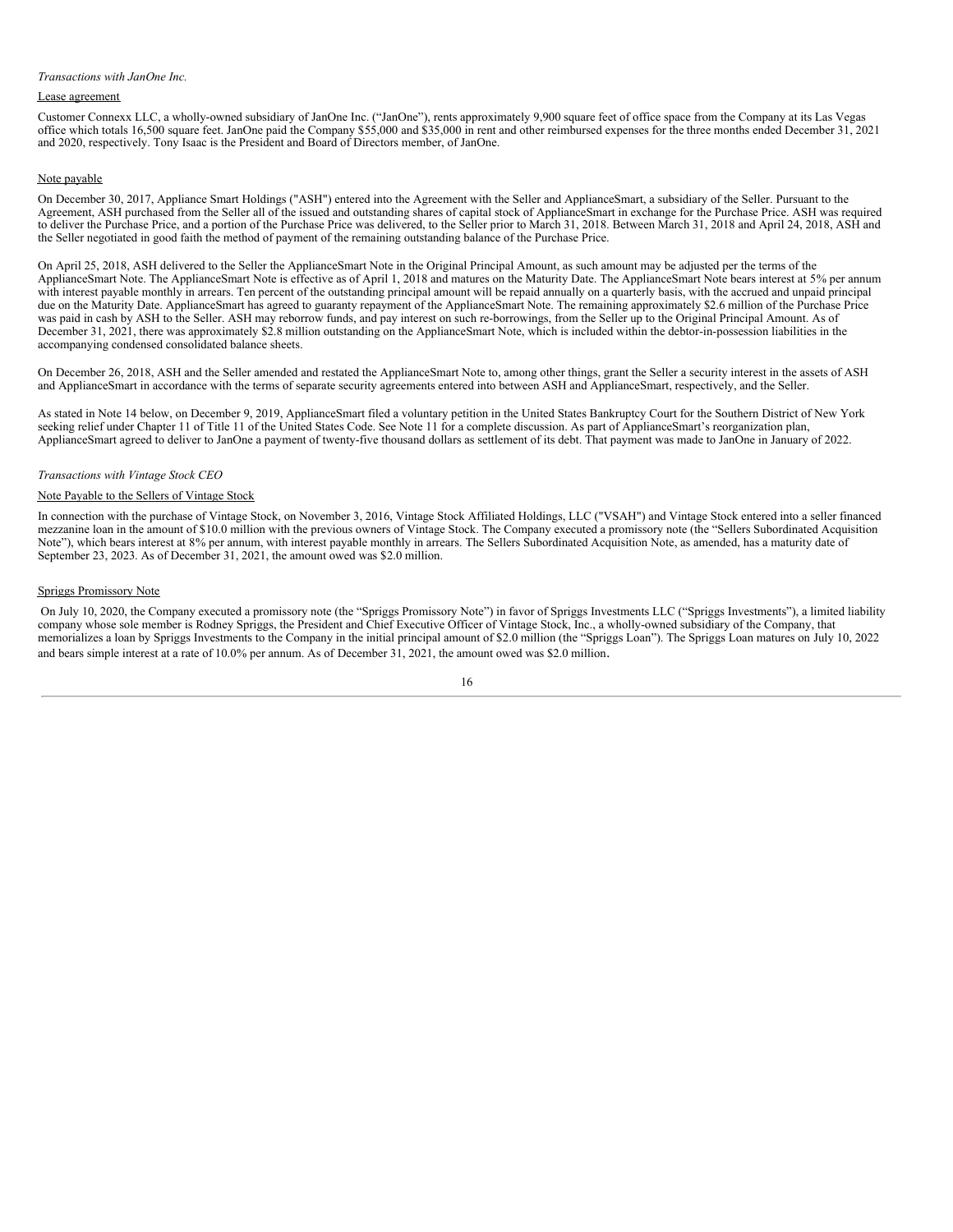#### **Note 14: Commitments and Contingencies**

*Litigation*

**SEC** Investigation

On February 21, 2018, the Company received a subpoena from the SEC and a letter from the SEC stating that it is conducting an investigation. The subpoena requested documents and information concerning, among other things, the restatement of the Company's financial statements for the quarterly periods ended December 31, 2016, March 31, 2017, and June 30, 2017, the acquisition of Marquis Industries, Inc., Vintage Stock, Inc., and ApplianceSmart, Inc., and the change in auditors. On August 12, 2020, three of the Company's corporate executive officers (together, the "Executives") each received a "Wells Notice" from the staff of the SEC relating to the Company's SEC investigation. On October 7, 2020, the Company received a "Wells Notice" from the staff of the SEC relating to the Company's previously-disclosed SEC investigation. The Wells Notices relate to, among other things, the Company's reporting of its financial performance for its fiscal year ended September 30, 2016, certain disclosures related to executive compensation, and its previous acquisition of ApplianceSmart. A Wells Notice is neither a formal charge of wrongdoing nor a final determination that the recipient has violated any law. The Wells Notices informed the Company and the Executives that the SEC Staff has made a preliminary determination to recommend that the SEC file an enforcement action against the Company and each of the Executives to allege certain violations of the federal securities laws. The Company and the Executives maintain that their actions were appropriate, and are vigorously defending against any and all allegations brought forth.

On October 1, 2018, the Company received a letter from the SEC requesting information regarding a potential violation of Section 13(a) of the Securities Exchange Act of 1934, based upon the timing of the Company's Form 8-K filed on February 14, 2018. The Company cooperated fully with the SEC inquiry and provided a response to the SEC on October 26, 2018.

On August 2, 2021, the SEC filed a civil complaint (the "SEC Complaint") in the United States District Court for the District of Nevada naming the Company.

The SEC Complaint alleges financial, disclosure and reporting violations against the Company under Section 10(b) of the Securities Exchange Act of 1934 (the "Exchange Act") and Rule 10b-5. The SEC Complaint also alleges various claims against certain executive officers under Sections 13(a), 13(b)(2)(A), 13(b)(2)(B) and 13(b)(5) of the Exchange Act and Rules 12b-20, 13a-1, 13a-13, 13a-14, 13b2-1, and 13b2-2. The SEC seeks permanent injunctions and civil penalties against the Company. The foregoing is only a general summary of the SEC Complaint, which may be accessed on the SEC's website at https://www.sec.gov/litigation/litreleases/2021/lr25155.htm.

The Company continues to assert that the SEC's pursuit of this matter will not result in any benefit to investors and instead will only serve as a distraction from core business. On October 1, 2021, the Company, filed a motion with the court to dismiss the complaint. The SEC filed its response opposing the motions on November 1, 2021. The defendants filed their reply responses to the SEC's opposition on November 15, 2021. The motions to dismiss are now under submission and the court has not yet scheduled a hearing date. Pursuant to the automatic stay of proceedings under the Private Securities Litigation Reform Act, all discovery has been stayed pending the motions to dismiss.

#### ApplianceSmart Bankruptcy and Other ApplianceSmart Related Litigation Matters

On December 9, 2019, ApplianceSmart filed a voluntary petition in the United States Bankruptcy Court for the Southern District of New York seeking relief under Chapter 11 of the Bankruptcy Code. The bankruptcy affects the Company's indirect subsidiary, ApplianceSmart, only, and does not affect any other subsidiary of Live Ventures, including, but not limited to ASH, or the Company itself.

ApplianceSmart expects to continue to operate its business in the ordinary course of business as debtor-in-possession under the jurisdiction of the Bankruptcy Court and in accordance with applicable provisions of the Bankruptcy Code and the orders of the Bankruptcy Court. In addition, the Company reserves its right to file a motion seeking authority to use cash collateral of the lenders under ApplianceSmart's reserve-based revolving credit facility. The case is being administrated under the caption *In re: ApplianceSmart, Inc*. (case number 19-13887). Court filings and other information related to the Chapter 11 Case are available at the PACER Case Locator website for those registered to do so or at the Courthouse located at One Bowling Green, Manhattan, New York 10004.

On October 13, 2021, a hearing was held to consider approval of the Disclosure Statement filed by ApplianceSmart in conjunction with its bankruptcy proceedings. On December 14, 2021, a hearing was held to confirm ApplianceSmart's plan for reorganization (the "Plan"). A final decree is expected upon the full satisfaction of the Plan, at which time ApplianceSmart will emerge from Chapter 11.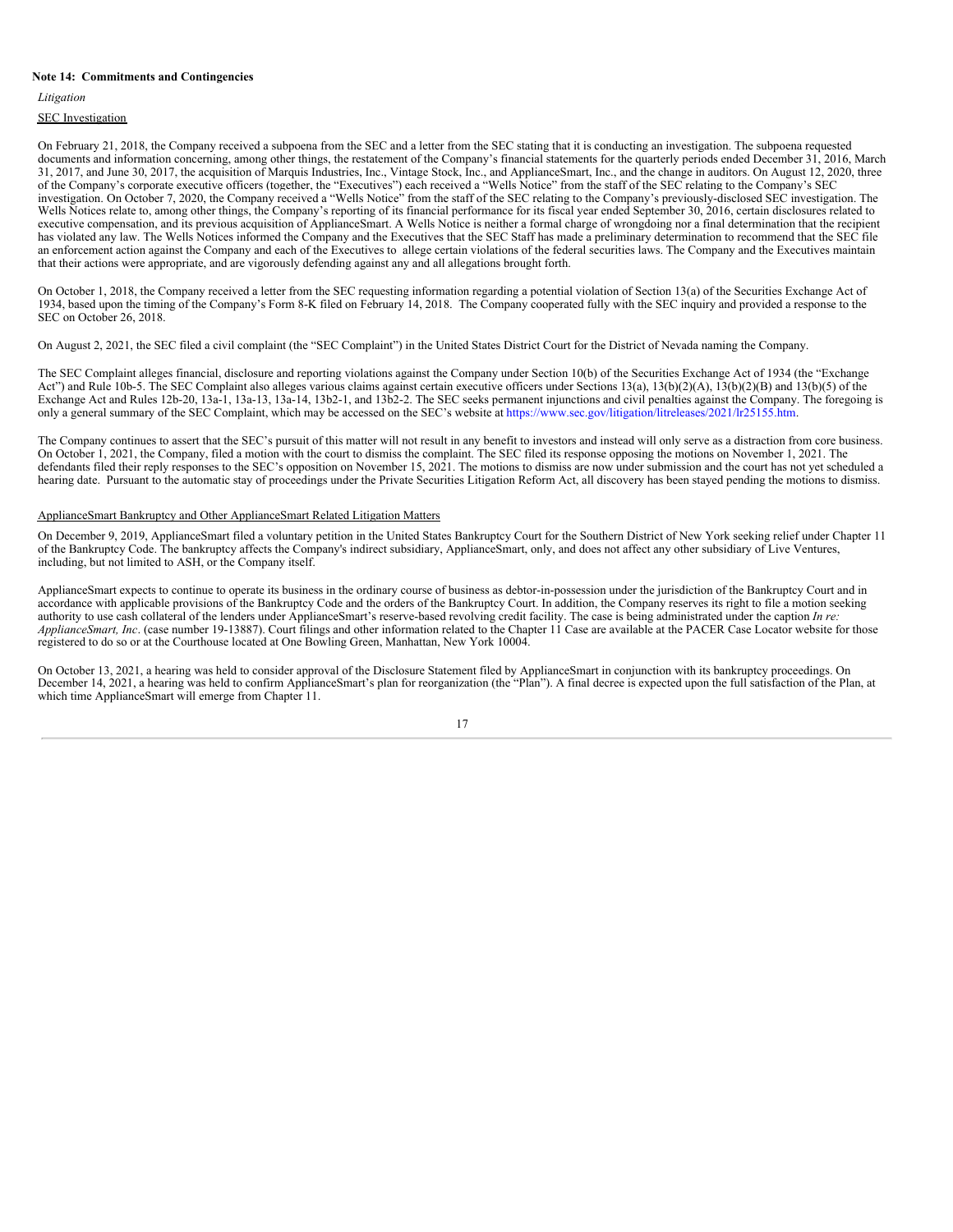ApplianceSmart's balance sheets are shown below (in 000's). The debtor in possession assets and liabilities are primarily related to assets and liabilities incurred prepetition and are subject to compromise.

|                                                          |    | December 31, 2021<br>(Unaudited) |    | September 30, 2021 |  |
|----------------------------------------------------------|----|----------------------------------|----|--------------------|--|
| <b>Assets</b>                                            |    |                                  |    |                    |  |
| Cash                                                     | \$ | 55                               | \$ | 74                 |  |
| Trade receivables, net                                   |    | 29                               |    |                    |  |
| Inventories, net                                         |    | 29                               |    | 106                |  |
| Prepaid expenses and other current assets                |    | 30                               |    |                    |  |
| Total debtor in possession assets                        |    | 143                              |    | 180                |  |
| Right of use asset - operating leases                    |    | 582                              |    | 612                |  |
| Other                                                    |    |                                  |    |                    |  |
| <b>Total</b> assets                                      | S  | 725                              | \$ | 799                |  |
| <b>Liabilities and Stockholders' Deficit</b>             |    |                                  |    |                    |  |
| Liabilities:                                             |    |                                  |    |                    |  |
| Accounts payable                                         | \$ | 5,396                            | \$ | 5,435              |  |
| <b>Accrued liabilities</b>                               |    | 2,962                            |    | 2,874              |  |
| Notes payable related parties, including current portion |    | 2,826                            |    | 2,826              |  |
| Total debtor in possession liabilities                   |    | 11,184                           |    | 11,135             |  |
| Accounts payable                                         |    | 45                               |    | 140                |  |
| <b>Accrued liabilities</b>                               |    | 476                              |    | 619                |  |
| Lease obligation - operating leases                      |    | 612                              |    | 640                |  |
| Taxes payable                                            |    | 878                              |    | 870                |  |
| <b>Total liabilities</b>                                 |    | 13,195                           |    | 13,404             |  |
| Stockholders' equity:                                    |    |                                  |    |                    |  |
| Intercompany                                             |    | 2,870                            |    | 2,496              |  |
| Accumulated deficit                                      |    | (15,340)                         |    | (15, 101)          |  |
| Total stockholders' deficit                              |    | (12, 470)                        |    | (12,605)           |  |
| Total liabilities and stockholders' deficit              | \$ | 725                              | \$ | 799                |  |

ApplianceSmart's statements of operations for the three months ended December 31, 2021 and 2020 are shown below (in 000's):

|                                          | Three months ended December 31, 2021<br>(unaudited) | Three months ended December 31, 2020<br>(unaudited) |
|------------------------------------------|-----------------------------------------------------|-----------------------------------------------------|
| Revenues                                 | 96S<br><b>S</b>                                     | 296                                                 |
| Cost of revenues                         | 106                                                 | 165                                                 |
| Gross profit                             | (10)                                                | 131                                                 |
|                                          |                                                     |                                                     |
| Operating expenses:                      |                                                     |                                                     |
| General and administrative expenses      | 219                                                 | 208                                                 |
| Total operating expenses                 | 219                                                 | 208                                                 |
| Operating income                         | (229)                                               | (77)                                                |
| Other (expense) income:                  |                                                     |                                                     |
| Interest expense, net                    |                                                     | (46)                                                |
| Accounts payable settlement              | (10)                                                | 44                                                  |
| Other income (expense)                   |                                                     | 279                                                 |
| Total other (expense) income, net        | (10)                                                | 277                                                 |
| Income before provision for income taxes | $(239)$ \$                                          | 200                                                 |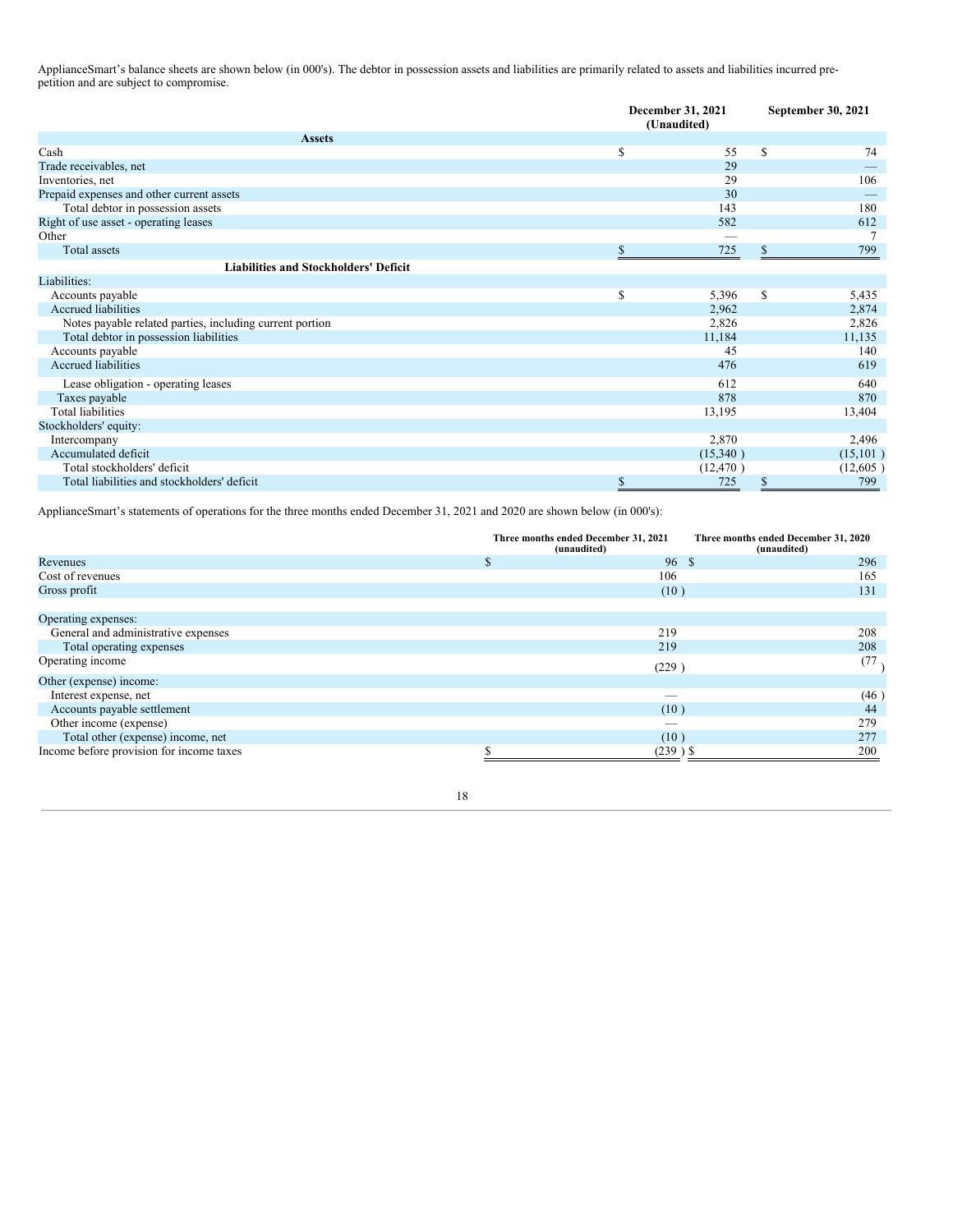## **Generally**

The Company is involved in various claims and lawsuits arising in the normal course of business. The ultimate results of claims and litigation cannot be predicted with certainty. The Company currently believes that the ultimate outcome of such lawsuits and proceedings will not, individually, or in the aggregate, have a material adverse effect on our consolidated financial position, results of operations or cash flows. Additionally, a number of claims have been filed against ApplianceSmart in connection with its bankruptcy, which have been stayed as a result of the Chapter 11 Case. As applicable, liabilities pertaining to these matters, that are probable and estimable, have been accrued.

## *Warranties*

During 2019, the Company became the principal for certain extended warranties, as a result, warranty reserves are included in accrued liabilities in our consolidated balance sheet. The following table summarizes the warranty reserve activity for the three months ended December 31, 2021:

| Beginning balance, September 30, 2021 | 105  |
|---------------------------------------|------|
| Warranties issued/accrued             |      |
| Warranty settlements                  | (25) |
| Ending balance, December 31, 2021     | 80   |

## **Note 15: Segment Reporting**

The Company operates in three operating segments which are characterized as: (1) Retail, (2) Flooring Manufacturing, and (3) Steel Manufacturing. The Retail segment consists of Vintage Stock and ApplianceSmart, the Flooring Manufacturing Segment consists of Marquis, and the Steel Manufacturing Segment consists of Precision Marshall.

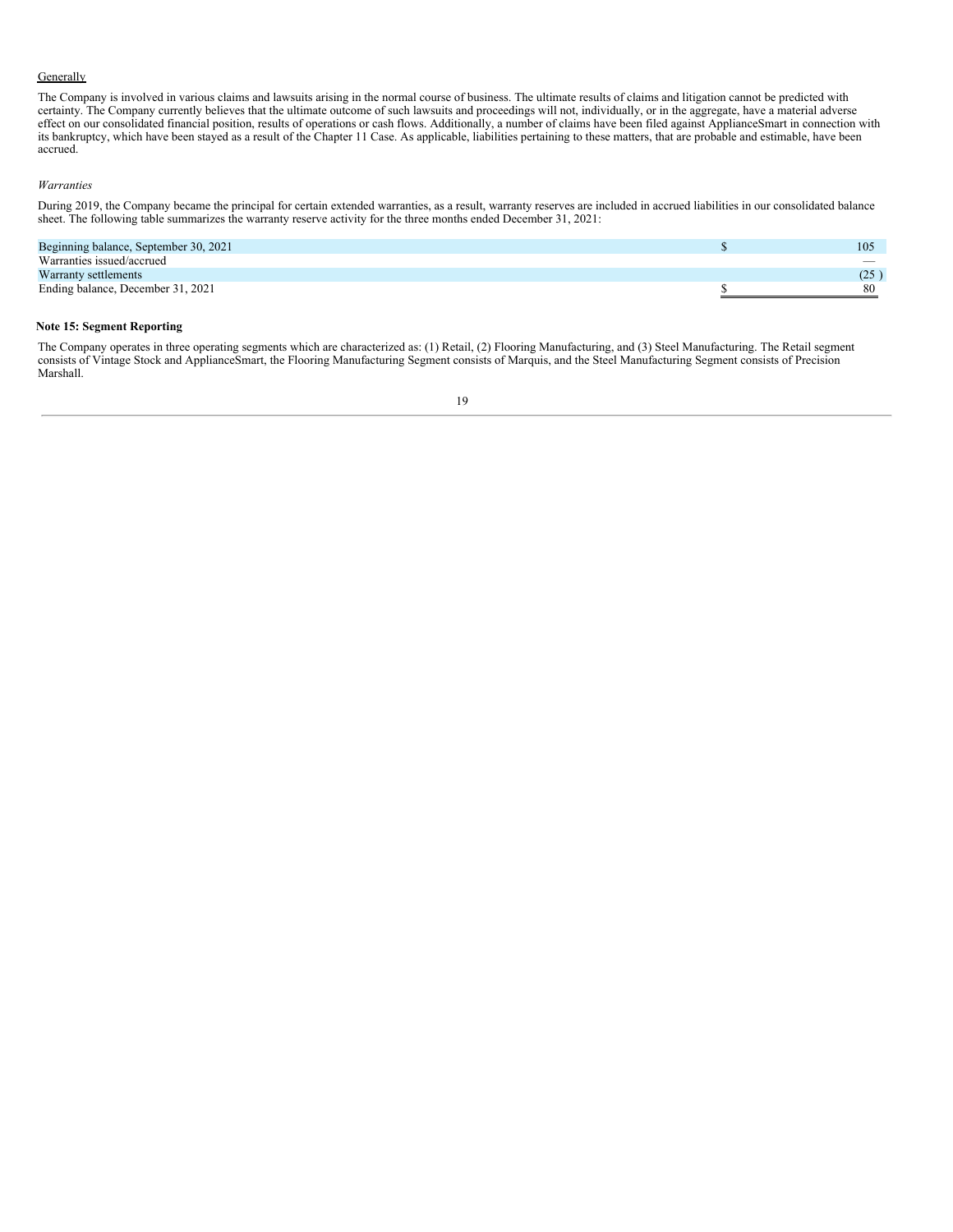The following tables summarize segment information (in 000's):

|                                                     | For the Three Months Ended December 31, |        |                         |          |
|-----------------------------------------------------|-----------------------------------------|--------|-------------------------|----------|
|                                                     |                                         | 2021   |                         | 2020     |
| <b>Revenues</b>                                     |                                         |        |                         |          |
| Retail                                              | \$                                      | 26,211 | \$                      | 22,370   |
| Flooring Manufacturing                              |                                         | 32,872 |                         | 30,222   |
| Steel Manufacturing                                 |                                         | 12,366 |                         | 9,735    |
| Corporate & Other                                   |                                         | 3,709  |                         | 127      |
| Total revenues                                      |                                         | 75,158 | \$                      | 62,454   |
|                                                     |                                         |        |                         |          |
| Gross profit                                        |                                         |        |                         |          |
| Retail                                              | $\mathbb{S}$                            | 13,390 | $\mathbb S$             | 12,047   |
| Flooring Manufacturing                              |                                         | 9,029  |                         | 8,325    |
| <b>Steel Manufacturing</b>                          |                                         | 3,615  |                         | 1,776    |
| Corporate & Other                                   |                                         | 1,582  |                         | 121      |
| Total gross profit                                  | \$                                      | 27,616 | $\mathbb{S}$            | 22,269   |
|                                                     |                                         |        |                         |          |
| <b>Operating income (loss)</b>                      |                                         |        |                         |          |
| Retail                                              | \$                                      | 4,810  | \$                      | 4,493    |
| <b>Flooring Manufacturing</b>                       |                                         | 4,608  |                         | 4,150    |
| <b>Steel Manufacturing</b>                          |                                         | 1,654  |                         | 144      |
| Corporate & Other                                   |                                         | (665)  |                         | (1, 496) |
| Total opertaing income                              | \$                                      | 10,407 | \$                      | 7,291    |
|                                                     |                                         |        |                         |          |
| Depreciation and amortization                       |                                         |        |                         |          |
| Retail                                              | $\mathsf{\$}$                           | 340    | $\mathbb S$             | 347      |
| <b>Flooring Manufacturing</b>                       |                                         | 779    |                         | 965      |
|                                                     |                                         | 234    |                         | 393      |
| <b>Steel Manufacturing</b>                          |                                         | 196    |                         |          |
| Corporate & Other                                   |                                         |        |                         | 9        |
| Total depreciation and amortization                 | \$                                      | 1,549  | \$                      | 1,714    |
|                                                     |                                         |        |                         |          |
| <b>Interest expenses</b>                            |                                         |        |                         |          |
| Retail                                              | \$                                      | 152    | \$                      | 660      |
| <b>Flooring Manufacturing</b>                       |                                         | 431    |                         | 410      |
| <b>Steel Manufacturing</b>                          |                                         | 298    |                         | 268      |
| Corporate & Other                                   |                                         | 136    |                         | 132      |
| Total interest expenses                             | \$                                      | 1,017  | $\overline{\mathbb{S}}$ | 1,470    |
|                                                     |                                         |        |                         |          |
| Net income (loss) before provision for income taxes |                                         |        |                         |          |
| Retail                                              | $\mathbb{S}$                            | 4,700  | $\mathbb S$             | 4,173    |
| <b>Flooring Manufacturing</b>                       |                                         | 4,045  |                         | 3,722    |
| <b>Steel Manufacturing</b>                          |                                         | 1,313  |                         | (164)    |
| Corporate & Other                                   |                                         | (552)  |                         | (1,002)  |
| Total net income before provision for income taxes  | \$                                      | 9,506  | \$                      | 6,729    |

## **Note 16: Subsequent Events**

The Company has evaluated subsequent events through the filing of this Form 10-Q, and determined that there have been no events that have occurred that would require adjustments to disclosures in its condensed consolidated financial statements.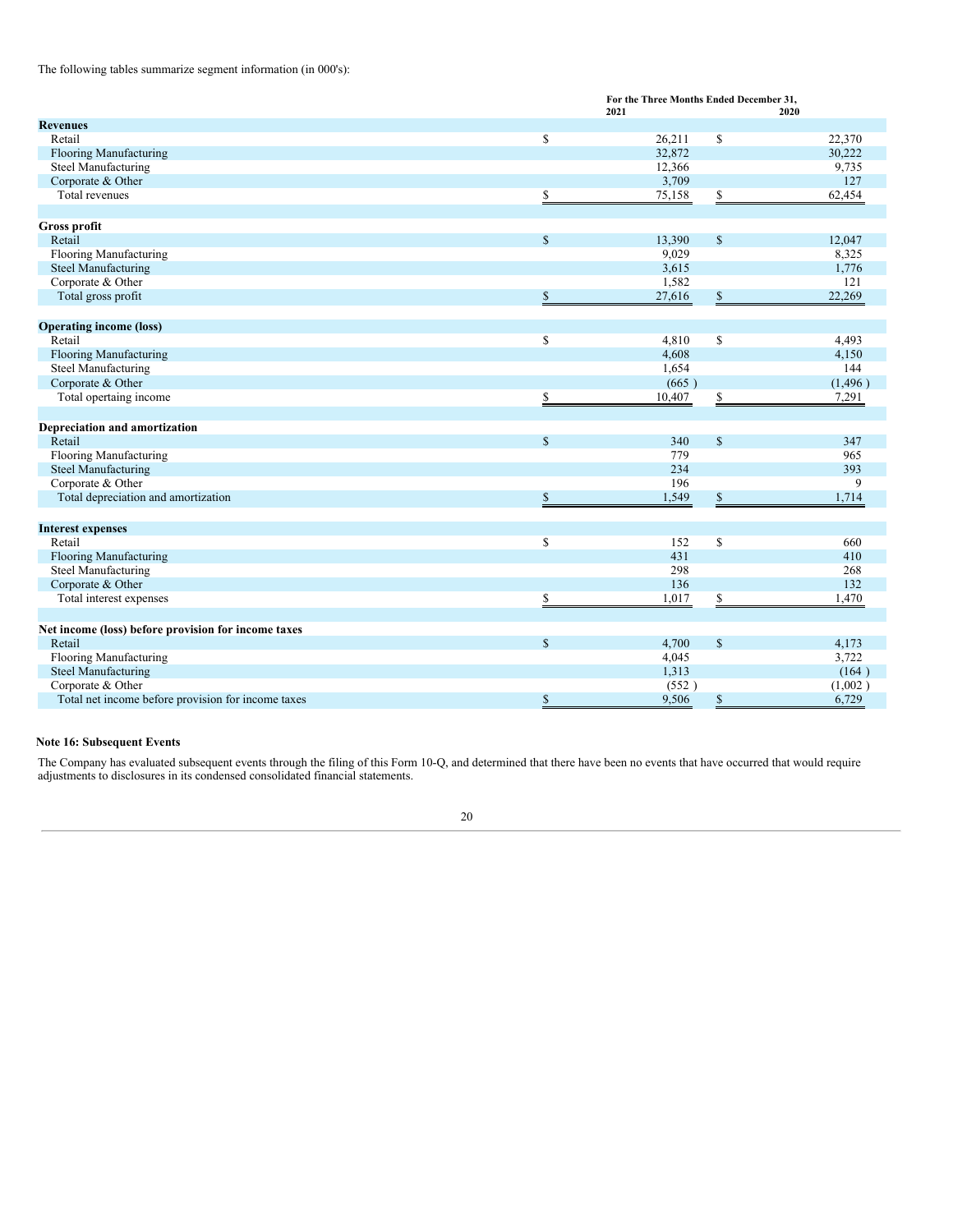## <span id="page-20-0"></span>**ITEM 2. MANAGEMENT'S DISCUSSION AND ANALYSIS OF FINANCIAL CONDITION AND RESULTS OF OPERATIONS**

For a description of our significant accounting policies and an understanding of the significant factors that influenced our performance during the three months ended December 31, 2021, this "Management's Discussion and Analysis of Financial Condition and Results of Operations" (hereafter referred to as "MD&A") should be read in conjunction with the condensed consolidated financial statements, including the related notes, appearing in Part I, Item 1 of this Quarterly Report on Form 10-Q, as well as our Annual Report on Form 10-K for the fiscal year ended September 30, 2021 (the "2021 Form 10-K").

#### **Note about Forward-Looking Statements**

This Quarterly Report on Form 10-Q includes statements that constitute "forward-looking statements." These forward-looking statements are often characterized by the terms "may," "believes," "projects," "intends," "plans," "expects," or "anticipates," and do not reflect historical facts.

Specific forward-looking statements contained in this portion of the Annual Report include, but are not limited to: (i) statements that are based on current projections and expectations about the markets in which we operate, (ii) statements about current projections and expectations of general economic conditions, (iii) statements about specific industry projections and expectations of economic activity, (iv) statements relating to our future operations, prospects, results, and performance, (v) statements about the Chapter 11 Case, (vi) statements that the cash on hand and additional cash generated from operations together with potential sources of cash through issuance of debt or equity will provide the Company with sufficient liquidity for the next 12 months, and (vii) statements that the outcome of pending legal proceedings will not have a material adverse effect on business, financial position and results of operations, cash flow or liquidity.

Forward-looking statements involve risks, uncertainties, and other factors, which may cause our actual results, performance, or achievements to be materially different from those expressed or implied by such forward-looking statements. Factors and risks that could affect our results, future performance and capital requirements and cause them to materially differ from those contained in the forward-looking statements include those identified in our 2021 Form 10-K under Item 1A "Risk Factors" and Part II, Item 1A. "Risk Factors" below, as well as other factors that we are currently unable to identify or quantify, but that may exist in the future.

In addition, the foregoing factors may generally affect our business, results of operations and financial position. Forward-looking statements speak only as of the date the statements were made. We do not undertake and specifically decline any obligation to update any forward-looking statements. Any information contained on our website www.liveventures.com or any other websites referenced in this Quarterly Report are not part of this Quarterly Report.

#### **Our Company**

Live Ventures Incorporated is a holding company of diversified businesses, which, together with our subsidiaries, we refer to as the "Company", "Live Ventures", "we", "us" or "our". We acquire and operate companies in various industries that have historically demonstrated a strong history of earnings power. We currently have three segments to our business: Retail, Flooring Manufacturing, Steel Manufacturing, and Corporate & Other.

Under the Live Ventures brand, we seek opportunities to acquire profitable and well-managed companies. We work closely with consultants who help us identify target companies that fit within the criteria we have established for opportunities that will provide synergies with our businesses.

Our principal offices are located at 325 E. Warm Springs Road, Suite 102, Las Vegas, Nevada 89119, our telephone number is (702) 939-0231, and our corporate website (which does not form part of this Quarterly Report Form 10-Q) is located at www.liveventures.com. Our common stock trades on the Nasdaq Capital Market under the symbol "LIVE".

#### **Retail Segment**

Our Retail Segment is composed of Vintage Stock, Inc. ("Vintage Stock") and ApplianceSmart, Inc. ("ApplianceSmart").

#### *Vintage Stock*

Vintage Stock Holdings LLC, Vintage Stock, V-Stock, Movie Trading Company and EntertainMart (collectively, "Vintage Stock") is an award-winning specialty entertainment retailer that offers a large selection of entertainment products, including new and pre-owned movies, video games and music products, as well as ancillary products, such as books, comics, toys and collectibles, in a single location. With its integrated buy-sell-trade business model, Vintage Stock buys, sells and trades new and pre-owned movies, music, video games,

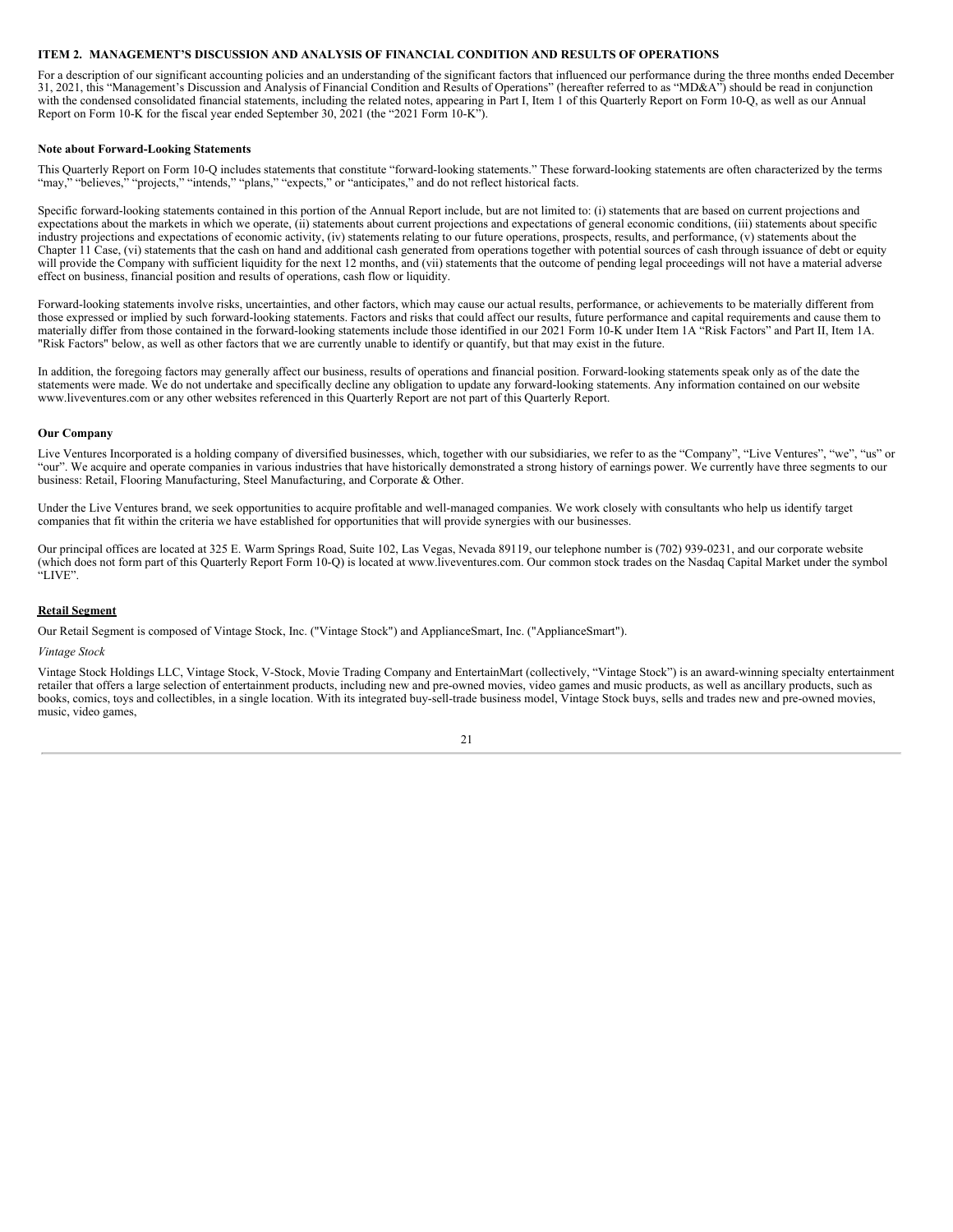electronics and collectibles through 66 retail locations strategically positioned across Arkansas, Colorado, Idaho, Illinois, Kansas, Missouri, Nebraska, New Mexico, Oklahoma, Texas, and Utah.

## *ApplianceSmart*

ApplianceSmart operates one store in Reynoldsburg, Ohio. ApplianceSmart is a household appliance retailer with two product categories: one consisting of typical and commonly available, innovative appliances, and the other consisting of affordable value-priced, offerings such as close-outs, factory overruns, discontinued models, and special-buy appliances, including open box merchandise and others.

On December 9, 2019, ApplianceSmart filed a voluntary petition (the "Chapter 11 Case") in the United States Bankruptcy Court for the Southern District of New York (the "Bankruptcy Court") seeking relief under Chapter 11 of Title 11 of the United States Code (the "Bankruptcy Code"). The bankruptcy affects Live Ventures' indirect subsidiary ApplianceSmart only and does not affect any other subsidiary of Live Ventures, or Live Ventures itself. ApplianceSmart expects to continue to operate its business in the ordinary course of business as debtor-in-possession under the jurisdiction of the Bankruptcy Court and in accordance with applicable provisions of the Bankruptcy Code and the orders of the Bankruptcy Court. In addition, the Company reserves its right to file a motion seeking authority to use cash collateral of the lenders under the reserve-based revolving credit facility. The case is being administrated under the caption *In re: ApplianceSmart, Inc*. (case number 19-13887). Court filings and other information related to the Chapter 11 Case are available at the PACER Case Locator website for those registered to do so or at the Courthouse located at One Bowling Green, Manhattan, New York 10004.

At December 31, 2021, ApplianceSmart operated one store in Ohio. ApplianceSmart is a household appliance retailer with two product categories: one consisting of typical and commonly available, innovative appliances, and the other consisting of affordable value-priced, niche offerings such as close-outs, factory overruns, discontinued models, and special-buy appliances, including open box merchandise and others.

On October 13, 2021, a hearing was held to consider approval of the Disclosure Statement filed by ApplianceSmart in conjunction with its bankruptcy proceedings. On December 14, 2021, a hearing was held to confirm ApplianceSmart's plan for reorganization (the "Plan"). A final decree is expected upon the full satisfaction of the Plan, at which time ApplianceSmart will emerge from Chapter 11.

### **Flooring Manufacturing Segment**

Our Flooring Manufacturing segment is comprised of Marquis Industries, Inc. ("Marquis").

Marquis Affiliated Holdings LLC and wholly-owned subsidiaries ("Marquis"). Marquis is a leading carpet manufacturer and distributor of carpet and hard-surface flooring products. Over the last decade, Marquis has been an innovator and leader in the value-oriented polyester carpet sector, which is currently the market's fastest-growing fiber category. Marquis focuses on the residential, niche commercial, and hospitality end-markets and serves thousands of customers.

Since commencing operations in 1995, Marquis has built a strong reputation for outstanding value, styling, and customer service. Its innovation has yielded products and technologies that differentiate its brands in the flooring marketplace. Marquis's state-of-the-art operations enable high quality products, unique customization, and exceptionally short lead-times. Furthermore, the Company has recently invested in additional capacity to grow several attractive lines of business, including printed carpet and yarn extrusion.

#### **Steel Manufacturing Segment**

Our Steel Manufacturing segment is comprised of Precision Industries, Inc. ("Precision Marshall")*.*

Precision Marshall is the North American leader in providing and manufacturing pre-finished de-carb free tool and die steel. For nearly 75 years, Precision Marshall has served steel distributors through quick and accurate service. Precision Marshall has led the industry with exemplary availability and value-added processing that saves distributors time and processing costs.

Founded in 1948, Precision Marshall "The Deluxe Company" has built a reputation of high integrity, speed of service and doing things the "Deluxe Way". The term Deluxe refers to all aspects of the product and customer service to be head and shoulders above the rest. From order entry to packaging and delivery, Precision Marshall makes it easy to do business and backs all products and service with a guarantee.

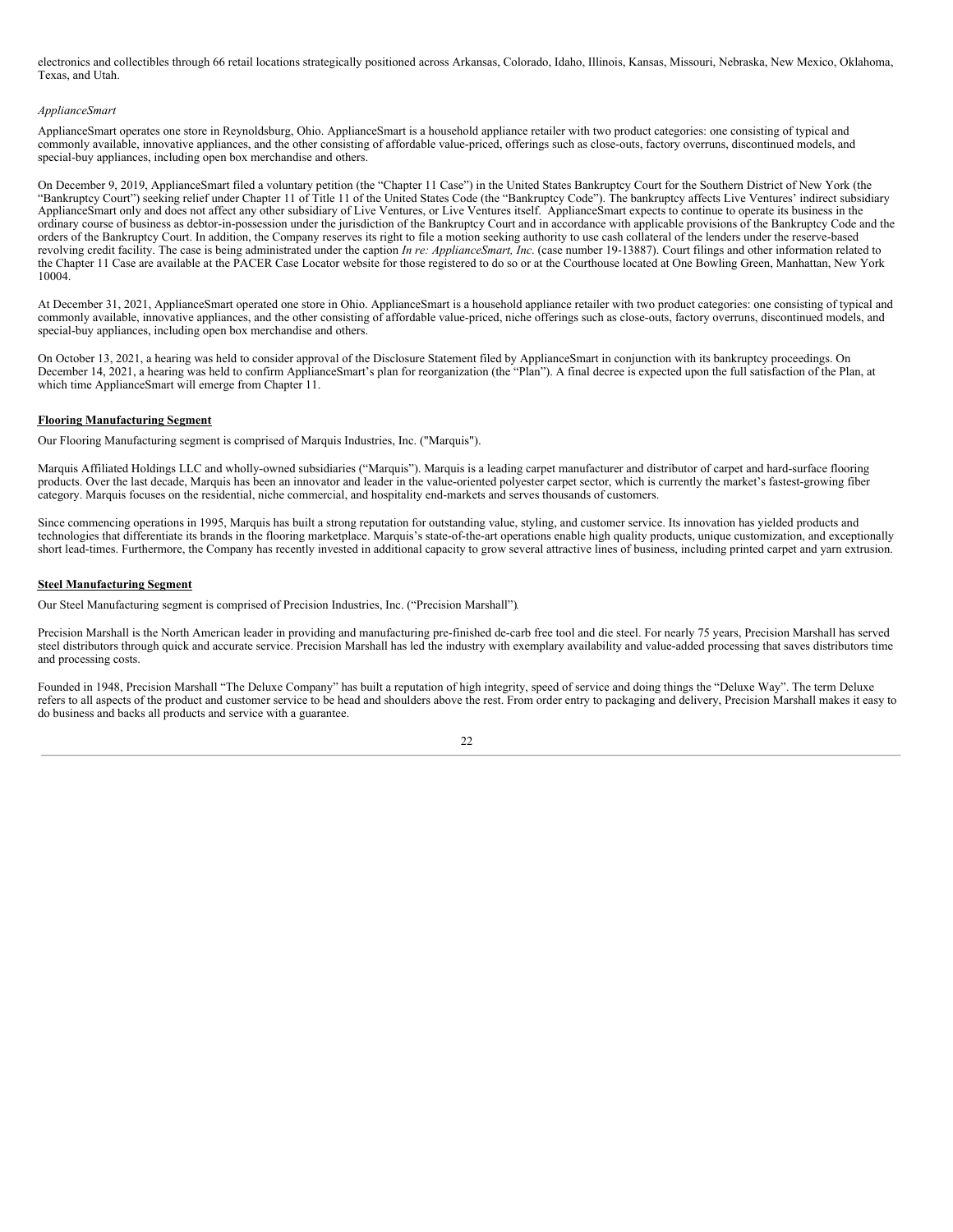Precision Marshall provides four key products to over 500 steel distributors in four product categories: Deluxe Alloy Plate, Deluxe Tool Steel Plate, Precision Ground Flat Stock, and Drill Rod. With over 5,000 distinct size grade combinations in stock every day, Precision Marshall arms tool steel distributors with deep inventory availability and same day shipment to their place of business or often ships direct to their customer saving time and handling.

## **Critical Accounting Policies**

Our consolidated financial statements have been prepared in accordance with GAAP. Preparation of these statements requires us to make judgments and estimates. Some accounting policies have a significant and material impact on amounts reported in these financial statements. Estimates and assumptions are based on management's experience and other information available prior to the issuance of our financial statements. Our actual realized results may differ materially from management's initial estimates as reported. Our significant accounting policies include Trade and Other Receivables, Inventories, Goodwill, Revenue Recognition, Fair Value Measurements, Stock Based Compensation, Income Taxes, Segment Reporting and Concentrations of Credit Risk. For a summary of our significant accounting policies and the means by which we develop estimates thereon, see Part II, Item 8 – Financial Statements - Notes to unaudited condensed consolidated financial statements Note 2 – summary of significant accounting policies in our 10-K report as filed on December 28, 2021.

## **Adjusted EBITDA**

We evaluate the performance of our operations based on financial measures such as revenue and "Adjusted EBITDA." Adjusted EBITDA is defined as net income (loss) before interest expense, interest income, income taxes, depreciation, amortization, stock-based compensation, and other non-cash or nonrecurring charges. We believe that Adjusted EBITDA is an important indicator of the operational strength and performance of the business, including the business' ability to fund acquisitions and other capital expenditures, and to service its debt. Additionally, this measure is used by management to evaluate operating results and perform analytical comparisons and identify strategies to improve performance. Adjusted EBITDA is also a measure that is customarily used by financial analysts to evaluate a company's financial performance, subject to certain adjustments. Adjusted EBITDA does not represent cash flows from operations, as defined by GAAP, and should not be construed as an alternative to net income or loss and is indicative neither of our results of operations, nor of cash flows available to fund all of our cash needs. It is, however, a measurement that the Company believes is useful to investors in analyzing its operating performance. Accordingly, Adjusted EBITDA should be considered in addition to, but not as a substitute for, net income, cash flow provided by operating activities, and other measures of financial performance prepared in accordance with GAAP. Adjusted EBITDA is a non-GAAP financial measure. As companies often define non-GAAP financial measures differently, Adjusted EBITDA, as calculated by Live Ventures, Incorporated, should not be compared to any similarly titled measures reported by other companies.

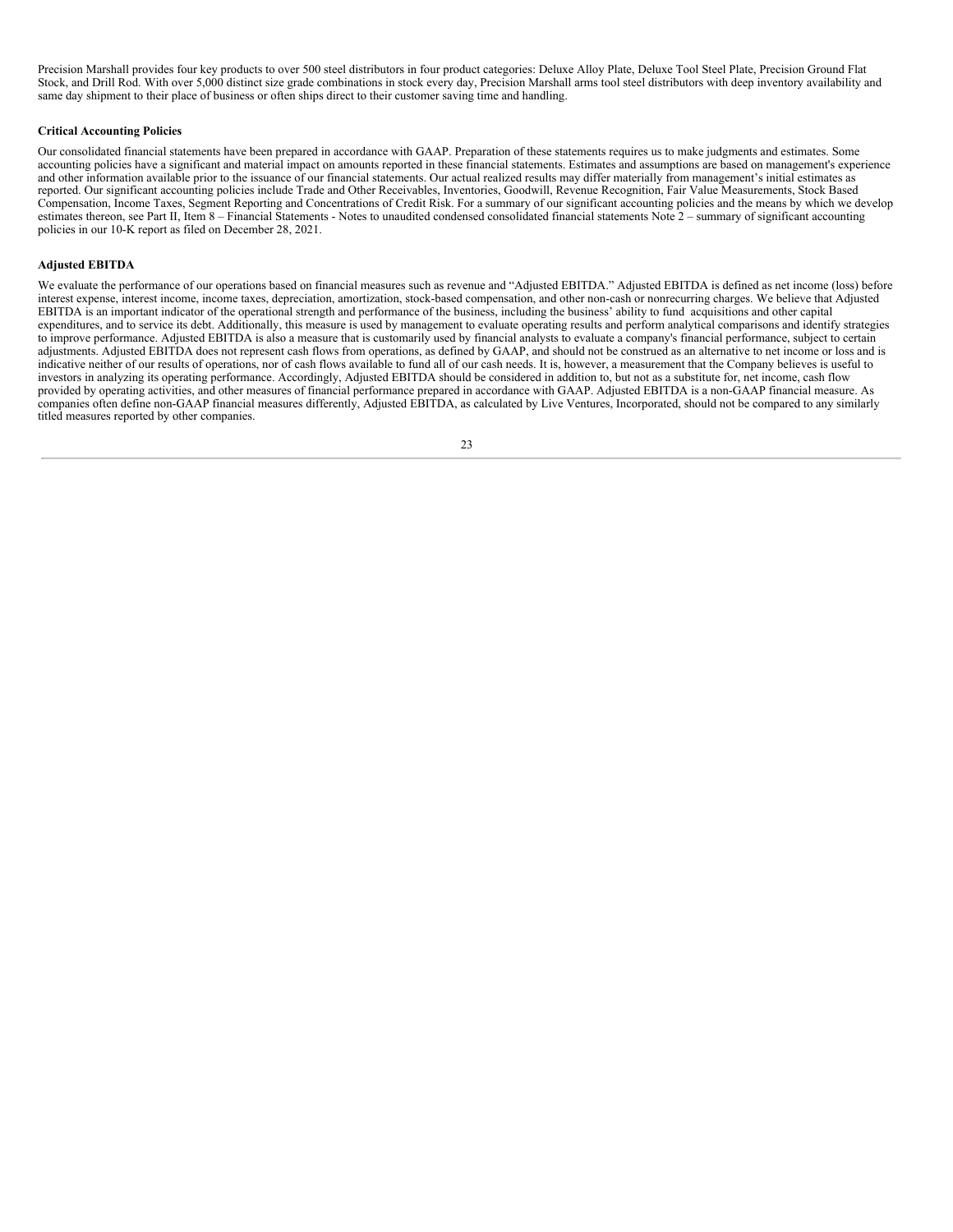# **Results of Operations Three Months Ended December 31, 2021 and 2020**

The following table sets forth certain statement of income items and as a percentage of revenue, for the three months ended December 31, 2021 and 2020 (in 000's):

|                                                         |              | For the Three Months Ended December 31, 2021 |                       |              | For the Three Months Ended December 31,<br>2020 |                       |
|---------------------------------------------------------|--------------|----------------------------------------------|-----------------------|--------------|-------------------------------------------------|-----------------------|
|                                                         |              |                                              | % of Total<br>Revenue |              |                                                 | % of Total<br>Revenue |
| <b>Statement of Income Data:</b>                        |              |                                              |                       |              |                                                 |                       |
| Revenues                                                | \$           | 75,158                                       | $100.0\%$             | \$           | 62,454                                          | 100.0%                |
| Cost of revenues                                        |              | 47,542                                       | 63.3 %                |              | 40,185                                          | 64.3 %                |
| Gross profit                                            |              | 27,616                                       | $36.7\%$              |              | 22,269                                          | 35.7%                 |
| General and administrative expenses                     |              | 14,157                                       | 18.8%                 |              | 12,279                                          | 19.7%                 |
| Sales and marketing expenses                            |              | 3,052                                        | $4.1\%$               |              | 2,699                                           | $4.3\%$               |
| Operating income                                        |              | 10,407                                       | 13.8%                 |              | 7,291                                           | 11.7%                 |
| Interest expense, net                                   |              | (1,017)                                      | (1.4)%                |              | (1,470)                                         | (2.4)%                |
| Gain on disposal of fixed assets                        |              |                                              | $0.0\%$               |              | 129                                             | $0.2\%$               |
| Other income                                            |              | 116                                          | $0.2\%$               |              | 779                                             | $1.2\%$               |
| Income before provision for income taxes                |              | 9,506                                        | $12.6\%$              |              | 6,729                                           | 10.8%                 |
| Provision for income taxes                              |              | 2,960                                        | $3.9\%$               |              | 1,450                                           | $2.3\%$               |
| Net income                                              | $\mathbf S$  | 6,546                                        | $8.7\%$               | $\mathbb{S}$ | 5,279                                           | $8.5\%$               |
| Adjusted EBITDA (a)                                     |              |                                              |                       |              |                                                 |                       |
| <b>Retail business</b>                                  | $\mathbb{S}$ | 5,202                                        |                       | $\mathbb{S}$ | 5,182                                           |                       |
| Flooring Manufacturing business                         |              | 5,255                                        |                       |              | 5,098                                           |                       |
| Steel Manufacturing business                            |              | 1,844                                        |                       |              | 497                                             |                       |
| Corporate & Other                                       |              | (199)                                        |                       |              | (847)                                           |                       |
| <b>Total Adjusted EBITDA</b>                            | \$           | 12,102                                       |                       | \$           | 9,930                                           |                       |
| Adjusted EBITDA as a percentage of revenue              |              |                                              |                       |              |                                                 |                       |
| Retail business                                         |              | 19.8%                                        |                       |              | 23.2 %                                          |                       |
| Flooring Manufacturing business                         |              | $16.0\%$                                     |                       |              | $16.9\%$                                        |                       |
| Steel Manufacturing business                            |              | 14.9%                                        |                       |              | $5.1\%$                                         |                       |
| Corporate & Other                                       |              | $-5.4%$                                      |                       |              | $-664.0%$                                       |                       |
| Consolidated adjusted EBITDA as a percentage of revenue |              | 16.1%                                        |                       |              | 15.9%                                           |                       |

(a) See reconciliation of net income to Adjusted EBITDA below.

The following table sets forth revenues by segment (in 000's):

|                                | For the Three Months Ended December 31, 2021 |        |                            | For the Three Months Ended December 31, 2020 |        |                            |  |
|--------------------------------|----------------------------------------------|--------|----------------------------|----------------------------------------------|--------|----------------------------|--|
|                                | <b>Net</b><br>Revenue                        |        | $%$ of<br>Total<br>Revenue | <b>Net</b><br>Revenue                        |        | $%$ of<br>Total<br>Revenue |  |
| Revenue                        |                                              |        |                            |                                              |        |                            |  |
| Retail                         |                                              |        |                            |                                              |        |                            |  |
| Movies, Music, Games and Other |                                              | 26,115 | $34.7\%$                   | - \$                                         | 22,074 | $35.3\%$                   |  |
| Appliances                     |                                              | 96     | $0.1\%$                    |                                              | 296    | $0.5\%$                    |  |
| <b>Flooring Manufacturing</b>  |                                              | 32,872 | $43.7\%$                   |                                              | 30.222 | 48.4 %                     |  |
| Steel Manufacturing            |                                              | 12.366 | $16.5\%$                   |                                              | 9,735  | $15.6\%$                   |  |
| Corporate & Other              |                                              | 3,709  | 4.9 $%$                    |                                              | 127    | $0.2\%$                    |  |
| <b>Total Revenue</b>           |                                              | 75.158 | $100.0\%$                  |                                              | 62.454 | $100.0\,\%$                |  |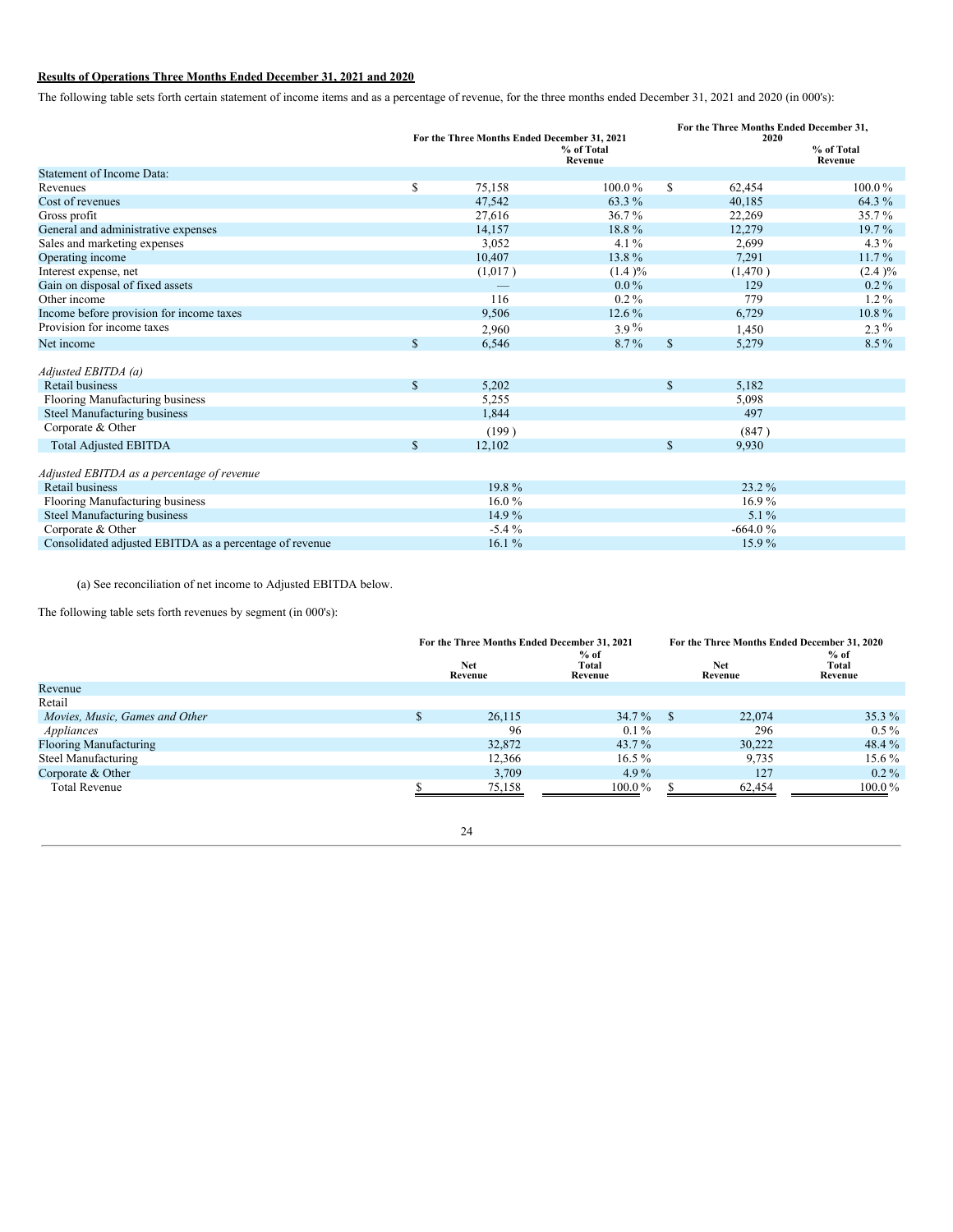The following table sets forth gross profit earned by segment and gross profit as a percentage of total revenue for each segment (in 000's):

|                                | For the Three Months Ended December 31, 2021 |        |                                       | For the Three Months Ended December 31, 2020 |        |                                       |  |
|--------------------------------|----------------------------------------------|--------|---------------------------------------|----------------------------------------------|--------|---------------------------------------|--|
|                                | Gross<br>Profit                              |        | Gross<br>Profit % of Total<br>Revenue | Gross<br>Profit                              |        | Gross<br>Profit % of Total<br>Revenue |  |
| Gross Profit                   |                                              |        |                                       |                                              |        |                                       |  |
| Retail                         |                                              |        |                                       |                                              |        |                                       |  |
| Movies, Music, Games and Other |                                              | 13,400 | $17.8\%$                              | - 8                                          | 11.916 | $19.1\%$                              |  |
| Appliances                     |                                              | (10)   | $0.0\%$                               |                                              | 131    | $0.2\%$                               |  |
| <b>Flooring Manufacturing</b>  |                                              | 9.029  | $12.0\%$                              |                                              | 8.325  | 13.3 $%$                              |  |
| Steel Manufacturing            |                                              | 3,615  | 4.8 $%$                               |                                              | 1,776  | $2.8\%$                               |  |
| Corporate & Other              |                                              | 1,582  | $2.1\%$                               |                                              | 121    | $0.2\%$                               |  |
| <b>Total Gross Profit</b>      |                                              | 27,616 | $36.7\%$                              |                                              | 22,269 | $35.7\%$                              |  |

### **Revenue**

Revenue increased approximately \$12.7 million, or 20%, to \$75.2 million for the three months ended December 31, 2021, as compared to the corresponding prior year period. The increase is primarily attributable to the increased revenue in the Retail Segment of \$3.8 million and the consolidation of SW Financial in 2021 resulting in an increase of \$3.6 million as compared to the prior year period. The increase in the retail segment was primarily due to increased retail pricing and the opening of three new stores during the three months ended December 31, 2021. Also contributing to the increase in revenue, were increases in the Flooring Manufacturing segment of \$2.7 million and Steel Manufacturing Segment of \$2.6 million. These increases were primarily attributable to increased sales pricing and increased demand.

## **Cost of Revenue**

Cost of revenue increased by 18% to approximately \$47.5 million for the three months ended December 31, 2021 as compared to approximately \$40.2 million for the three months ended December 31, 2020. The increase is primarily attributable to the increases in revenues.

#### **General and Administrative Expense**

General and Administrative expenses increased by 15% to approximately \$14.2 million for the three months ended December 31, 2021, as compared to the three months ended December 31, 2020 primarily due to increases in employee compensation and related costs.

## **Selling and Marketing Expense**

Selling and marketing expense increased by 13% to approximately \$3.1 million for the three months ended December 31, 2021, as compared to the three months ended December 31, 2020, primarily due to increased compensation associated with the Marquis sales force.

#### **Interest Expense, net**

Interest expense, net decreased by 31% for the three months ended December 31, 2021, as compared to the three months ended December 31, 2020, primarily due to a decrease in certain interest rates and the continued efforts to repay certain debt obligations.

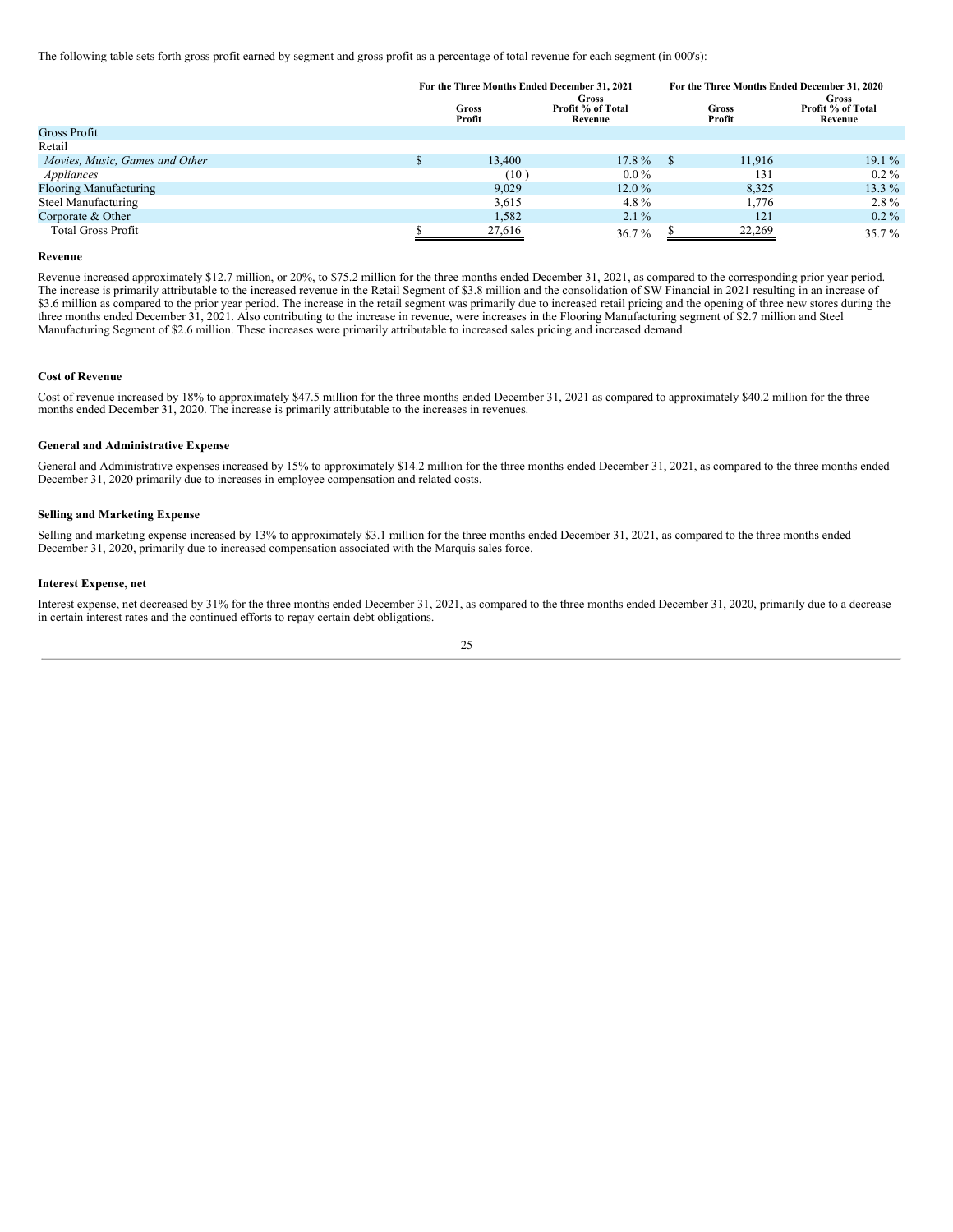## **Results of Operations by Segment**

|                                          | For the Three Months Ended December 31, 2021 |        |   |                           |  |                               |  |                      | For the Three Months Ended December 31, 2020 |        |        |                           |  |                               |  |                      |  |        |
|------------------------------------------|----------------------------------------------|--------|---|---------------------------|--|-------------------------------|--|----------------------|----------------------------------------------|--------|--------|---------------------------|--|-------------------------------|--|----------------------|--|--------|
|                                          |                                              | Retail |   | Flooring<br>Manufacturing |  | <b>Steel</b><br>Manufacturing |  | Corporate<br>& Other |                                              | Total  | Retail | Flooring<br>Manufacturing |  | <b>Steel</b><br>Manufacturing |  | Corporate<br>& Other |  | Total  |
| Revenue                                  |                                              | 26,211 | S | 32,872                    |  | 12,366                        |  | 3,709                | S                                            | 75,158 | 22,370 | 30,222                    |  | 9,735                         |  | 127                  |  | 62,454 |
| Cost of Revenue                          |                                              | 12.821 |   | 23,843                    |  | 8,751                         |  | 2,127                |                                              | 47,542 | 10,323 | 21,897                    |  | 7,959                         |  | 6                    |  | 40,185 |
| <b>Gross Profit</b>                      |                                              | 13,390 |   | 9,029                     |  | 3,615                         |  | 1,582                |                                              | 27,616 | 12,047 | 8,325                     |  | 1,776                         |  | 121                  |  | 22,269 |
| General and<br>Administrative<br>Expense |                                              | 8,454  |   | 1,639                     |  | 1,821                         |  | 2,243                |                                              | 14,157 | 7,420  | 1,941                     |  | 1,527                         |  | 1,391                |  | 12,279 |
| Selling and<br>Marketing<br>Expense      |                                              | 126    |   | 2,782                     |  | 140                           |  | 4                    |                                              | 3,052  | 134    | 2,234                     |  | 105                           |  | 226                  |  | 2,699  |
| Operating Income<br>(Loss)               |                                              | 4,810  |   | 4,608                     |  | 1,654                         |  | (665)                | -8                                           | 10,407 | 4,493  | 4,150                     |  | 144                           |  | 1,496                |  | 7,291  |

#### **Retail Segment**

Segment results for Retail include Vintage Stock and ApplianceSmart. Revenue for the three months ended December 31, 2021 increased by approximately \$4.0 million, or 17%, as compared to the prior year, primarily due to increased retail pricing and additional locations added at Vintage Stock, offset by decreasing sales by ApplianceSmart, primarily due to decreases in sales resulting from increased competition. Retail price increases were primarily due to higher product costs relating to inflationary pressures that were passed on to customers. Cost of revenue increased proportionately with the increase in revenue. Operating income for the three months ended December 31, 2021 was approximately \$4.8 million, as compared to operating income of approximately \$4.5 million for the prior year period.

## **Flooring Manufacturing Segment**

Segment results for Flooring Manufacturing includes Marquis. Revenue for the three months ended December 31, 2021 increased by approximately \$2.7 million, or 9%, as compared to the prior year period, primarily due to greater demand for various grades of flooring, as well increases in sales prices. The shift in demand in flooring grades was generally toward higher priced product. Sales price increases were primarily due to higher product costs relating to inflationary pressures that were passed on to customers. Cost of revenue for the three months ended December 31, 2021 increased proportionately with revenue, as compared to the prior year period. Operating income for the three months ended December 31, 2021 was approximately \$4.6 million, as compared to operating income of approximately \$4.2 million for the prior year period.

## **Steel Manufacturing Segment**

Segment results for Steel Manufacturing includes Precision Marshall. Revenue for the three months ended December 31, 2021 increased by \$2.6 million, or 27%, as compared to the prior year period, primarily due to increased sales prices resulting from rising costs. Cost of revenue for the three months ended December 31, 2021 decreased, as compared to the prior year period, as a percentage of sales due to improved manufacturing efficiencies and increased revenue due to price increases. Operating income for the three months ended December 31, 2021 was approximately \$1.7 million, as compared to operating income of approximately \$144,000 in the prior period. The increase in operating income is primarily due to an increase in gross profit.

#### **Corporate and Other Segment**

Segment results for Corporate and Other includes our directory services business and our investment in SW Financial. Revenues for the three months ended December 31, 2021 increased by \$3.6 million primarily due to the addition of SW Financial as a VIE during fiscal 2021. Cost of revenue for the three months ended December 31, 2021 increased proportionately with revenue for the reason stated. Operating loss for the three months ended December 31, 2021 was approximately (\$665,000), as compared to a loss of approximately (\$1.5 million) in the prior period. Revenues and operating income for our directory services business continue to decline due to decreasing renewals. We expect revenue and operating income from this segment to continue to decrease in the future. We are no longer accepting new customers in our directory services business. We anticipate revenues from our investment in SW Financial to trend upward in the future.

## **Adjusted EBITDA Reconciliation**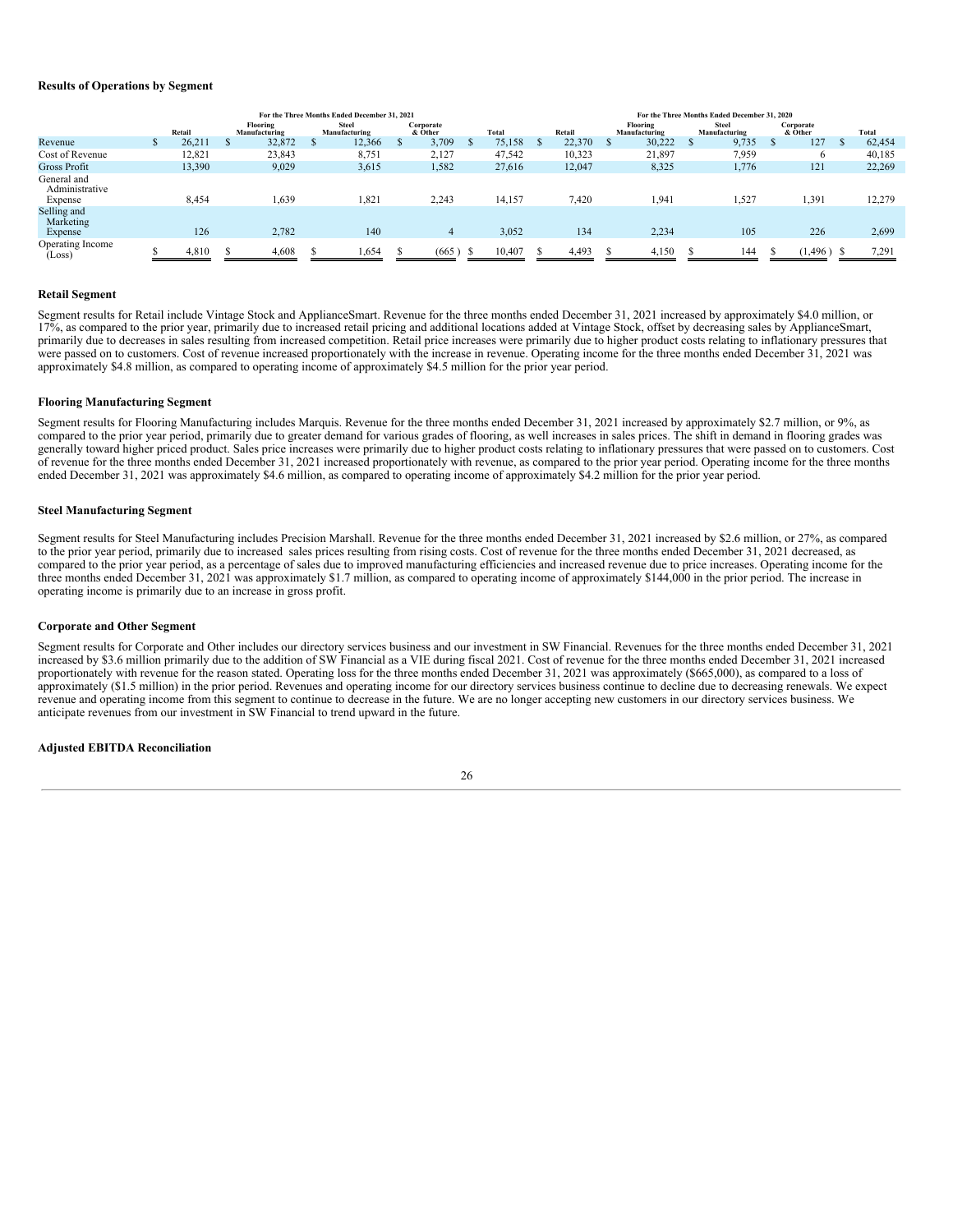The following table presents a reconciliation of Adjusted EBITDA from net income (in 000's):

|                               | For the Three Months Ended |  |                          |  |  |  |  |
|-------------------------------|----------------------------|--|--------------------------|--|--|--|--|
|                               | December 31, 2021          |  | <b>December 31, 2020</b> |  |  |  |  |
| Net income                    | 6.546                      |  | 5,279                    |  |  |  |  |
| Depreciation and amortization | 1,549                      |  | 1,714                    |  |  |  |  |
| Stock-based compensation      | 18                         |  |                          |  |  |  |  |
| Interest expense, net         | 1,017                      |  | 1,470                    |  |  |  |  |
| Income tax expense            | 2,960                      |  | 1,450                    |  |  |  |  |
| Other                         | 12                         |  | $\overline{\phantom{a}}$ |  |  |  |  |
| <b>Adjusted EBITDA</b>        | 12,102                     |  | 9,930                    |  |  |  |  |

## **Liquidity and Capital Resources**

As of December 31, 2021, we had total cash on hand of approximately \$10.0 million and approximately \$28.8 million of available borrowing under our revolving credit facilities. As we continue to pursue acquisitions and other strategic transactions to expand and grow our business, we regularly monitor capital market conditions and may raise additional funds through borrowings or public or private sales of debt or equity securities. The amount, nature and timing of any borrowings or sales of debt or equity securities will depend on our operating performance and other circumstances; our then-current commitments and obligations; the amount, nature and timing of our capital requirements; any limitations imposed by our current credit arrangements; and overall market conditions.

Based on our current operating plans, we believe that available cash balances, cash generated from our operating activities and funds available under our asset-based revolver lines of credit will provide sufficient liquidity to fund our operations, pay our scheduled loan payments, ability to repurchase shares under our share buyback program, and pay dividends on our shares of Series E Preferred Stock as declared by the Board of Directors, for at least the next 12 months.

#### *Working Capital*

We had working capital of approximately \$42.5 million as of December 31, 2021, as compared to working capital of approximately \$33.8 million as of September 30, 2021.

#### *Cash Flows from Operating Activities*

The Company's cash, as of December 31, 2021, was approximately \$10 million compared to approximately \$4.7 million as of September 30, 2021, an increase of approximately \$5.3 million. Net cash provided by operations was approximately \$4.2 million for the three months ended December 31, 2021 as compared to net cash provided by operations of approximately \$7.7 million for the three months ended December 31, 2020. The decrease was primarily due to purchases of inventory, as well as payments on accrued liabilities.

Our primary sources of cash inflows are from customer receipts from sales on account, factored accounts receivable proceeds, receipts for securities sales commissions, and net remittances from directory services customers processed in the form of ACH billings. Our most significant cash outflows include payments for raw materials and general operating expenses, including payroll costs and general and administrative expenses that typically occur within close proximity of expense recognition.

#### *Cash Flows from Investing Activities*

Our cash flows used in investing activities of approximately \$3.1 million for the three months ended December 31, 2021 consisted of purchases of property and equipment. Our cash flows used in investing activities of approximately \$3.3 million for the three months ended December 31, 2020 consisted primarily of purchases of property and equipment.

#### *Cash Flows from Financing Activities*

Our cash flows provided by financing activities of approximately \$4.2 million during the three months ended December 31, 2021 consisted of net proceeds from notes payable of approximately \$5.5 million, and approximately \$2.0 million in net payments under revolver loans, partially offset by payments of notes payable and financing leases of approximately \$3.4 million.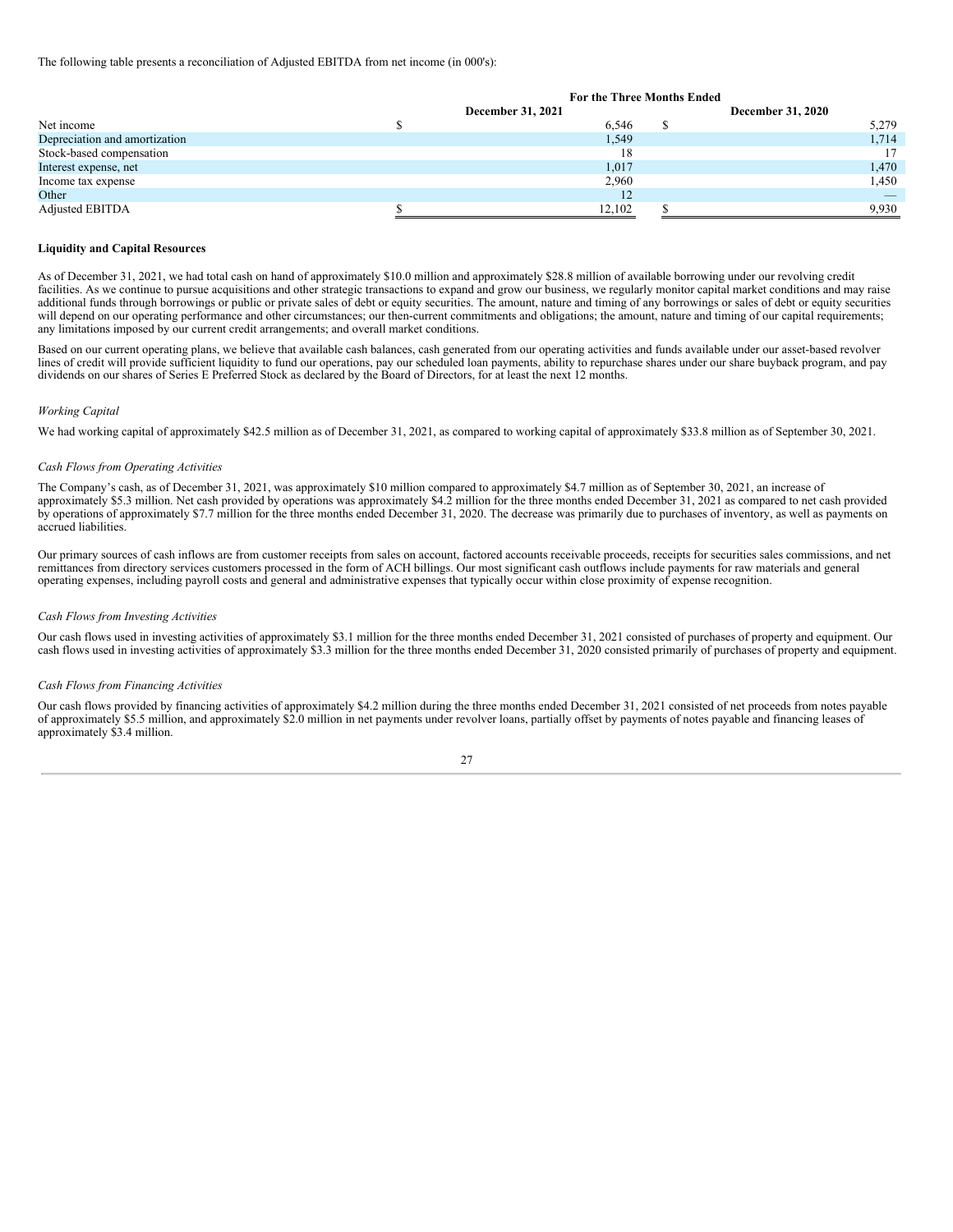Our cash flows used in financing activities of approximately \$6.2 million during the three months ended December 31, 2020 consisted of payments on notes payable of approximately \$4.7 million, and approximately \$3.3 million net payments under revolver loans, partially offset by the issuance of notes payable of approximately \$2.1 million associated with the acquisition of a facility by Marquis, and purchases of treasury stock in the amount of \$383,000.

Currently, we are not issuing common shares for liquidity purposes. We prefer to use asset-based lending arrangements and mezzanine financing together with Company provided capital to finance acquisitions and have done so historically. Occasionally, as our Company history has demonstrated, we will issue stock and derivative instruments linked to stock for services and/or debt settlement.

## *Future Sources of Cash; New Products and Services*

We may require additional debt financing or capital to finance new acquisitions, refinance existing indebtedness or other strategic investments in our business. Other sources of financing may include stock issuances and additional loans; or other forms of financing. Any financing obtained may further dilute or otherwise impair the ownership interest of our existing stockholders.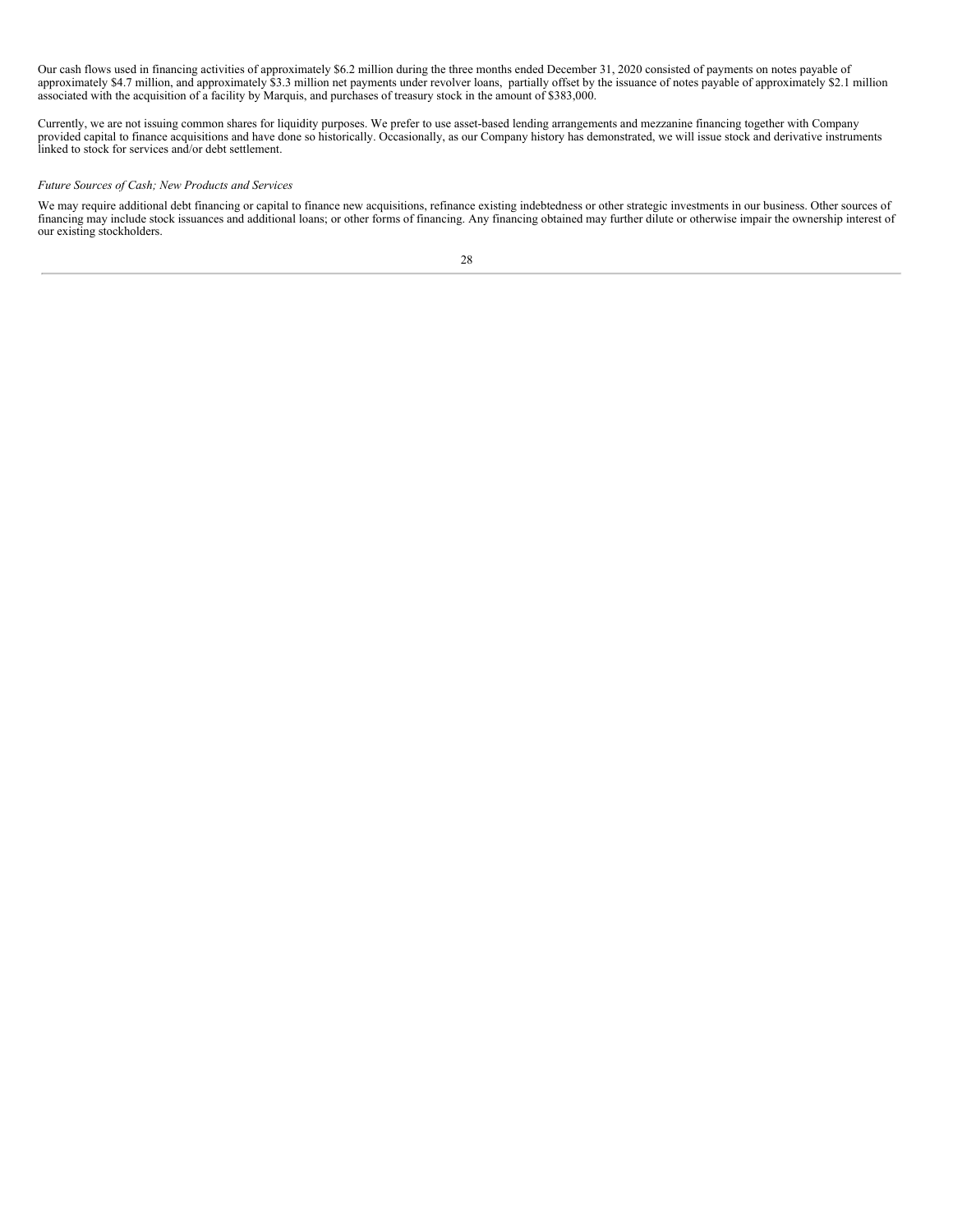## <span id="page-28-0"></span>**ITEM 3. QUANTITATIVE AND QUALITATIVE DISCLOSURES ABOUT MARKET RISK**

As of December 31, 2021, we did not participate in any market risk-sensitive commodity instruments for which fair value disclosure would be required. We believe we are not subject in any material way to other forms of market risk, such as foreign currency exchange risk or foreign customer purchases or commodity price risk. We believe we are not subject in any material way to other forms of market risk, such as foreign currency exchange risk or foreign customer purchases or commodity price risk.

## <span id="page-28-1"></span>**ITEM 4. CONTROLS AND PROCEDURES**

Evaluation of Disclosure control and Procedures. We carried out an evaluation, under the supervision, and with the participation of our management, including our principal executive officer and principal financial officer, of the effectiveness of our disclosure controls and procedures (as defined in Exchange Act Rules 13a-15(e) and 15d-15(e). Based upon that evaluation, our principal executive officer and principal financial officer concluded that, as of December 31, 2021, the period covered in this report, our disclosure controls and procedures were not effective to ensure that information required to be disclosed in reports filed under the Securities Exchange Act of 1934 is recorded, processed, summarized and reported within the required time periods and is accumulated and communicated to our management, including our principal executive officer and principal financial officer, as appropriate to allow timely decisions regarding required disclosure due to material weaknesses in internal control over financial reporting further described below.

Despite the identified material weaknesses, management concluded that the consolidated financial statements included in this Quarterly Report on Form 10-Q present fairly, in all material respects, the financial position, results of operations and cash flows for the periods disclosed in conformity with GAAP. Frazier & Deeter, LLC, the Company's independent registered public accounting firm, has issued an unqualified opinion on our consolidated financial statements as of and for the year ended September 30, 2021. They were not engaged to perform, and did not perform, an audit of internal control over financial reporting. These material weaknesses have no impact on our consolidated financial statements in prior years.

Management's Report on Internal Control Over Financial Reporting. Our management is responsible for establishing and maintaining adequate internal control over financial reporting (as defined in Exchange Act Rules 13a-15(f) and 15d-15(f)). Because of its inherent limitations, internal control over financial reporting may not prevent or detect misstatements. Also, projections of any evaluation of effectiveness to future periods are subject to the risk that controls may become inadequate because of changes in conditions, or that the degree of compliance with the policies or procedures may deteriorate.

The Company's management, including the Company's CEO and CAO, do not expect that the Company's disclosure controls and procedures or the Company's internal control over financial reporting will prevent or detect all errors and all fraud. A control system, regardless of how well conceived and operated, can provide only reasonable, not absolute, assurance that the objectives of the control system will be met. These inherent limitations include the following: judgements in decision-making can be faulty, and control and process breakdowns can occur because of simple errors or mistakes, controls can be circumvented by individuals, acting alone or in collusion with each other, or by management override. The design of any system of controls is based in part on certain assumptions about the likelihood of future events, and there can be no assurance that any design will succeed in achieving its stated goals under all potential future conditions. Over time, controls may become inadequate because of changes in conditions or deterioration in the degree of compliance with policies or procedures. Because of the inherent limitations in all control systems, no evaluation of controls can provide absolute assurance that all control issues and instances of fraud, if any, have been detected.

Our management assessed the effectiveness of our internal control over financial reporting as of December 31, 2021. In making this assessment, we used the criteria set forth by the Committee of Sponsoring Organizations of the Treadway Commission ("COSO") of 2013 regarding Internal Control – Integrated Framework. Based on our assessment using those criteria, our management concluded that our internal controls over financial reporting were ineffective as of December 31, 2021. Management noted the following deficiencies that management believes to be material weaknesses:

•The Company does not have sufficient written documentation of our internal control policies and procedures. Written documentation of key internal controls over financial reporting is a requirement of Section 404 of the Sarbanes-Oxley Act;

- •Management has not established appropriate and rigorous procedures for evaluating internal controls over financial reporting for all of its subsidiaries; and
- •Management does not have sufficient resources to maintain adequate segregation of duties and maintain its internal control environment

In response to the above identified weaknesses in our internal control over financial reporting, we plan to improve the documentation of our internal control policies and procedures and develop an internal testing plan to document our evaluation of effectiveness of the internal controls. We expect to conclude these remediation initiatives during the fiscal year ended September 30, 2022. We continue to

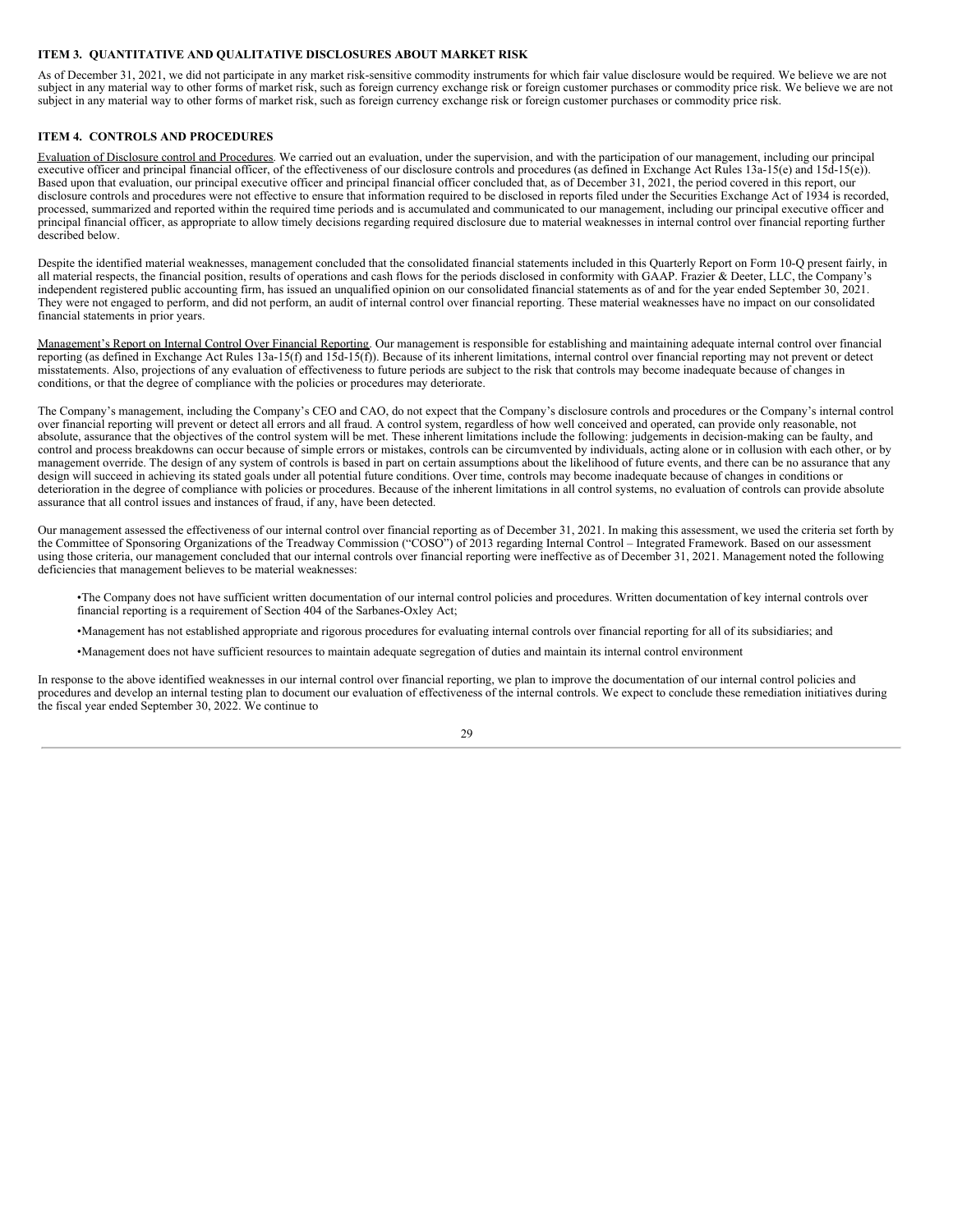evaluate testing of our internal control policies and procedures, including assessing internal and external resources that may be available to complete these tasks, but do not know when these tasks will be completed.

A material weakness (within the meaning of PCAOB Auditing Standard No. 2201) is a deficiency, or a combination of deficiencies, in internal control over financial reporting, such that there is a reasonable possibility that a material misstatement of our annual or interim financial statements will not be prevented or detected on a timely basis. A ""significant deficiency" is a deficiency, or a combination of deficiencies, in internal control over financial reporting that is less severe than a material weakness, yet important enough to merit attention by those responsible for oversight of the company's financial reporting.

There were no changes in our internal control over financial reporting that occurred during the quarter ended December 31, 2021 that have materially affected, or are reasonably likely to materially affect, our internal control over financial reporting.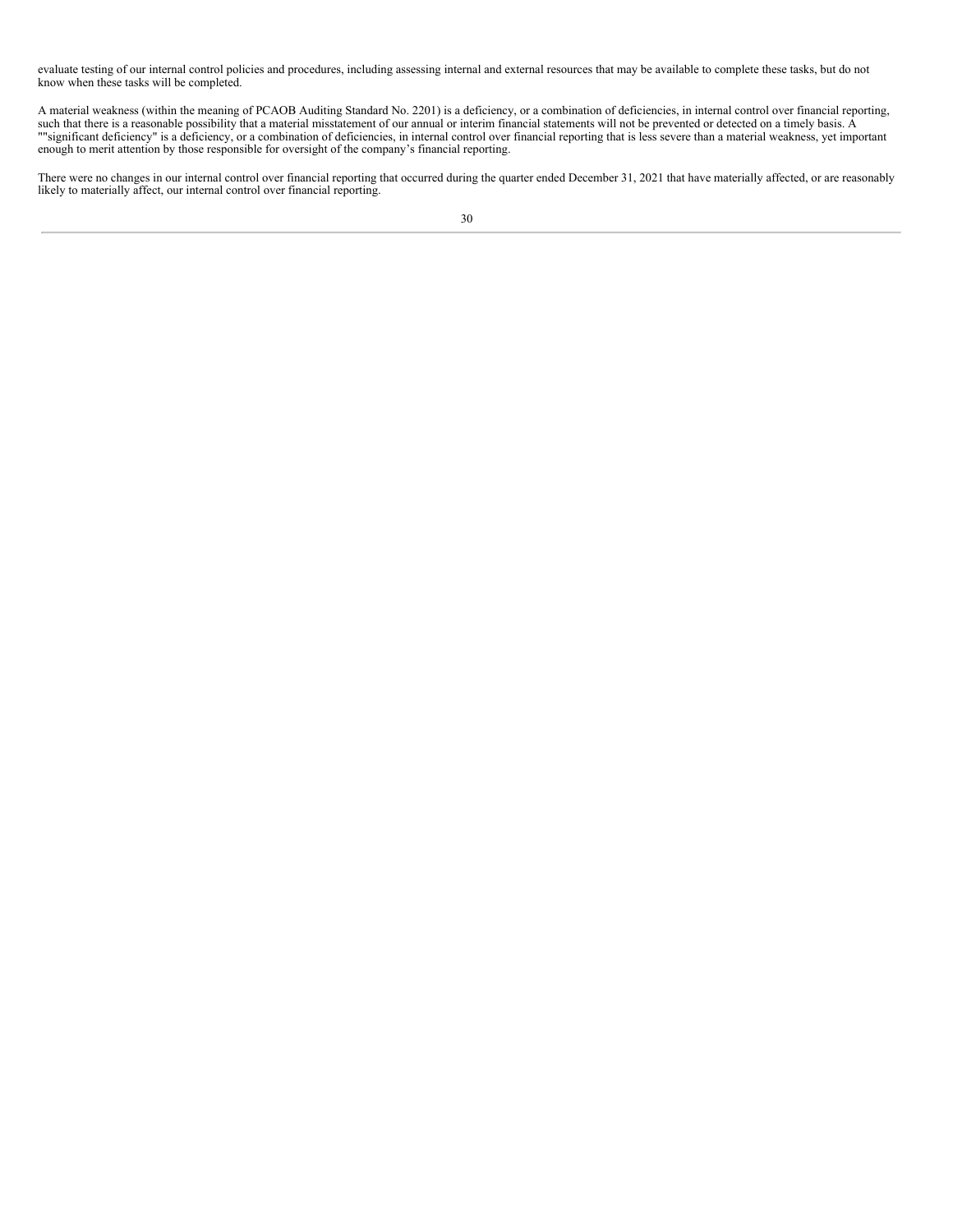## **PART II – OTHER INFORMATION**

## <span id="page-30-1"></span><span id="page-30-0"></span>**ITEM 1. Legal Proceedings**

Please refer to "Item 3. Legal Proceedings" in our Annual Report on Form 10-K for the year ended September 30, 2021 for information regarding material pending legal proceedings. Except as set forth therein and below, there have been no new material legal proceedings and no material developments in the legal proceedings previously disclosed.

## SEC Matter

On February 21, 2018, the Company received a subpoena from the Securities and Exchange Commission ("SEC") and a letter from the SEC stating that it is conducting an investigation. The subpoena requested documents and information concerning, among other things, the restatement of the Company's financial statements for the quarterly periods ended December 31, 2016, March 31, 2017, and June 30, 2017, the acquisition of Marquis Industries, Inc., Vintage Stock, Inc., and ApplianceSmart, Inc., and the change in auditors. On August 12, 2020, three of the Company's corporate executive officers (together, the "Executives") each received a "Wells Notice" from the Staff of the SEC relating to the Company's SEC investigation. On October 7, 2020, the Company received a "Wells Notice" from the Staff of the SEC relating to the Company's previously-disclosed SEC investigation. The Wells Notices related to, among other things, the Company's reporting of its financial performance for its fiscal year ended September 30, 2016, certain disclosures related to executive compensation, and its previous acquisition of ApplianceSmart.

On August 2, 2021, the SEC filed a civil complaint (the "SEC Complaint") in the United States District Court for the District of Nevada naming the Company and two of its executive officers as defendants (collectively, the "Defendants"). The SEC Complaint alleges various financial, disclosure, and reporting violations related to income and earnings per share, purported undisclosed stock promotion and trading, and undisclosed executive compensation from 2016 through 2018. The violations are brought under Section 10(b) of the Securities Exchange Act of 1934 (the "Exchange Act") and Rule 10b-5; Sections 13(a), 13(b)(2)(B) and 13(b)(5) of the Exchange Act and Rules 12b-20, 13a-1, 13a-14, 13a-13, 13b2-1, 13b2-2; Section 14(a) of the Exchange Act and Rule 14a-3; and Section 17(a) of the Securities Act of 1933. The SEC seeks permanent injunctions against the Defendants, officer-and-director bars, disgorgement of profits, and civil penalties. The foregoing is only a general summary of the SEC Complaint, which may be accessed on the SEC's website at https://www.sec.gov/litigation/litreleases/2021/lr25155.htm.

The Company continues to assert that the SEC's pursuit of this matter will not result in any benefit to investors and instead will only serve as a distraction from its core business activities. On October 1, 2021, the Company, filed a motion with the court to dismiss the complaint. The SEC filed its response opposing the motion on November 1, 2021. The defendants filed their reply responses to the SEC's opposition on November 15, 2021. The motions to dismiss are now under submission and the court has not yet scheduled a hearing date. Pursuant to the automatic stay of proceedings under the Private Securities Litigation Reform Act, all discovery has been stayed pending the motions to dismiss.

The Defendants strongly dispute and deny the allegations and intend to continue to defend themselves vigorously against the claims.

### ApplianceSmart Bankruptcy and Other ApplianceSmart Litigation Matters

As stated in **Item 2** and **Note 14** above, on December 9, 2019, ApplianceSmart filed a voluntary petition in the United States Bankruptcy Court for the Southern District of New York seeking relief under Chapter 11 of the Bankruptcy Code. On December 14, 2021, a hearing was held to confirm ApplianceSmart's plan for reorganization (the "Plan"). A final decree is expected upon the full satisfaction of the Plan, at which time ApplianceSmart will emerge from Chapter 11.

## <span id="page-30-2"></span>**ITEM 1A. Risk Factors**

None.

#### <span id="page-30-3"></span>**ITEM 2. Unregistered Sales of Equity Securities and Use of funds**

On February 20, 2018, the Company announced a \$10 million common stock repurchase program. The Company did not repurchase any common stock under this program during the quarter ended December 31, 2021. As of December 31, 2021, the Company has approximately \$6.8 million available for repurchases under this program.

### <span id="page-30-4"></span>**ITEM 3. Defaults Upon Senior Securities**

None.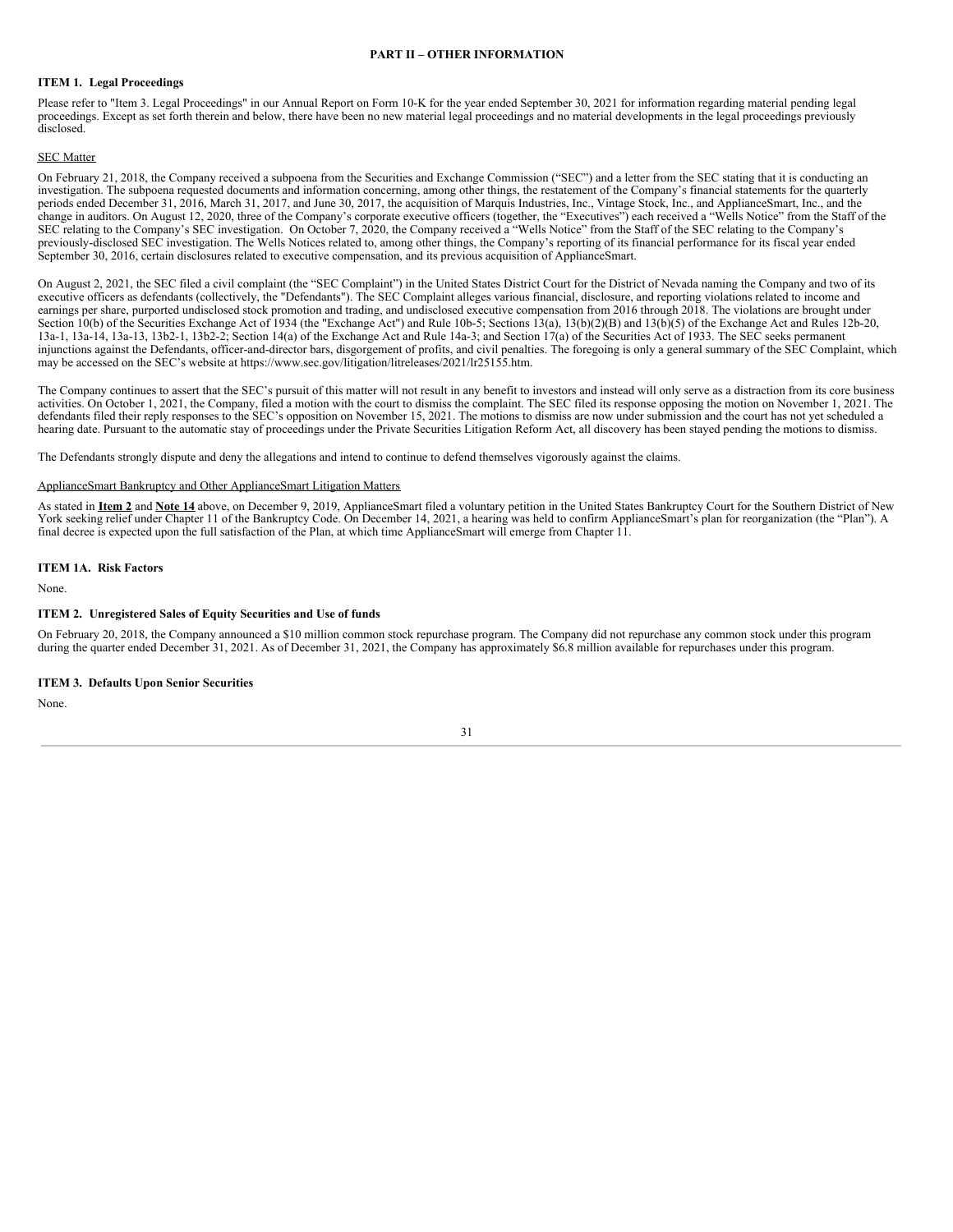<span id="page-31-0"></span>**ITEM 4. Mine Safety Disclosures**

None.

## <span id="page-31-1"></span>**ITEM 5. Other Information**

None.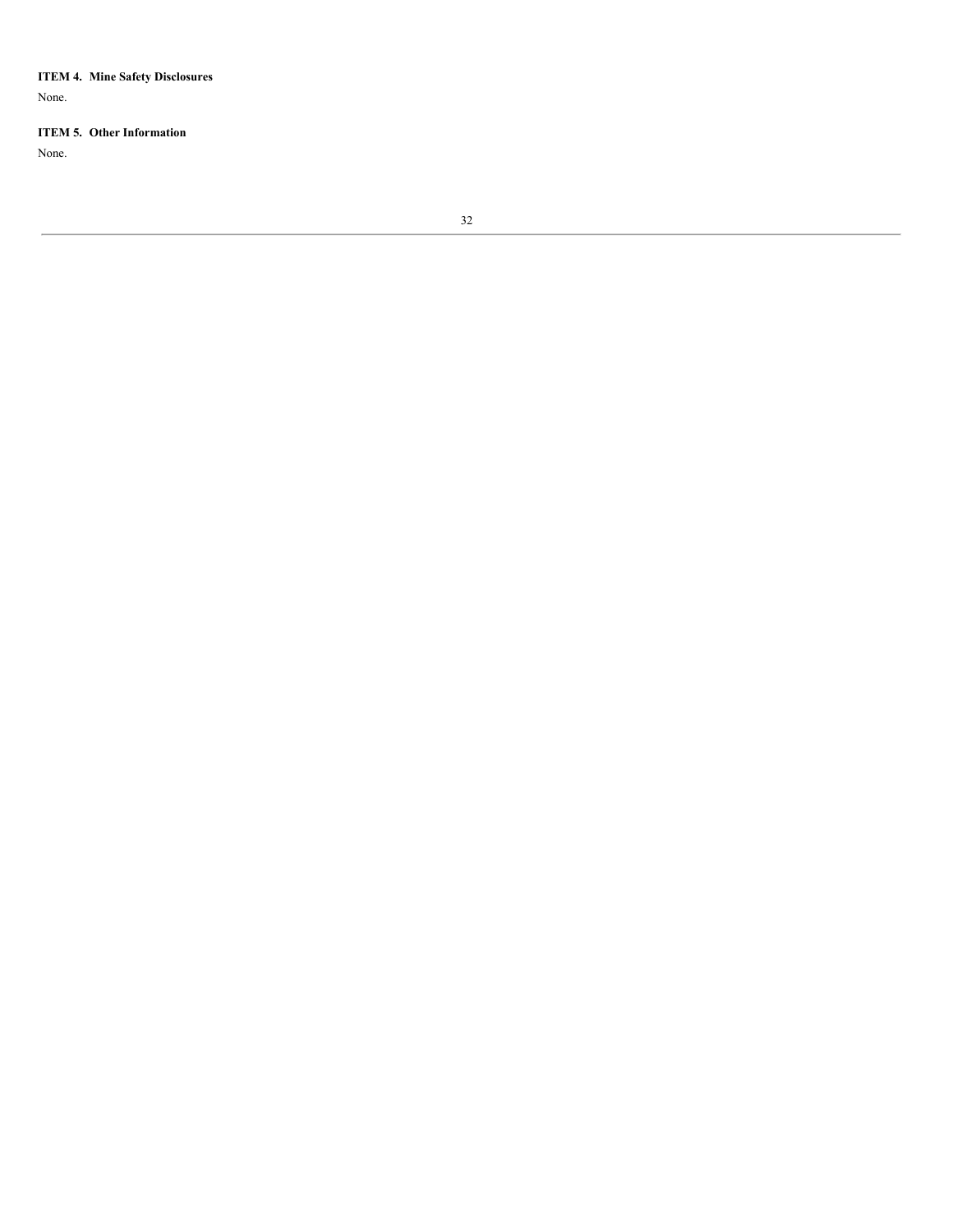## <span id="page-32-0"></span>**ITEM 6. Exhibits**

The following exhibits are filed with or incorporated by reference into this Quarterly Report.

| <b>Exhibit</b><br>Number |        | <b>Exhibit Description</b>                                                                                                                                                                  | Form   | File<br>Number | Exhibit<br>Number | <b>Filing Date</b> |
|--------------------------|--------|---------------------------------------------------------------------------------------------------------------------------------------------------------------------------------------------|--------|----------------|-------------------|--------------------|
| 3.1                      |        | Amended and Restated Articles of Incorporation                                                                                                                                              | 8-K    | 000-24217      | 3.1               | 08/15/07           |
| 3.2                      |        | <b>Certificate of Change</b>                                                                                                                                                                | 8-K    | 001-333937     | 3.1               | 09/07/10           |
| 3.3                      |        | <b>Certificate of Correction</b>                                                                                                                                                            | 8-K    | 001-333937     | 3.1               | 03/11/13           |
| 3.4                      |        | <b>Certificate of Change</b>                                                                                                                                                                | $10-o$ | 001-333937     | 3.1               | 02/14/14           |
| 3.5                      |        | <b>Articles of Merger</b>                                                                                                                                                                   | $8-K$  | 001-333937     | 3.1.4             | 10/08/15           |
| 3.6                      |        | <b>Certificate of Change</b>                                                                                                                                                                | 8-K    | 001-333937     | 3.1.5             | 11/25/16           |
| 3.7                      |        | Certificate of Designation for Series B Convertible Preferred Stock filed<br>with Secretary of State for the State of Nevada on December 23, 2016, and<br>effective as of December 27, 2016 | $10-K$ | 001-333937     | 3.1.6             | 12/29/16           |
| 3.8                      |        | <b>Bylaws of Live Ventures Incorporated</b>                                                                                                                                                 | $10-o$ | 001-33937      | 3.8               | 08/14/18           |
| 31.1                     | $\ast$ | Certification of the President and Chief Executive Officer pursuant to<br>Section 302 of the Sarbanes-Oxley Act of 2002                                                                     |        |                |                   |                    |
| 31.2                     | $\ast$ | Certification of the Chief Financial Officer pursuant to Section 302 of the<br>Sarbanes-Oxley Act of 2002                                                                                   |        |                |                   |                    |
| 32.1                     | $*$    | Certification of the President and Chief Executive Officer pursuant to<br>Section 906 of the Sarbanes-Oxley Act of 2002                                                                     |        |                |                   |                    |
| 32.2                     | $\ast$ | Certification of the Chief Financial Officer pursuant to Section 906 of the<br>Sarbanes-Oxley Act of 2002                                                                                   |        |                |                   |                    |
| 101.INS                  | *      | Inline XBRL Instance Document                                                                                                                                                               |        |                |                   |                    |

- 101.SCH \* Inline XBRL Taxonomy Extension Schema Document 101.CAL \* Inline XBRL Taxonomy Extension Calculation Linkbase Document
- 
- 101.DEF \* Inline XBRL Taxonomy Extension Definition Linkbase Document
- 101.LAB \* Inline XBRL Taxonomy Extension Label Linkbase Document
- 101.PRE \* Inline XBRL Taxonomy Extension Presentation Linkbase Document 104 Cover Page Interactive Data File (formatted in Inline XBRL and contained in Exhibit 101)

\* Filed herewith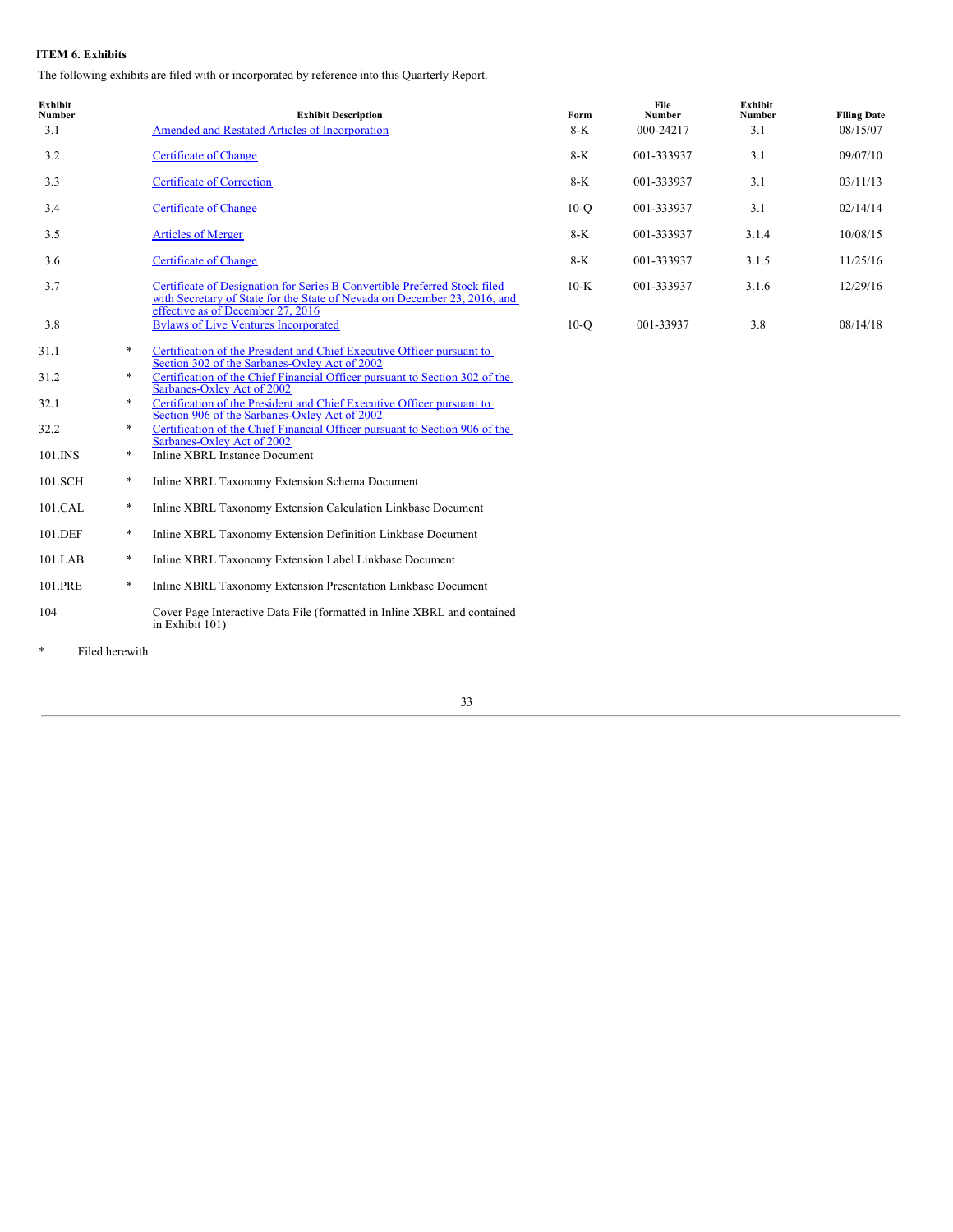# **SIGNATURES**

<span id="page-33-0"></span>Pursuant to the requirements of the Securities Exchange Act of 1934, the registrant has duly caused this report to be signed on its behalf by the undersigned, thereunto duly authorized.

|                          | Live Ventures Incorporated            |  |
|--------------------------|---------------------------------------|--|
| Dated: February 10, 2022 | $/s/$ Jon Isaac                       |  |
|                          | President and Chief Executive Officer |  |
|                          | (Principal Executive Officer)         |  |
| Dated: February 10, 2022 | /s/ David Verret                      |  |
|                          | Chief Accounting Officer              |  |
|                          | (Principal Financial Officer)         |  |
|                          |                                       |  |
|                          | 34                                    |  |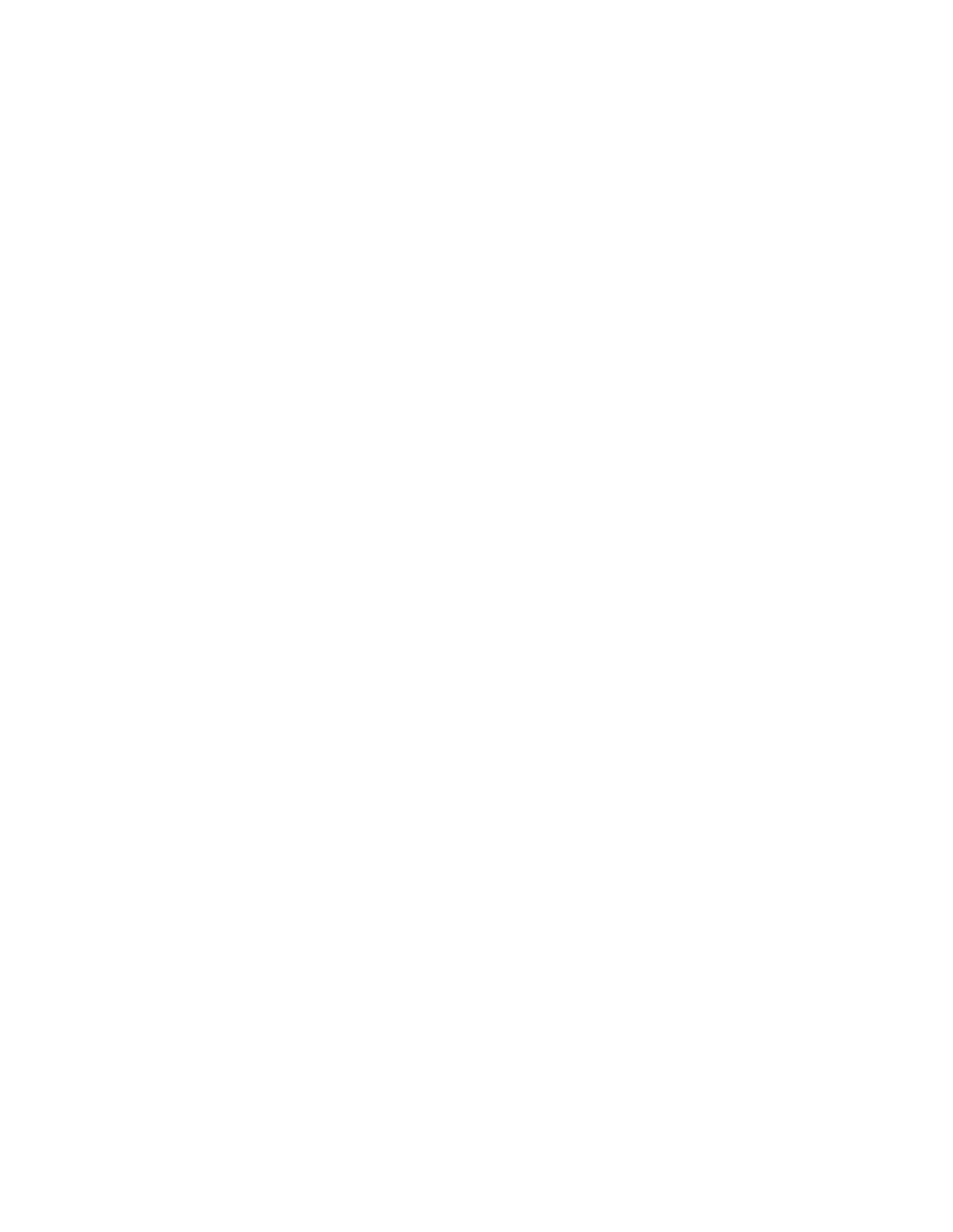#### **Certification Pursuant to Section 302 of the Sarbanes-Oxley Act of 2002**

<span id="page-35-0"></span>I, Jon Isaac, certify that:

1.I have reviewed this Quarterly Report on Form 10-Q for the quarterly period ended December 31, 2021 of Live Ventures Incorporated (the "registrant");

2.Based on my knowledge, this report does not contain any untrue statement of a material fact or omit to state a material fact necessary to make the statements made, in light of the circumstances under which such statements were made, not misleading with respect to the period covered by this report;

3.Based on my knowledge, the financial statements, and other financial information included in this report, fairly present in all material respects the financial condition, results of operations and cash flows of the registrant as of, and for, the periods presented in this report;

4.The registrant's other certifying officer(s) and I are responsible for establishing and maintaining disclosure controls and procedures (as defined in Exchange Act Rules 13a-15(e) and 15d-15(e)) and internal control over financial reporting (as defined in Exchange Act Rules 13a-15(f) and 15d-15(f)) for the registrant and have:

(a)Designed such disclosure controls and procedures, or caused such disclosure controls and procedures to be designed under our supervision, to ensure that material information relating to the registrant, including its consolidated subsidiaries, is made known to us by others within those entities, particularly during the period in which this report is being prepared;

(b)Designed such internal control over financial reporting, or caused such internal control over financial reporting to be designed under our supervision, to provide reasonable assurance regarding the reliability of financial reporting and the preparation of financial statements for external purposes in accordance with generally accepted accounting principles;

(c)Evaluated the effectiveness of the registrant's disclosure controls and procedures and presented in this report our conclusions about the effectiveness of the disclosure controls and procedures, as of the end of the period covered by this report based on such evaluation; and

(d)Disclosed in this report any change in the registrant's internal control over financial reporting that occurred during the registrant's most recent fiscal quarter (the registrant's fourth fiscal quarter in the case of an annual report) that has materially affected, or is reasonably likely to materially affect, the registrant's internal control over financial reporting; and

5.The registrant's other certifying officer(s) and I have disclosed, based on our most recent evaluation of internal control over financial reporting, to the registrant's auditors and the audit committee of the registrant's board of directors (or persons performing the equivalent functions):

(a)All significant deficiencies and material weaknesses in the design or operation of internal control over financial reporting which are reasonably likely to adversely affect the registrant's ability to record, process, summarize and report financial information; and

(b)Any fraud, whether or not material, that involves management or other employees who have a significant role in the registrant's internal control over financial reporting.

## */s/ Jon Isaac* **Jon Isaac President and Chief Executive Officer (Principal Executive Officer)**

Dated: February 10, 2022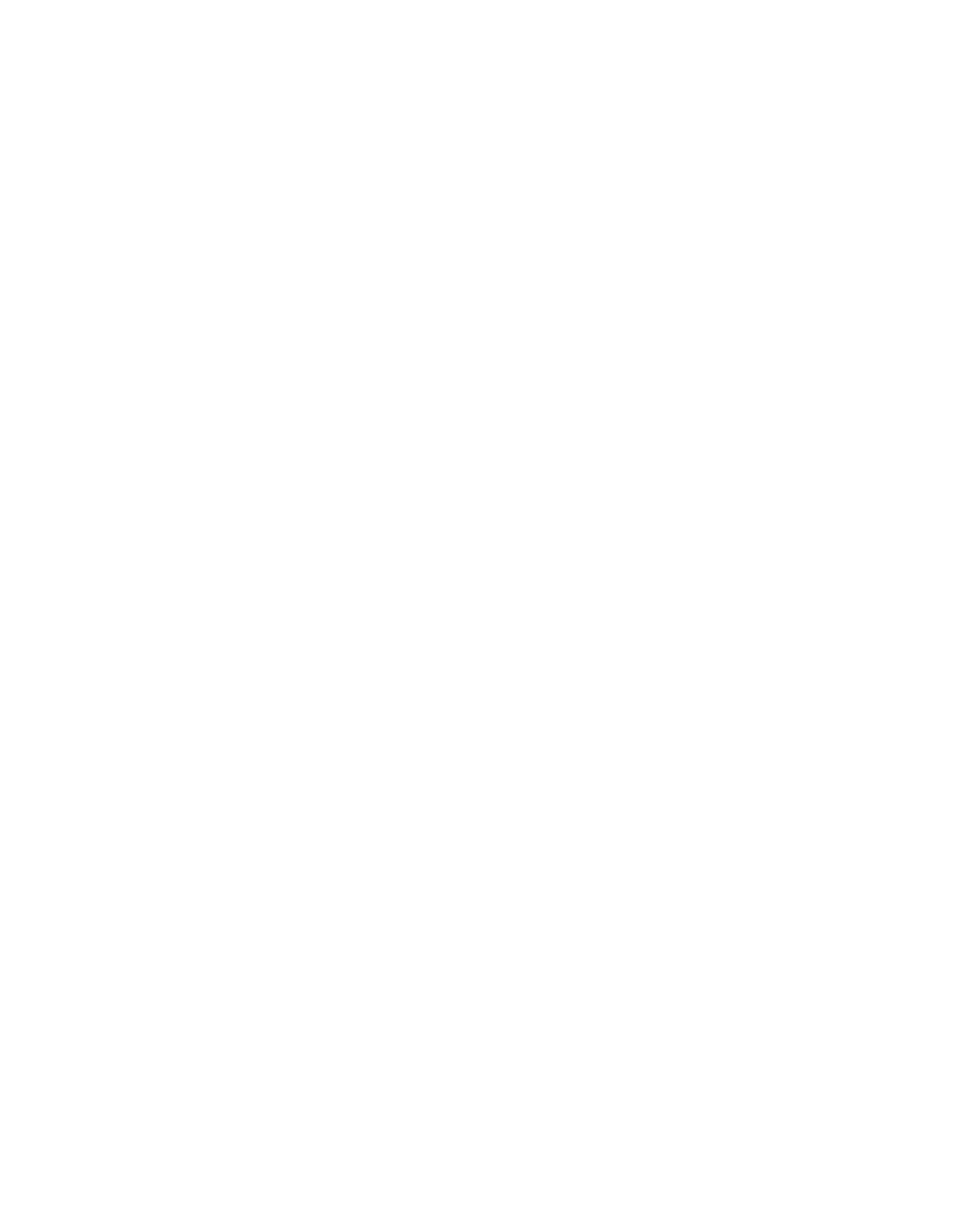#### **Certification Pursuant to Section 302 of the Sarbanes-Oxley Act of 2002**

<span id="page-37-0"></span>I, David Verret, certify that:

1.I have reviewed this Quarterly Report on Form 10-Q for the quarterly period ended December 31, 2021 of Live Ventures Incorporated (the "registrant");

2.Based on my knowledge, this report does not contain any untrue statement of a material fact or omit to state a material fact necessary to make the statements made, in light of the circumstances under which such statements were made, not misleading with respect to the period covered by this report;

3.Based on my knowledge, the financial statements, and other financial information included in this report, fairly present in all material respects the financial condition, results of operations and cash flows of the registrant as of, and for, the periods presented in this report;

4.The registrant's other certifying officer(s) and I are responsible for establishing and maintaining disclosure controls and procedures (as defined in Exchange Act Rules 13a-15(e) and 15d-15(e)) and internal control over financial reporting (as defined in Exchange Act Rules 13a-15(f) and 15d-15(f)) for the registrant and have:

(a)Designed such disclosure controls and procedures, or caused such disclosure controls and procedures to be designed under our supervision, to ensure that material information relating to the registrant, including its consolidated subsidiaries, is made known to us by others within those entities, particularly during the period in which this report is being prepared;

(b)Designed such internal control over financial reporting, or caused such internal control over financial reporting to be designed under our supervision, to provide reasonable assurance regarding the reliability of financial reporting and the preparation of financial statements for external purposes in accordance with generally accepted accounting principles;

(c)Evaluated the effectiveness of the registrant's disclosure controls and procedures and presented in this report our conclusions about the effectiveness of the disclosure controls and procedures, as of the end of the period covered by this report based on such evaluation; and

(d)Disclosed in this report any change in the registrant's internal control over financial reporting that occurred during the registrant's most recent fiscal quarter (the registrant's fourth fiscal quarter in the case of an annual report) that has materially affected, or is reasonably likely to materially affect, the registrant's internal control over financial reporting; and

5.The registrant's other certifying officer(s) and I have disclosed, based on our most recent evaluation of internal control over financial reporting, to the registrant's auditors and the audit committee of the registrant's board of directors (or persons performing the equivalent functions):

(a)All significant deficiencies and material weaknesses in the design or operation of internal control over financial reporting which are reasonably likely to adversely affect the registrant's ability to record, process, summarize and report financial information; and

(b)Any fraud, whether or not material, that involves management or other employees who have a significant role in the registrant's internal control over financial reporting.

### /s/ *David Verret* **David Verret Chief Accounting Officer (Principal Financial Officer)**

Dated: February 10, 2022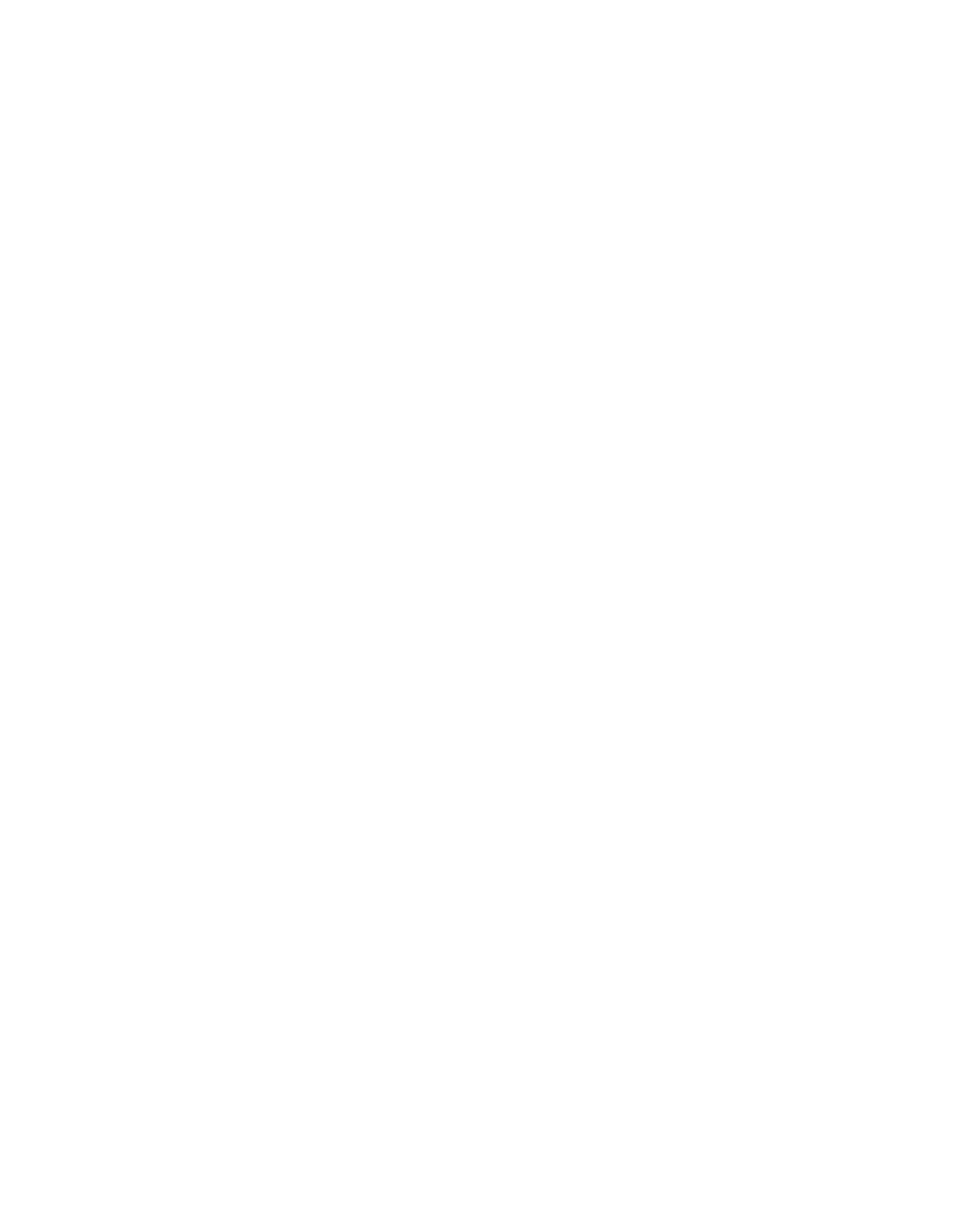### **CERTIFICATION PURSUANT TO 18 U.S.C. SECTION 1350, AS ADOPTED PURSUANT TO SECTION 906 OF THE SARBANES-OXLEY ACT OF 2002**

<span id="page-39-0"></span>In connection with the Quarterly Report of Live Ventures Incorporated (the "Company") on Form 10-Q for the period ended December 31, 2021, as filed with the Securities and Exchange Commission on the date hereof (the "Report"), I, Jon Isaac, the President and Chief Executive Officer of the Company, to the best of my knowledge and belief, certify, pursuant to 18 U.S.C. Section 1350, as adopted pursuant to Section 906 of the Sarbanes-Oxley Act of 2002, that:

1.The Report fully complies with the requirements of Section 13(a) or 15(d) of the Securities Exchange Act of 1934; and

2.The information contained in the Report fairly presents, in all material respects, the financial condition and results of operations of the Company.

*/s/ Jon Isaac* **Jon Isaac President and Chief Executive Officer (Principal Executive Officer)**

Dated: February 10, 2022

The certification set forth above is being furnished as an exhibit solely pursuant to Section 906 of the Sarbanes-Oxley Act of 2002 and is not being filed as part of the Report as a separate disclosure document of the Company or the certifying officers.

A signed original of this written statement required by Section 906, or other document authenticating, acknowledging, or otherwise adopting the signature that appears in typed form within the electronic version of this written statement required by Section 906, has been provided to the Company and will be retained by the Company and *furnished to the Securities and Exchange Commission or its staf upon request.*